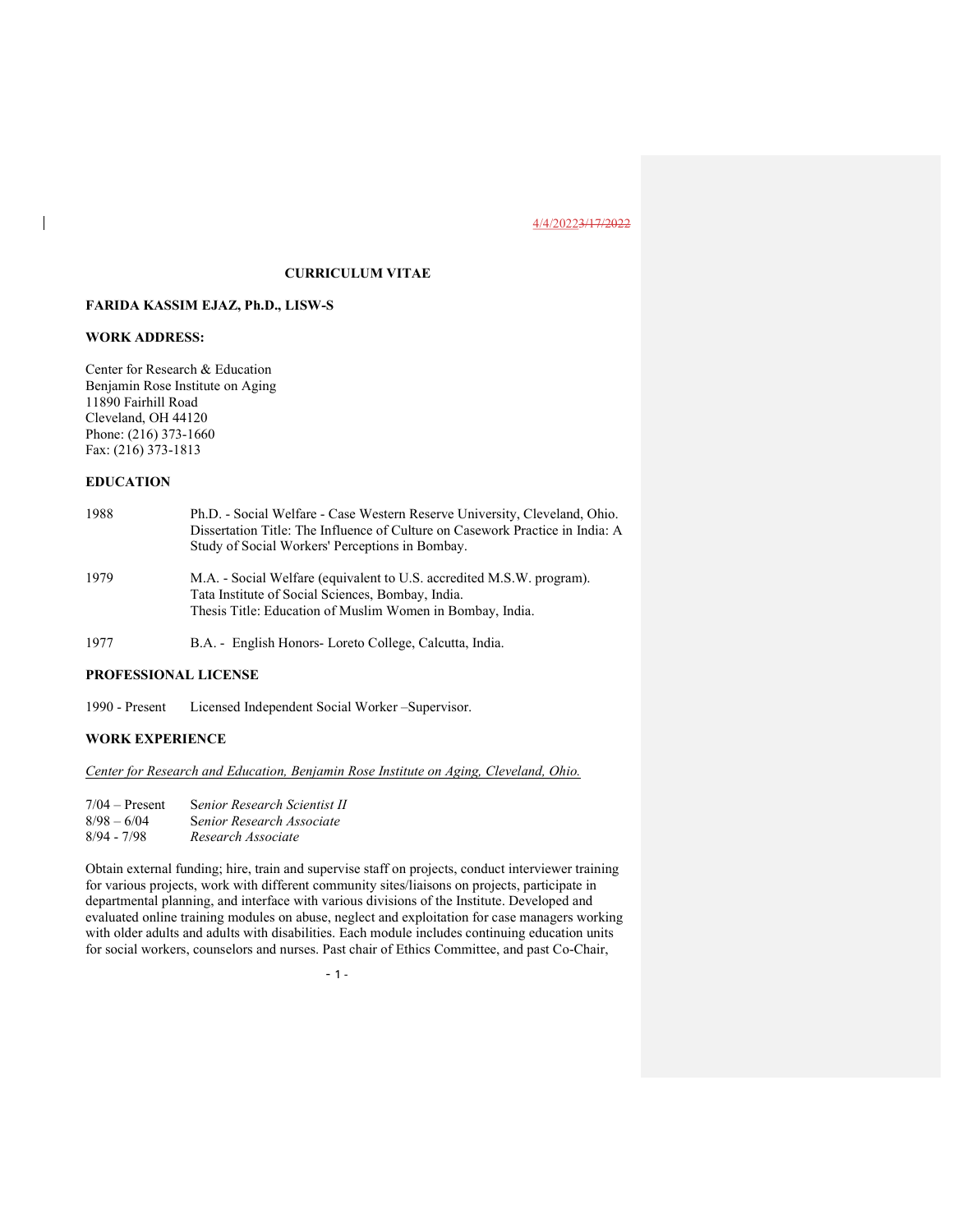Cultural Diversity Committee. Developed the International Fellowship in Aging Program for Benjamin Rose. Mentor students from local and national and international universities including Cleveland State University (Social Work, Sociology and Criminology, Psychology and Adult Development); University of Akron: (Sociology); Miami University: (Gerontology); Case Western Reserve University: (Social Work. Work). Co-lead the establishment of the Gerontology Training Program for the Council of International Programs and mentored the first international trainee in 2006. Faculty Advisor, India Study Abroad Program, Case Western Reserve University and University of Southern Illinois, 12/07 through 1/08. Currently developing an International Fellowship in Gerontology.

 $\overline{\phantom{a}}$ 

2009 Adjunct Faculty, Department of Health Sciences. Co-teaching class with Dr. Linda Noelker on Evidence-based Gerontological Services, Research, and Policy.

| 1988 - 1994     | The Research Institute, Menorah Park Center for the Aging, Cleveland, Ohio. |
|-----------------|-----------------------------------------------------------------------------|
| $10/91 - 8/94$  | Senior Research Associate                                                   |
| $12/89 - 09/91$ | <i>Acting Director</i>                                                      |
| $02/88 - 12/89$ | Research Associate                                                          |

Coordinate funded and un-funded grants (primary focus long-term care, applied research and program evaluation including annual family satisfaction studies); supervise staff; oversee data management and statistical analysis; member of administrative staff and Board committees (Research; Community and outreach services; Assisted living; and Professional Care). Organized the Nursing Home Research Interest Group (NHRIG), Cleveland, Ohio: a coalition of nursing homes in Cuyahoga County interested in participating, promoting, and conducting research in partnership with professional organizations engaged in research.

## 1/91 -12/00 Mandel School of Applied Social Sciences, Case Western Reserve University, Cleveland, Ohio. Adjunct Faculty

Courses taught include regular and/or intensive semester classes: Introduction to Research and Research in Direct Practice at the Master's level. Supervise Master's level social work student interns. Teaching interests include gerontology, research methods, single subject design, longterm care, aging policy and practice, cultural diversity and international social work.

| $10/83 - 12/86$ | Cleveland Study of the Elderly, Department of Epidemiology and Biostatistics, |
|-----------------|-------------------------------------------------------------------------------|
|                 | Case Western Reserve University, Cleveland, Ohio.                             |
|                 | Research Assistant                                                            |

Interviewed elderly subjects (65 years and over); trained interviewers; wrote training manual; managed data and conducted statistical analysis.

 $-2$  -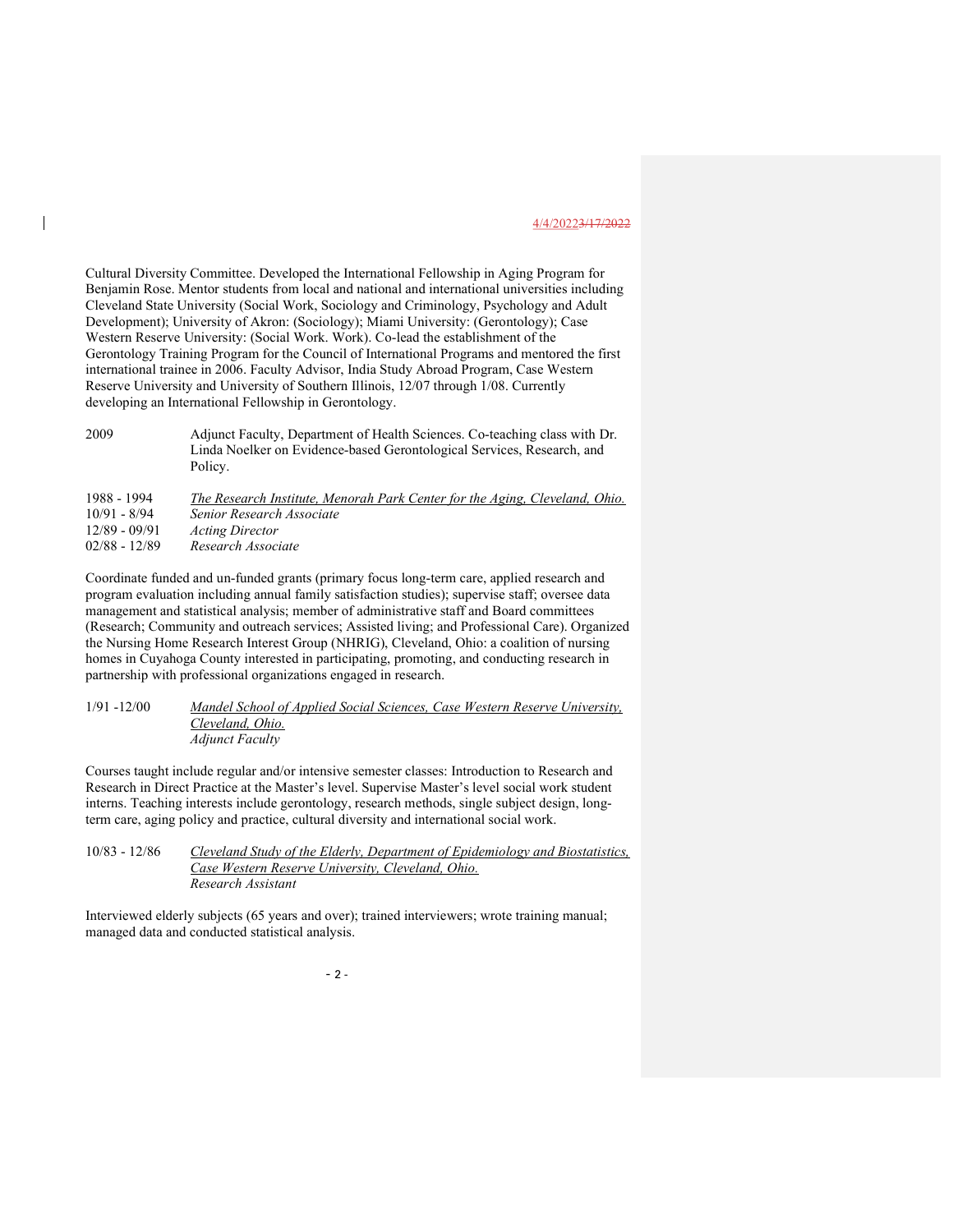# 12/79 - 07/82 *Indian Society for Sponsorship and Adoption, Calcutta, India.* International Adoption Social Worker

Coordinated all international adoption work for agency which included evaluating home studies sent from overseas; finding appropriate match for couple and child; securing abandonment papers through juvenile court and police; obtaining visas and arranging escort services.

# RESEARCH SUPPORT

9/1/2021 – 8/22 Ejaz, F. (PI) & Reynolds, C. (Co-PI). Developing and Testing an Innovative APS Care Coordination Practice for Alleged Victims and Perpetrators of Caretaker Neglect (Grant # 90EJIG0020-01-00). Total federal award: \$ \$984,390. The goal of this project is to examine whether offering case management to

alleged clients and perpetrators of caretaker neglect after Utah Adult Protective Service (APS) closes a case prevents further maltreatment and results in improved client outcomes.

- 12/1/2021 12/22 Ejaz, F. (PI). Developing an Online Training on Adult Abuse for Ohio's Mandated Reporters. Total award: \$44,440. The goal of this project is to develop online training on adult abuse to mandatory reporters in Ohio; and to offer continuing education units to select professional groups.
- 8/2020 4/2022 Sanders, L. (PI), Orsulic-Jeras, S. (Subaward PI), Ejaz, F. (Subaward Co-I). Development of a Reminiscence Therapy Online Platform with Machine Learning to Increase Engagement with People Living with Dementia and Their Care Partners. Funded by the National Institute on Aging (1R44AG069566-01). Total subaward: \$547,297. The goal of this project is to develop a reminiscence therapy platform— LifeBio MemoryTM—with a novel machine-learning-based application that transfers speech to text and generates life stories to serve as an interactive tool to cultivate communication between people living with dementia and their caregivers within residential care settings.
- 8/2020 8/2021 Edwards, S. & Reynolds, C. (Co-Directors), Bibbo, J. & Ejaz, F. (Subject Matter Expert). Development and Delivery of Mandated Reporter Training on Elder Abuse, Neglect and Exploitation for Real Estate Licensees"; Association of Real Estate License Law Officials (ARELLO); Sonya Edwards and Courtney Reynolds, Co-Project Directors. The goal of this project is to develop and deliver a training on elder abuse, neglect and exploitation to real estate licensees.

 $-3-$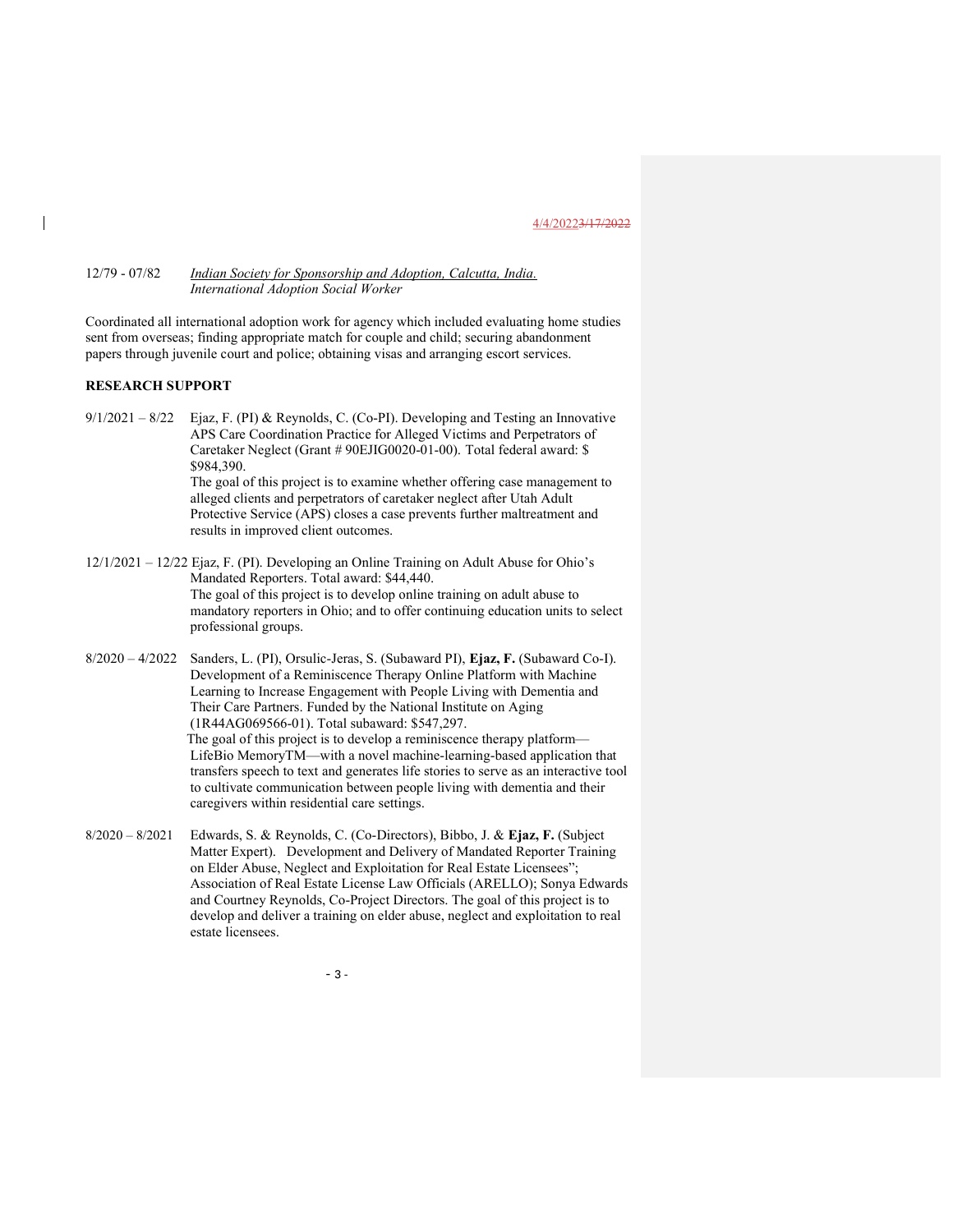4/2019 – 3/23 Nelson, S. (PI). Ejaz, F. (Community Stakeholder). Reducing Oral Health Disparities of Older Adults: Comparative Effectiveness of 2 Treatments. Funded by Patient Centered Outcomes Research Institute (Contract #: AD-2018C1-10590). Total award: \$4,200,000. The goal of this project is to compare the effectiveness of two non-surgical interventions (Silver Diamine Fluoride versus Altraumatic Restorative Treatment plus Fluoride varnish) in low-income older adults living in publicly supported U.S. Housing and Urban Development (HUD) facilities in Northeast Ohio. 9/2018 – 8/21 Wood, C. (PI). Ejaz, F. (PI of subcontract). Oklahoma APS Self-Neglect Practice Enhancement and Improved NAMRS Compliance Project. Funded by Administration for Community Living (Grant #: 90EJSG0018-01-00). Total award: \$1,943,938. The goal of this project is to evaluate whether enhanced self-neglect practice that includes a home assessment and referrals to home and community-based services improves outcomes for clients reported to Oklahoma Adult Protective Services for alleged self-neglect. 9/2016 – 9/20 Ejaz, F. (PI). Understanding Self Neglect in Adult Healthcare Patients and Evaluating a New Intervention to Prevent It. Funded by the Administration for Community Living (Grant #: 90EJIG0004-01-00). Total award: \$1,099,237. The goal of this project is to identify and prevent self-neglect in older and/or disabled adult primary care patients in Texas. 9/2018 – 6/19 Ejaz, F. (PI). Training on Abuse, Neglect and Exploitation for the Senior Companion Program. Funded by the Corporation for National and Community Service. Total award: \$50,000. The goal of this award was to develop two versions of a training on abuse, neglect and exploitation for Senior Companion Program volunteers, and their Supervisors in Ohio; and to evaluate the impact of the training in terms of participants' improvement in knowledge of abuse and its reporting. 9/2017 – 9/19 Szabo, S. (PI). Ejaz, F. (PI of subcontract): Evaluation of a Daily Oral Care Lozenge on Oral Health and Quality of Life in Older Adults. Funded by National Institute on Aging (Grant #: R43AG058326-01). Total award: \$206,479. The goal of this project was to examine the oral health needs and perceptions of oral health conditions in older adults; and test the feasibility and effectives of the Daily Dental Care lozenge.

 $-4-$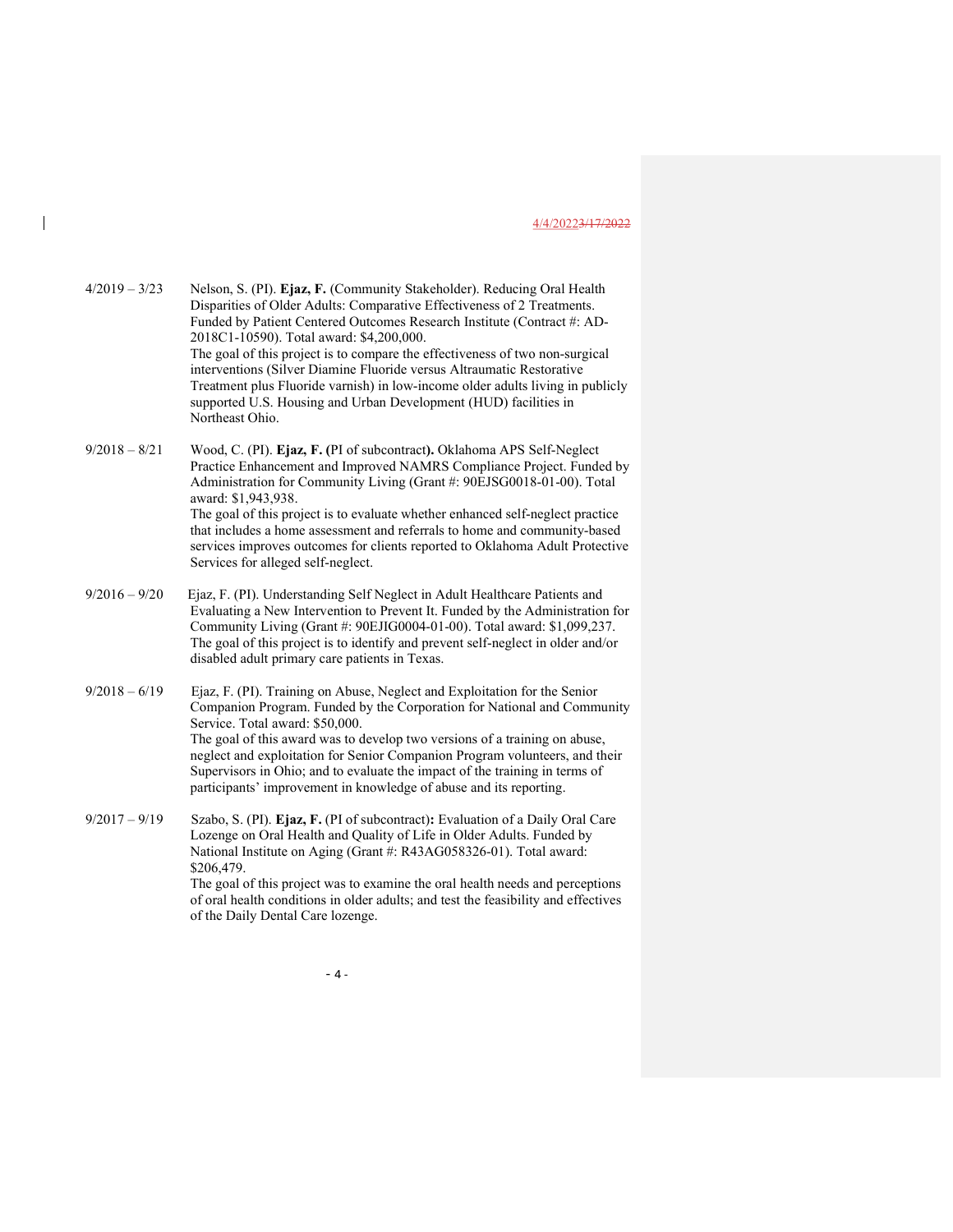| $4/2017 - 6/19$ | Crane, D. (PI), Ejaz, F. (Co-PI). Evaluation of the LifeBio Program. Funded    |
|-----------------|--------------------------------------------------------------------------------|
|                 | by the Ohio Department of Medicaid with approval from the Centers for          |
|                 | Medicare and Medicaid Services (Grant #: G-1617-04-0644). Total award:         |
|                 | \$727,008.                                                                     |
|                 | The goal of this project was to events personal life histories of pursing home |

The goal of this project was to create personal life histories of nursing home residents so that staff can provide them with better person-centered care.

 $4/2015 - 3/17$  Nelson, S. (PI). Ejaz, F. (PI of subcontract). Developing a Measure of Illness Perception for Dental Use in Older Adults. Funded by the National Institute of Dental and Craniofacial Research, National Institutes of Health (Grant #: 1R21DE025057-01). Total award: \$245,491 (Direct costs); \$450,527 (Total costs). The goal of this project was to examine the factor structure of the new

Revised Illness Perception Questionnaire for Dental Use (IPQ-RDE) in older adults, test its psychometric properties, and test various modes of delivering the scale (in-person interviews versus paper-pencil).

- 10/2012 9/16 Duer, R. (PI). Ejaz, F. (PI of subcontract). Preventing Elder Abuse in Texas. Funded by Administration on Community Living. (Grant #: 90EA0002-01). Total award: \$907,356. The goal of this project was to prevent elder abuse among older, primary care patients affiliated with a large healthcare provider in Texa.
- 8/2013 9/15 Ejaz, F. (PI). Developing Online Training on Abuse, Neglect & Exploitation for Care Managers in MyCare Ohio (Grant #: 90AA0001/01; CFDA 93.048). Funded by Ohio Department of Aging with support from the Administration on Community Living. Total award: \$125,000. The goal of this project was to develop online training module on abuse,

neglect and exploitation for care managers in the MyCare Ohio pilot project (that aimed to coordinate care for the dually eligible Medicare and Medicaid population).

- 1/2013 1/14 Ejaz, F. (PI). Evaluating the Social Life Template for Residents in Assisted Living. Funded by Mount Sinai Foundation. Total award: \$30,000. The goal of this project was to evaluate the Social Life Template, an intervention targeted at enhancing the quality of life for residents with dementia living in a special unit in an assisted living facility.
- 11/2012 9/13 Ejaz, F. (PI). Causes of Direct Service Worker Turnover in Ohio: Employer and Employee Perspectives. Funded by Ohio's Money Follows the Person Demonstration Grant, Centers for Medicare and Medicaid (G-1213-07-0234). Total award: \$37,039.

 $-5-$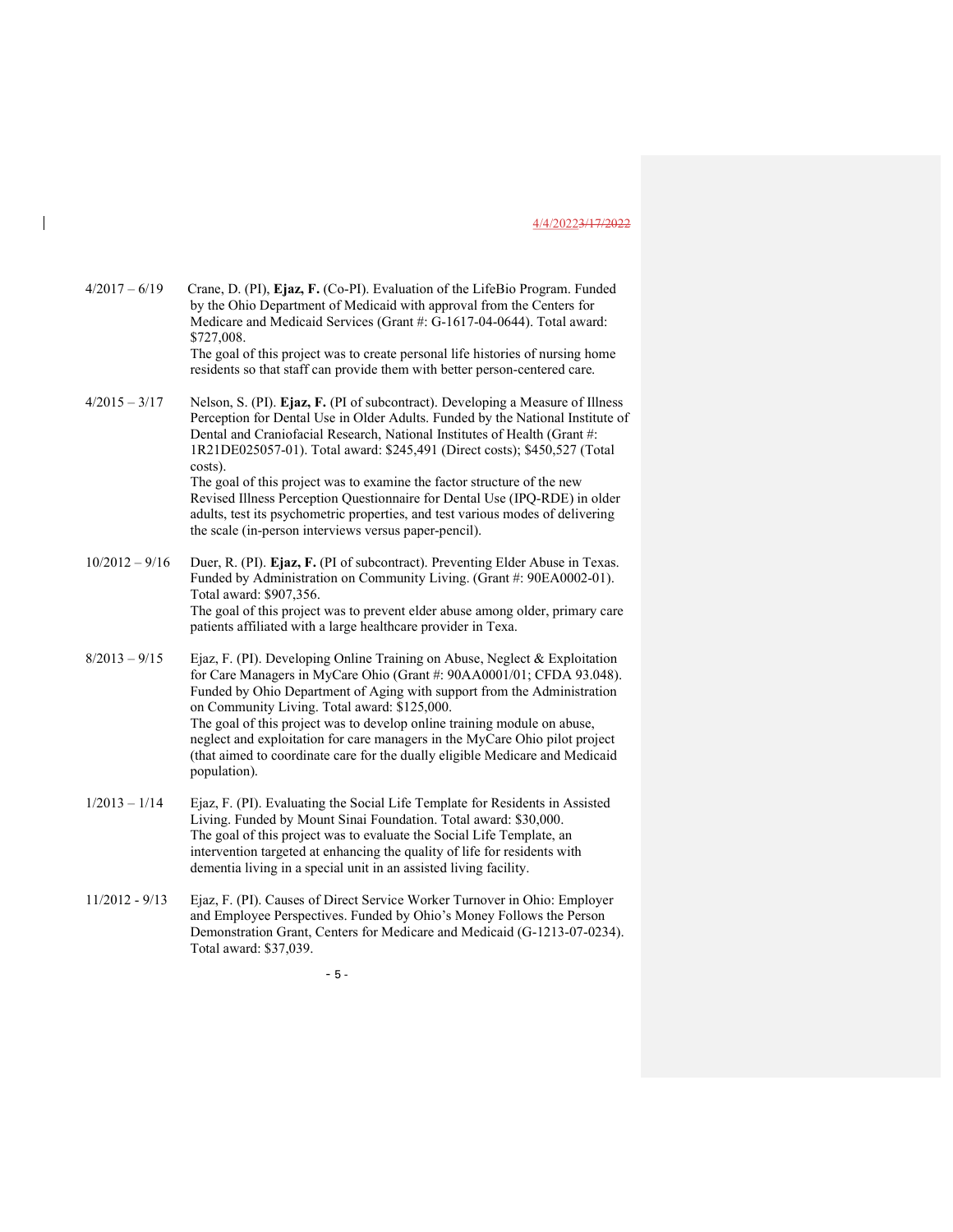The goal of this project was to examine causes of direct service worker turnover from the perspective of employees and employers.

10/2011-11/12 Judge, K. & Ejaz, F. (Co-PIs). Examining Turnover of Direct Care Workers in Human Service Industries across Ohio. Funded by Ohio's Money Follows the Person (MFP) Demonstration Grant, Centers for Medicare and Medicaid (Grant #: G-1213-07-0234). Total award: \$100,000. The goal of this project was to examine the extent of turnover among direct service providers in four human service industries in Ohio: nursing homes, home health agencies, mental health agencies and providers of services to the developmentally disabled.

 $3/2008 - 7/11$  Lavelle, C. & Smudla, D. (PIs), Ejaz, F. (PI of evaluation subcontract). Rewarding Education through Advanced Careers in Healthcare (REACH). Funded by the Cleveland Foundation, McGregor Foundation, Community Foundation of Mahoning Valley, Humility of Mary Health Partners Development Foundation, Wean Foundation, Key Foundation and Deaconess Community Foundation. Total award: \$1,036,726. The goal of this project was to evaluate an intervention for staff in long-term care settings to enhance their training, promote career ladders, improve job satisfaction, and reduce turnover.

 $3/2011 - 6/11$  Ejaz, F. (PI). Evaluating the Role of Older Workers, Volunteers and Participants of the Senior Community Service and Employment Program (SCSEP) in Human Service Organizations: A Study of Seven States. Funded by Senior Service America, Inc. Total award: \$83,484. The goal of this project was to examine how the nonprofit sector, especially in human services, utilizes older adults as volunteers or employees, the projected workforce needs of this sector and what opportunities they represent for participants of SCSEP.

7/2007 – 6/10 Browdie, R., Noelker & Ejaz, F. (Co-PIs). Aging Strategic Alignment Project. Funded by the Administration on Aging (90AM3142/01). Total award: \$899,915. The goal of this project was to examine the variety of home- and communitybased services offered by states to Medicaid-eligible or near-Medicaid-eligible older adults and adults with physical disabilities.

7/2007 – 12/07 Ejaz, F. (PI). Frontline Worker Career Advancement in Cuyahoga County Nursing Homes. Funded by the McGregor Foundation. Total award: \$30,000. The goal of this project was to examine the training needs of staff in nursing homes.

 $- 6 -$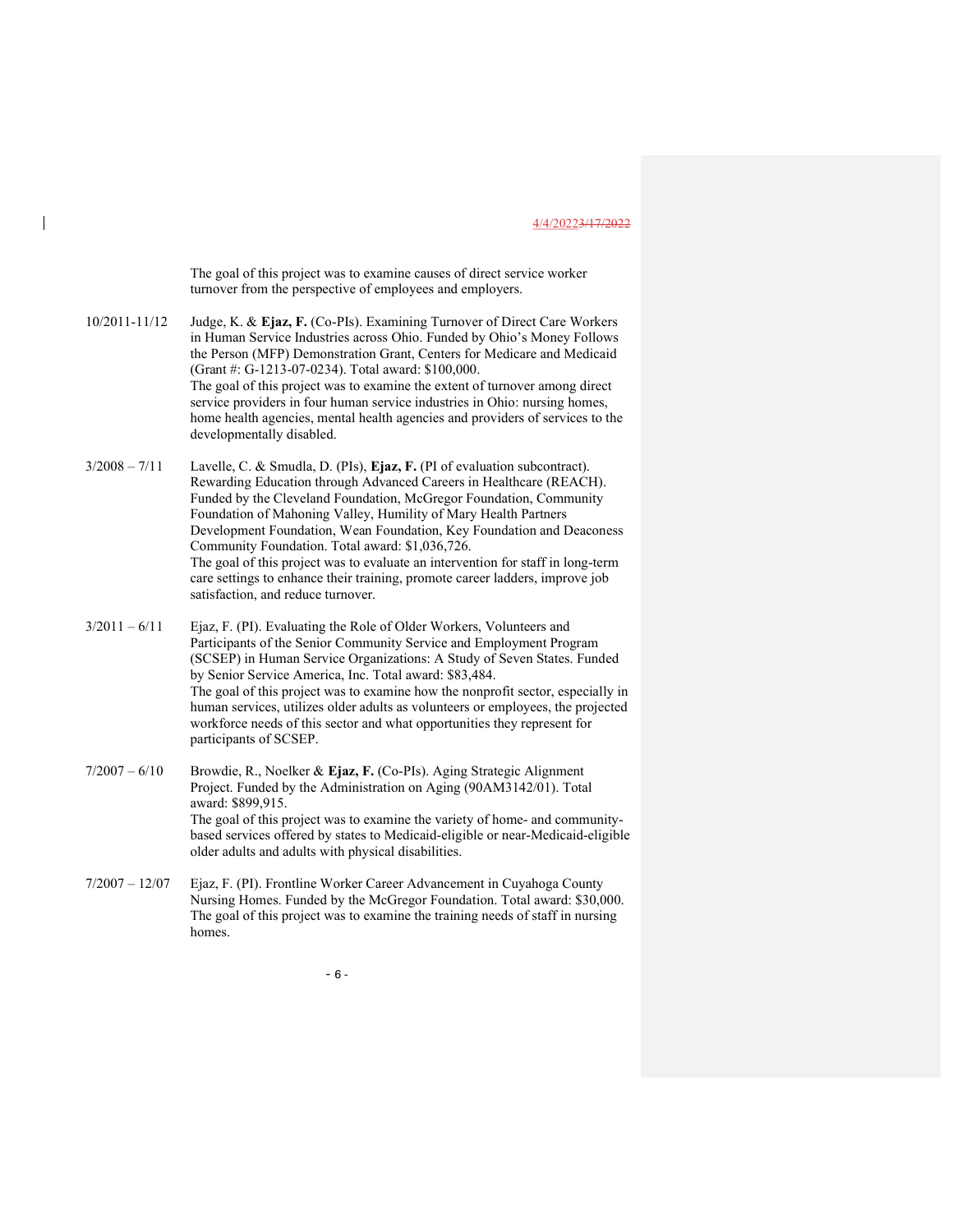| $7/2006 - 6/07$ | Applebaum, B. (PI), Ejaz, F. & Menne, H. (Co-PIs of subcontract).<br>Evaluation of Ohio's Assisted Living Medicaid Waiver Program. Funded by<br>the Ohio Department of Aging. Total award: \$174,744.<br>The goal of this project was to evaluate Ohio's Assisted Living Medicaid<br>Waiver program.                                                                                                                                                                                                                                                                                                                                                                                      |
|-----------------|-------------------------------------------------------------------------------------------------------------------------------------------------------------------------------------------------------------------------------------------------------------------------------------------------------------------------------------------------------------------------------------------------------------------------------------------------------------------------------------------------------------------------------------------------------------------------------------------------------------------------------------------------------------------------------------------|
| $1/2006 - 6/07$ | Ejaz, F. & Straker, J. (Co-PIs). Developing and Testing the Ohio Residential<br>Care Consumer Satisfaction Surveys. Funded by the Ohio Department of<br>Aging. Total award: \$112,811.<br>The goal of this project was to develop and test resident and family<br>satisfaction surveys for nursing homes, assisted living, and group homes.                                                                                                                                                                                                                                                                                                                                               |
| $4/2006 - 3/07$ | Ejaz, F. & Straker, J. (Co-PIs). Implementing Ohio's Nursing Home Family<br>Satisfaction Survey. Funded by the Ohio Department of Aging. Funded by the<br>Ohio Department of Aging. Total award: \$201,185.<br>The goal of the project was to implement Ohio's nursing home family<br>satisfaction survey, refine existing protocols and procedures based on prior<br>survey results and to provide the Ohio Department of Aging with results from<br>the surveys.                                                                                                                                                                                                                        |
| $1/2004 - 6/06$ | Ejaz, F. & Noelker, L (Co-PIs). Better Education = Better Jobs: The Impact of<br>Job Preparation, Ongoing Education and Training on Job Satisfaction and<br>Commitment among Frontline Workers and their Supervisors. Funded by<br>Atlantic Philanthropies and the Robert Wood Johnson Foundation through the<br>Institute for the Future of Aging Services (Grant #: Robert Wood Johnson<br>Foundation: 049220 and Atlantic Philanthropies: 12101). Total award:<br>\$405,579.<br>The goal of this project was to examine the training needs and job satisfaction<br>of frontline workers and their supervisors in nursing homes, assisted living<br>facilities, and home care agencies. |
| $5/2003 - 6/06$ | Ejaz, F. (PI). Evaluating the Long-Term Care Workforce Initiative of the<br>Senior Success Vision Council. Subcontractor to Office of Continuing<br>Education, Center for Aging Initiatives, Cuyahoga Community College.<br>Funded by the Community Vision Council. Total award: \$442,446.<br>The goal of this project was to evaluate a local workforce initiative and<br>provide recommendations to improve how the program was being<br>implemented.                                                                                                                                                                                                                                  |
| $8/2004 - 1/06$ | Uman, G. (PI) & Ejaz, F. (Investigator). Consumer Satisfaction in Rhode<br>Island's Nursing Homes. Funded by the State of Rhode Island. Total award:<br>\$468,090.                                                                                                                                                                                                                                                                                                                                                                                                                                                                                                                        |

 $\overline{\phantom{a}}$ 

- 7 -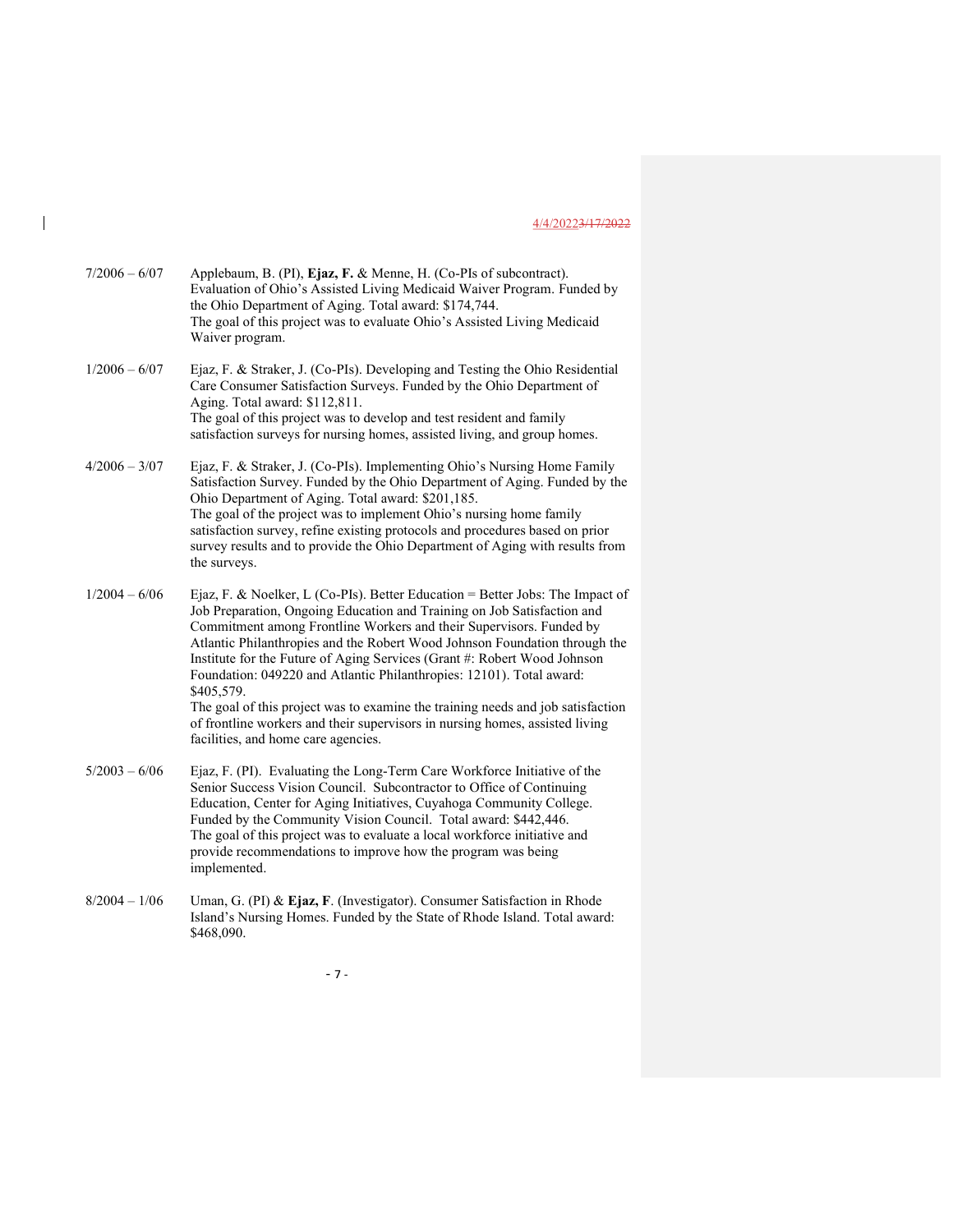The goal of this project was to assist the State of Rhode Island to develop and test resident and family satisfaction surveys.

- 1/2003 12/04 Ejaz, F. & Straker, J. (Co-PIs). Using Information on Quality to Improve Nursing Home Care. Funded by The Commonwealth Fund's Picker/Commonwealth Program on Quality of Care for Frail Elders (Grant # 20020802). Total award: \$245,016.
- 1/2000 6/03 Ejaz, F. (PI). Consumer Satisfaction in Continuing Care Retirement Communities. AARP Andrus Foundation. Total award: \$100,000. The goal of this project was to examine whether residents in Continuing Care Retirement Communities were satisfied with the quality of care they were receiving.
- 8/2002 3/03 Ejaz, F. & Straker, J. (Co-PIs). Implementing the 2002 Family Satisfaction Survey. Funded by Ohio Department of Aging. Total award: \$186,578. The goal of the project was to implement Ohio's nursing home family satisfaction survey, refine existing protocols and procedures based on prior survey results and to provide the Ohio Department of Aging with results from the surveys.
- 7/2001-12/01 Ejaz, F. & Straker, J. (Co-PIs). Implementing the 2001 Family Satisfaction Survey. Funded by Ohio Department of Aging. Total award: \$112,612. The goal of the project was to implement Ohio's nursing home family satisfaction survey, develop protocols and procedures for nursing homes to follow and to provide the Ohio Department of Aging with results from the surveys.
- 11/2000 6/01 Ejaz, F. & Straker, J. (Co-PIs). Developing, testing and administering consumer satisfaction tools for the Ohio Long-Term Care Consumer Guide. Funded by Ohio Department of Aging. Total award: \$316,087. The goal of this project was to develop and pilot test nursing home resident and family satisfaction surveys for the State of Ohio.
- 10/1998 9/00 Noelker, L. & Ejaz, F. (Co-PIs). Improving Work Settings and Job Outcomes for Nursing Assistants in Skilled Care Facilities. The Cleveland Foundation and Retirement Research Foundation (Grant #: Cleveland Foundation 98-0508 and Retirement Research Foundation 99-39). Total award: \$150,000. The goal of this project was to examine the experiences of nursing assistants and provide recommendations to improve their job.

 $-8-$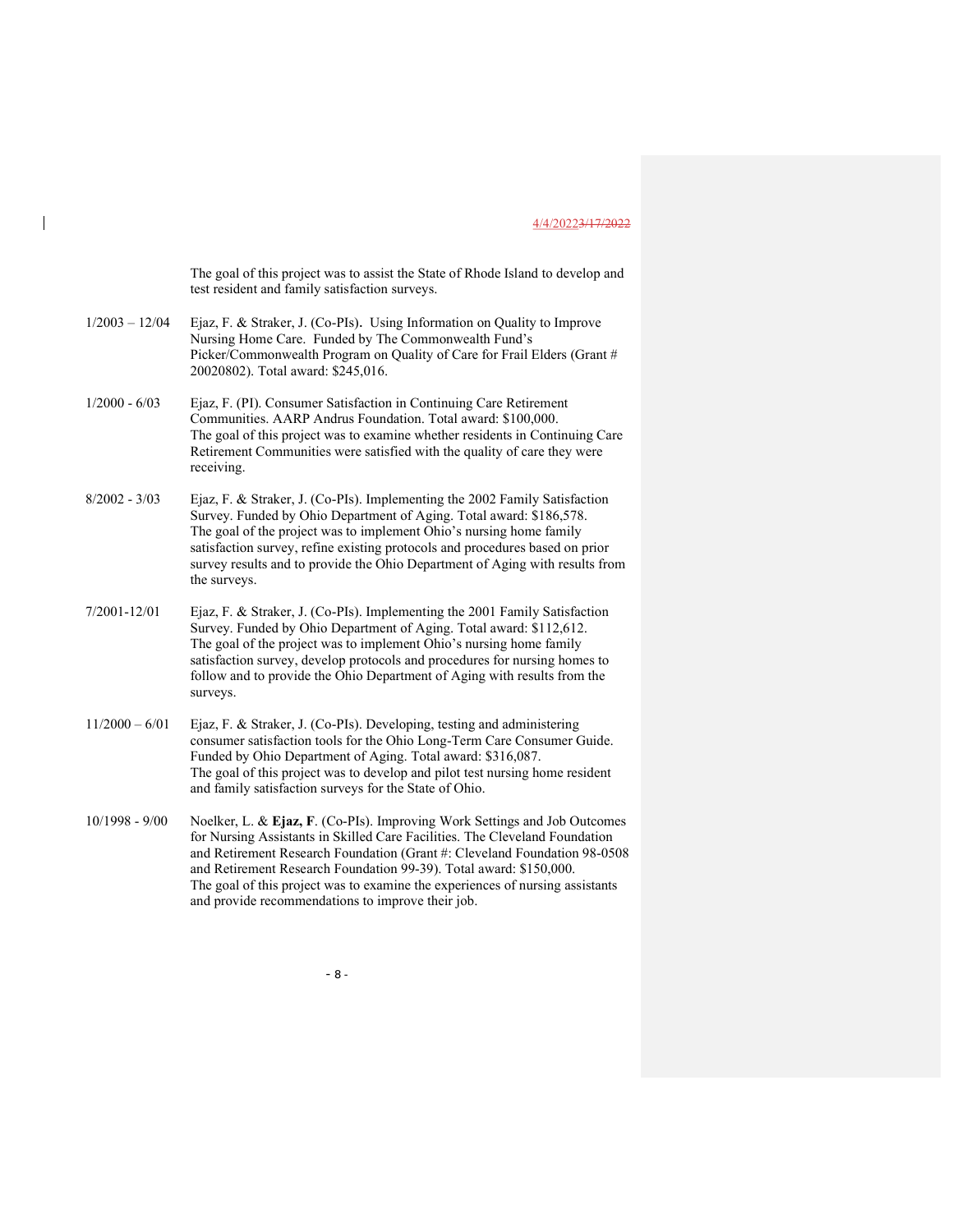| $10/1997 - 06/99$ | Anetzberger, G. (PI), Bass, D., & Ejaz, F. (Co-PIs). Development and<br>Dissemination of an Elder Abuse/Domestic Violence Assessment Tool. Ohio<br>Department of Human Services. Total award: \$81,000. |
|-------------------|---------------------------------------------------------------------------------------------------------------------------------------------------------------------------------------------------------|
|                   | The goal of this project was to develop screening tools on elder abuse and<br>domestic violence for use by professionals in the field of aging.                                                         |
| $07/1995 - 12/96$ | Ejaz, F. (PI). The Influence of Religious and Personal Values on End-of-Life<br>Decisions among Institutionalized Elderly. Funded by the Andrus Foundation.                                             |

Total award: \$75,000. The goal of this project was to examine whether Catholic, Protestant and Jewish religious and personal values influenced the extent to which nursing home residents made end of life decisions.

06/1991 - 06/93 Ejaz, F. (PI). The Effects of Reducing Physical Restraints on Nursing Home Residents. Funded by The Cleveland Foundation (Grant #91-487-64B). Total award: \$116,500. The goal of this project was to examine the extent to which physical restraints could be reduced in nursing homes in North-East Ohio, and assess its impact on residents, staff and families.

12/1989 - 12/91 Folmar, S. (PI) & Ejaz, F. (Co-PI). The Effects of Removing Physical Restraints from Nursing Home Residents: A Program and Evaluation Proposal. Funded by The Cleveland Foundation (Grant # 89-656-64R). Total award: \$95,459. The goal of this project was to pilot test alternatives to physical restraints in two nursing homes in Cuyahoga County; and to examine the effects of removing physical restraints on residents, families and staff.

- 12/1990 12/91 Siegel, J. (PI), Ejaz, F. (PI of subcontract). Geriatric Assessment and Planning. Awarded to Mt. Sinai Medical Center. Funded by The Cleveland Foundation (Grant # 90-560-64B) and the Cleveland Jewish Community Federation. Total award: \$100,000.
- 1989 1991 Folmar, S. (PI) & Ejaz, F. (Co-PI). Operational Expenses for the Applied Research Institute. Funded by Menorah Park Endowment Fund. Total award: \$330,000.

# PEER REVIEWED PUBLICATIONS AND BOOK CHAPTERS

 Steinman, K. J., Liu, P.-J., Anetzberger, G., Pettey Rockwood, A., Teferra, A., & Ejaz, F. K. (2022). Using administrative data from adult protective services: Opportunities and considerations. Journal of Elder Abuse & Neglect, 34(1), 77–92. https://doi.org/10.1080/08946566.2021.2020700 Steinman K.J., Liu, P-J., Anetzberger,

 $-9-$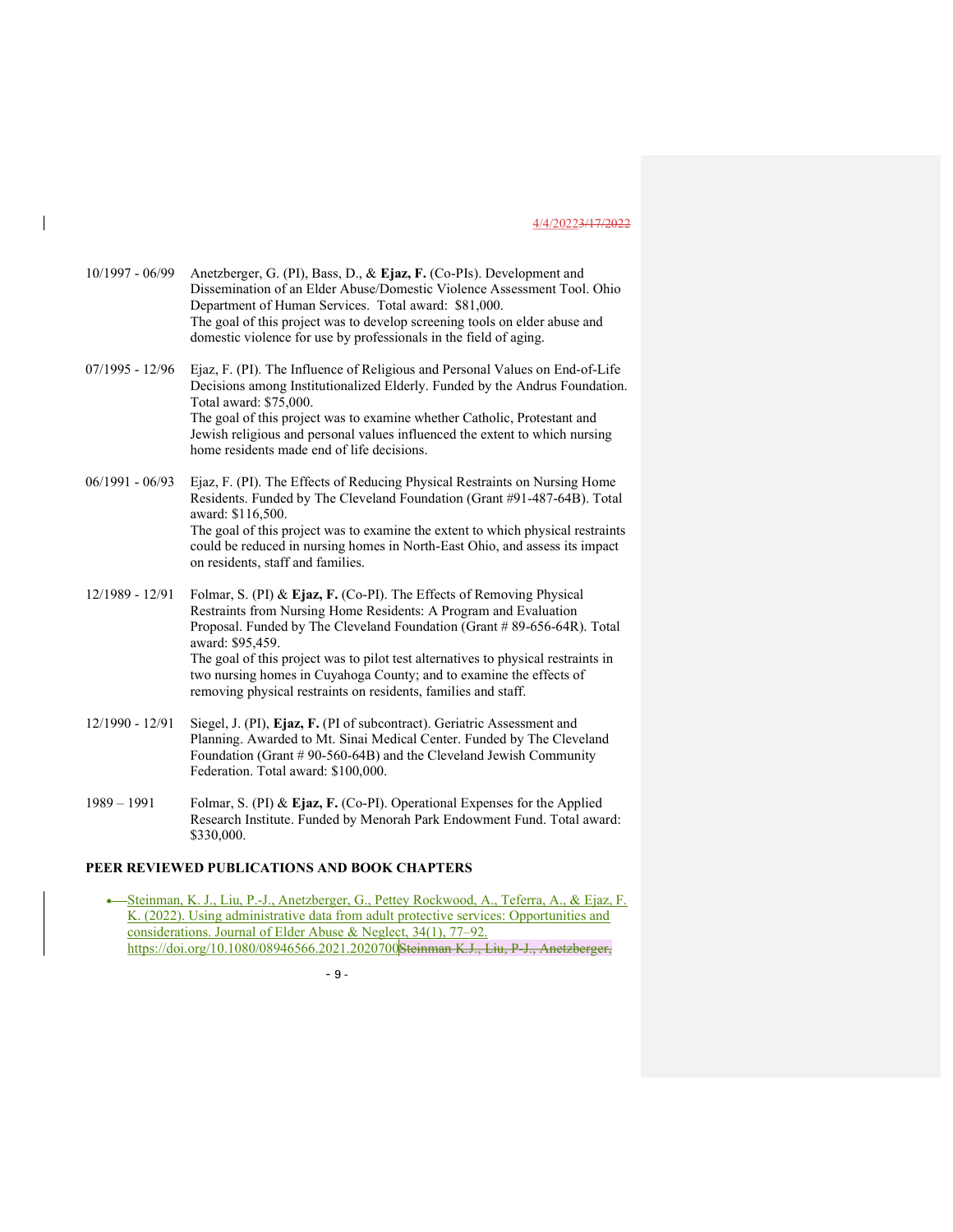G., Rockwood, A.P., & Teferra, A. & Ejaz, F.K. (2022). Using Administrative Data from Adult Protective Services: Opportunities and Considerations. Journal of Elder Abuse and Neglect. 34(1). https://doi.org/10.1080/08946566.2021.2020700 Ejaz, F. K., Reynolds, C., & Bibbo, J. (2022). Elder maltreatment: An international perspective. In Handbook of Aging, Health and Public Policy: Perspectives from Asia (pp. 1–13). Springer. https://doi.org/10.1007/978-981-16-1914-4\_102-1Ejaz, F.K., Reynolds, C., & Bibbo, J. (in press). Elder Maltreatment: An international perspective. Handbook of aging health and public policy. Springer. Ejaz, F. K., Rose, M., & Polk, B. (2022). Evaluating nursing home resident and staff experiences with a life story program. Journal of Applied Gerontology, 41(1), 124–133. https://doi.org/10.1177/07334648211008682Ejaz, F. K., Rose, M., & Polk, B. (2022). Evaluating nursing home resident and staff experiences with a life story program. Journal of Applied Gerontology, 41(1), 124-133. https://doi.org/10.1177/07334648211008682 Ejaz, F.K., Rose, M., Reynolds, C., Bingle, C., Billa, D. & Kirsch, R. (2020). A novel intervention to identify and report suspected abuse in older, primary care patients. Journal of the American Geriatrics Society. Journal of the American Geriatrics Society, 68(8), 1748- 1754; https://doi.org/10.1111/jgs.16433 Nelson, S., & Ejaz, F.K. (2019). Examining the link between oral health and common medical conditions in older adults living in senior housing: Recommendations to improve overall quality of life. Senior Housing and Care Journal, 27(1), 63-76; doi: https://www.matherlifewaysinstituteonaging.com/researchers/seniors-housing-and-carejournal/ Nelson, S., Albert, J., Liu Y., Selvaraj1, D., Curtan1, S., Ryan, K., Pinto1, A., Ejaz, F.K., Milgrom, P., & Riedy, C. (2019). The Psychometric Properties of a New Oral Health Illness Perception Measure for Adults Aged 62 Years and Older. PLoS ONE 14(4): e0214082. doi: https://doi.org/10.1371/journal.pone.0214082 Commented [EF1]: Add to Zotero Commented [MY2R1]: Added Commented [EF3]: Add to Zotero when published Commented [MY4R3]: Added

Ejaz, F.K., Rose, M., & Anetzberger, G. (2017). Development and implementation of online training modules on abuse, neglect, and exploitation. Journal of Elder Abuse & Neglect, 29(2-3), 73-101. doi: 10.1080/08946566.2017.1307153

Bukach, A. M., Ejaz, F. K., Dawson, N., & Gitter, R. J. (2017). Turnover among community mental health workers in Ohio. Administration and Policy in Mental Health and Mental Health Services Research, 44(1), 115-122. doi: 10.1007/s10488-015-0706-1

 $-10-$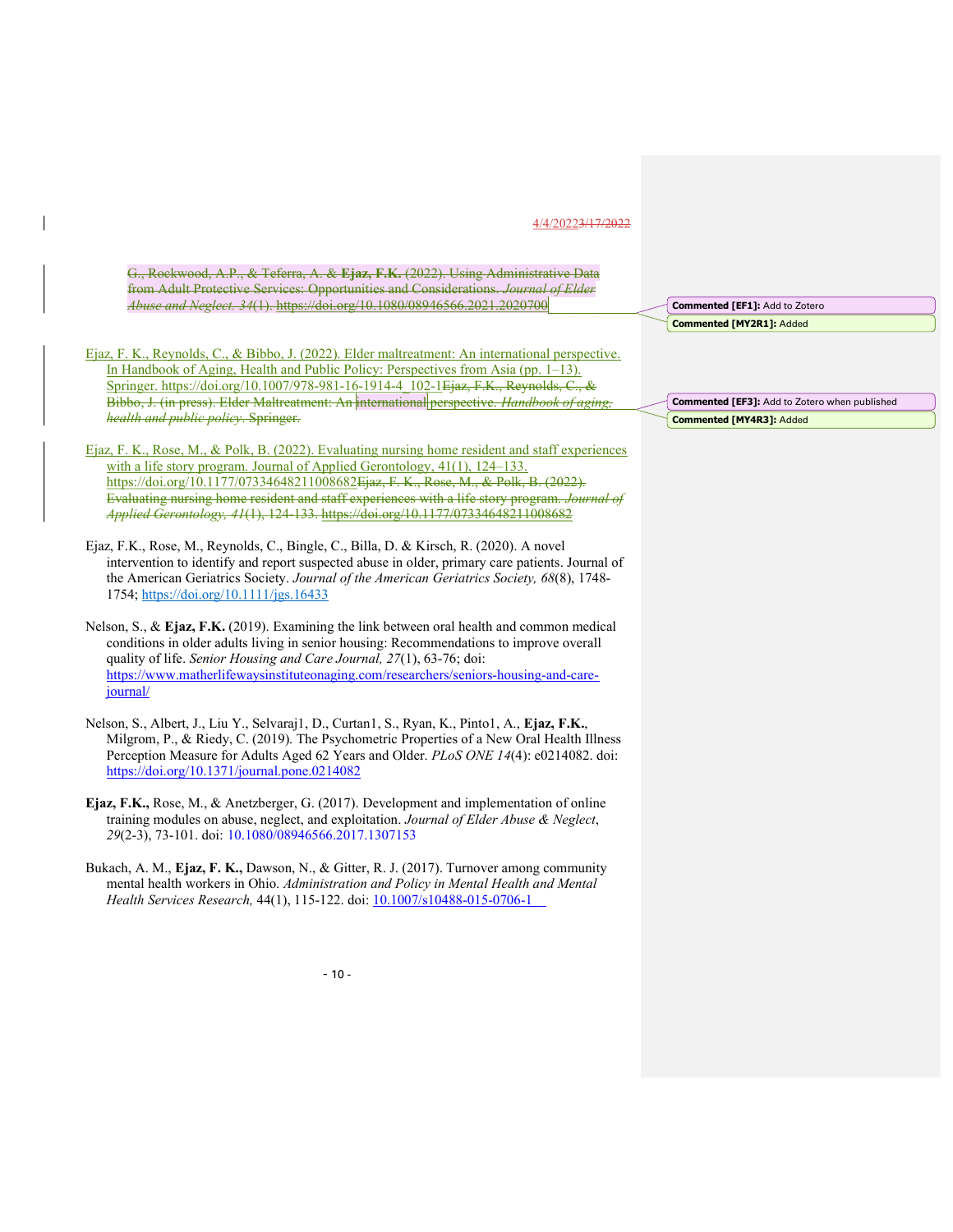- Sengupta, M., Ejaz, F.K., & Harris-Kojetin, L. (2016). Personal care aides in assisted living and similar residential care communities: An overview from the 2010 National Survey of Residential Care Facilities (NSRCF). Seniors Housing & Care Journal 24(1), 72-87.
- Ejaz, F., Foley, C., Borato, L, & McLaughlin, A. (2016). A nurse as a member of a multidisciplinary team preventing elder abuse. In C.A. Miller (Ed.), Elder abuse and nursing: What nurses need to know and can do about it (pp. 257-269). New York, NY: Springer.
- Ejaz, F. K., Bukach, A. M., Dawson N., Gitter, R. & Judge, K.S. (2015). Examining direct service worker turnover in three long-term care industries in Ohio. Journal of Aging and Social Policy, 27(2), 1-17. doi: 10.1080/08959420.2014.987034
- Ejaz, F. K., Noelker, L. S., & Rucker Burton, D. (2014). Challenges faced in supervising nurse assistants in elder care. In J. Duvvuru, J. M. Kalavar, Kahn, A. M., & P. S. Liebig (Eds.), Global ageing: Care concerns and special perspectives. New Delhi: Kanishka Publishers.
- Anetzberger, G. J. Ejaz, F. K., Bukach, A., Bass, D. (2014). Next steps: Documentation and accessing community healthcare resources. In R. Factora (Ed.), Aging and money: Reducing risk of financial exploitation and protecting financial resources (pp. 79-90). New York, NY: Springer Publications.
- Kalavar, J.M., Jamuna, D. & Ejaz, F.K. (2013). Elder abuse in India: Extrapolating from the experiences of seniors in India's 'Pay and Stay' homes. Journal of Elder Abuse & Neglect, 25(1), 3-18. doi: 10.1080/08946566.2012.661686
- Sengupta, M., Ejaz, F.K. & Harris-Kojetin, L.D. (2012). Training of home health aides and nurse aides: Findings from national data. Gerontology and Geriatrics Education, 33(4), 383- 401. doi: 10.1080/02701960.2012.702167
- Ejaz, F.K., Rentsch, J.H., Noelker, L.S., & Castora-Binkley, M. (2011). Racism reported by direct care workers in long-term care settings. Journal of Race and Social Problems, 3(2), 92-98. doi: 10.1007/s12552-011-9045-3
- Lavelle, C., Smudla, D., & Ejaz, F.K. (2011, November/December). Evidence-based sustainable employment. LeadingAge Magazine, 1(6). Retrieved from http://www.leadingage.org/magazine/Feature.aspx?id=3748
- Sengupta, M., Harris-Kojetin, L.D. & Ejaz, F.K. (2010). A national overview of the training received by certified nurse assistants working in U.S. nursing homes. Gerontology and Geriatrics Education, 31(3), 201–219. doi: 10.1080/02701960.2010.503122

 $-11$  -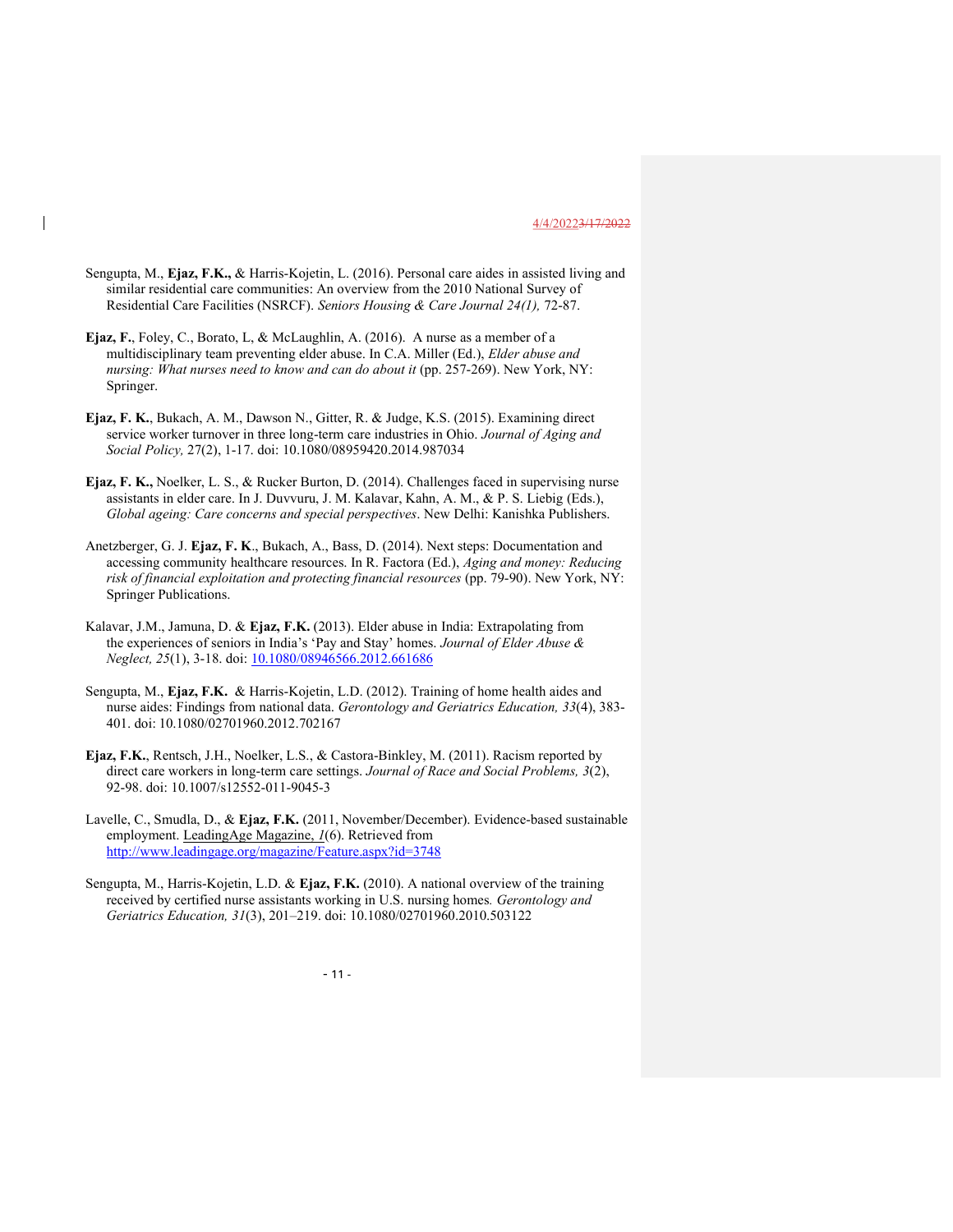- Rose, M.S., Ejaz, F.K., Noelker, L.S., & Binkley-Castora, M. (2011). Recent findings on homeand community-based services across the states. Public Policy and Aging Report, 20(1), 10- 15. doi: 10.1093/ppar/20.1.10
- Noelker, L.S., Binkley-Castora, M., Rose, M.S., Browdie, R., & Ejaz, F.K. (2010). Strengthening the Direct Care Workforce: Preliminary recommendations from a national panel of experts in long-term care. Public Policy and Aging Report, 20(1), 22-26. doi: 10.1093/ppar/20.1.22
- Noelker, L.S., Ejaz, F.K., Menne, H.L. & Bagaka's, J.G. (2009). Factors affecting frontline workers' satisfaction with supervision. Journal of Aging and Health, 21(1), 85-101. doi:10.1177/0898264308328641
- Ejaz, F.K., & Islambouli, R. (2008 2009, Winter-Spring). Understanding Islamic beliefs and customs is key to serving Muslim older adults. Aging and Spirituality, San Francisco: American Society on Aging.
- Noelker, L.S., Ejaz, F.K., & Menne, H.L. (2008). Knowledge as empowerment: Improving nursing assistants' education and training. In D.E. Yeatts, C.M. Cready, & L.S. Noelker (Eds.), Empowered Work Teams in Long-Term Care: Strategies for Improving Outcomes for Residents & Staff (pp. 105-117). Baltimore, MD: Health Professions Press.
- Ejaz, F.K., Noelker, L.S., Menne, H.L., & Bagaka's, J.G. (2008). The impact of stress and support on direct care workers' job satisfaction. The Gerontologist, 48(Special Issue 1), 60-70. doi: 10.1093/geront/48.Supplement\_1.60
- Menne, H.L., Ejaz, F.K., Noelker, L.S., & Jones, J.A. (2007). Direct care workers' recommendations for training and continuing education. Gerontology and Geriatrics Education, 28(2), 91-108. doi: 10.1300/J021v28n02\_07
- Ejaz, F.K., & Castle, N. (Eds.) (2007). Introduction: Resident satisfaction with long-term care services. Journal of Aging and Social Policy, 19(2), 1-8. doi:  $10.1300/J031v19n02$  01
- Straker, J., Ejaz, F.K., McCarthy, C.A., & Jones, J (2007). Developing and testing a satisfaction survey for nursing home residents: The Ohio experience. In F. Ejaz, & N. Castle (Eds). Special issue on Consumer Satisfaction in Long-term Care. Journal of Aging and Social Policy, 19(2), 83-106. doi:  $\underline{10.1300/J031v19n02}$  05
- Ejaz, F.K., & Peters, B. (2007, June). Provider perspectives on how to effectively present information on quality. Nursing Homes.

 $- 12 -$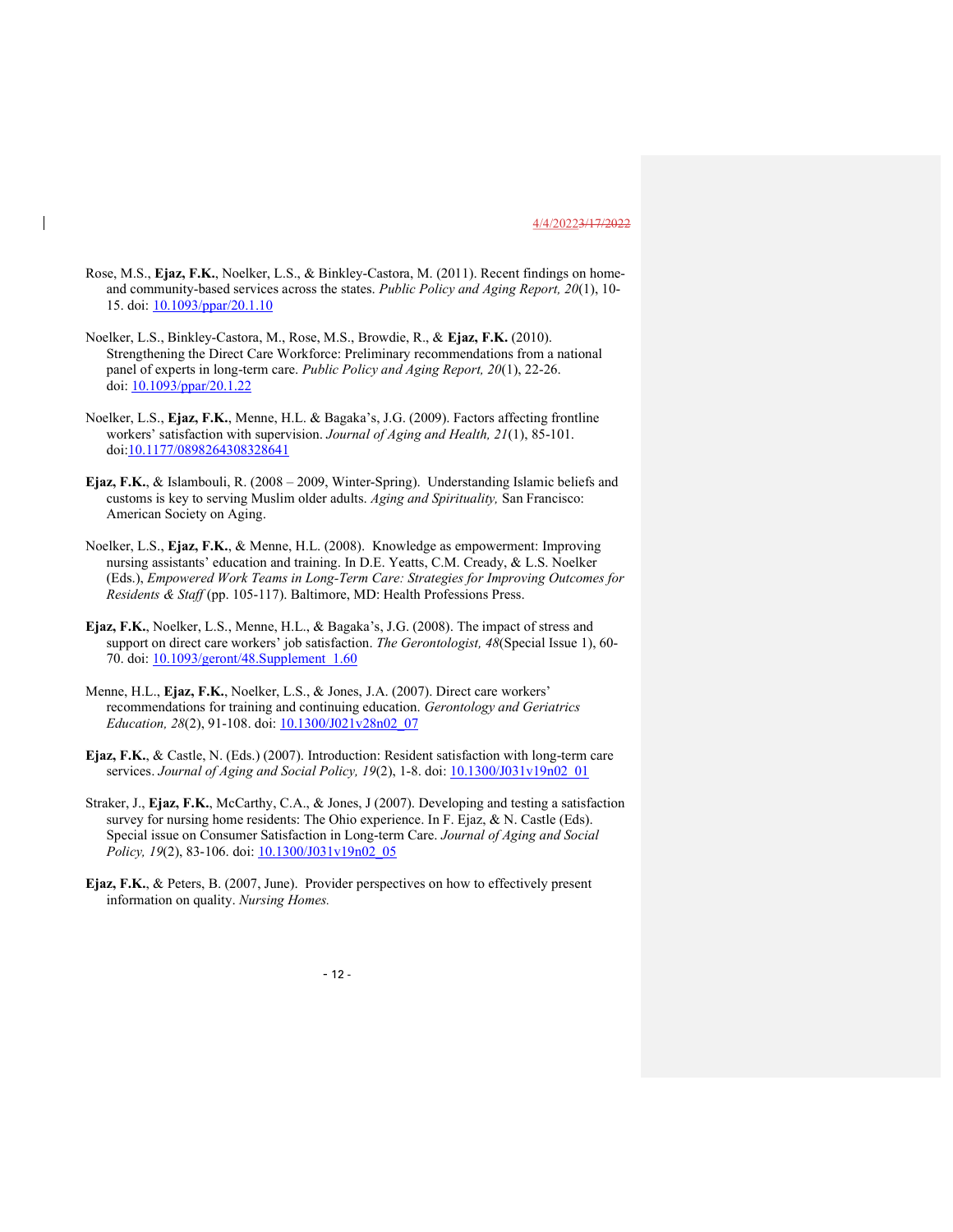- Ejaz, F.K., Schur, D., & Fox, K. (2006). Resident satisfaction with independent living facilities in continuing care retirement communities. In S. Kunkel & V. Wellin (Eds.), Consumer Voice and Choice in Long Term Care (pp. 167-180). New York, NY: Springer.
- Noelker, L.S., Ejaz, F.K., Menne, H.L., & Jones, J. (2006). The impact of stress and support on nurse assistant satisfaction with supervision. Journal of Applied Gerontology, 25(4), 307- 323. doi: 10.1177/0733464806290935
- Noelker, L.S. & Ejaz, F.K. (2005). Training direct care workers for person-centered care. Public Policy & Aging Report, 15(4), 17-19. doi: 10.1093/ppar/15.4.17
- Ejaz, F.K., Straker, J., Fox, K., & Swami, S. (2003). Developing a satisfaction survey for families of Ohio's nursing home residents. The Gerontologist, 43(4), 447-458. doi:10.1093/geront/43.4.447
- Ejaz, F.K., & Schur, D. (2003). Understanding consumer satisfaction in continuing care retirement communities. Healthcare and Aging, 10(3).
- Ejaz, F.K., Noelker, L.S., Schur, D., Whitlatch, C.J., & Looman, W.J. (2002). Family satisfaction with nursing home care for relatives with dementia. Journal of Applied Gerontology, 21(3), 368-384. doi: 10.1177/073346480202100306
- Bass, D.M., Anetzberger, G.A., Ejaz, F.K., & Nagpaul, K. (2001). Screening tools and referral protocol for stopping abuse against older Ohioans; A guide for service providers, Journal of Elder Abuse & Neglect, 13(2), 23-38. doi: 10.1300/J084v13n02\_03
- Ejaz, F.K., Bass, D.M., Anetzberger, G.A., & Nagpaul, K. (2001). Evaluating the Ohio elder abuse and domestic violence in late life screening tools and referral protocol, Journal of Elder Abuse & Neglect, 13(2), 39-58. doi: 10.1300/J084v13n02\_04
- Whitlatch, C.J., Schur, D., Noelker, L.S., Ejaz, F.K., & Looman, W.J. (2001). The stress process of family caregiving in institutional settings. The Gerontologist, 41(4), 462-473. doi: 10.1093/geront/41.4.462
- Ejaz, F.K. (2000). The influence of religious and personal values on attitudes toward lifeprolonging treatments in institutionalized elderly. Social Work in Health Care, 32(2), 23-39. doi: 10.1300/J010v32n02\_02
- Ejaz, F.K. (2000). Predictors of advance directives in institutionalized elderly. Journal of Gerontological Social Work, 33(4), 67-89. doi: 10.1300/J083v33n04\_06
- Cohen-Mansfield, J., Ejaz, F.K., & Werner, P. (Eds.). (2000). Satisfaction surveys in long-term care. New York, NY: Springer.

 $- 13 -$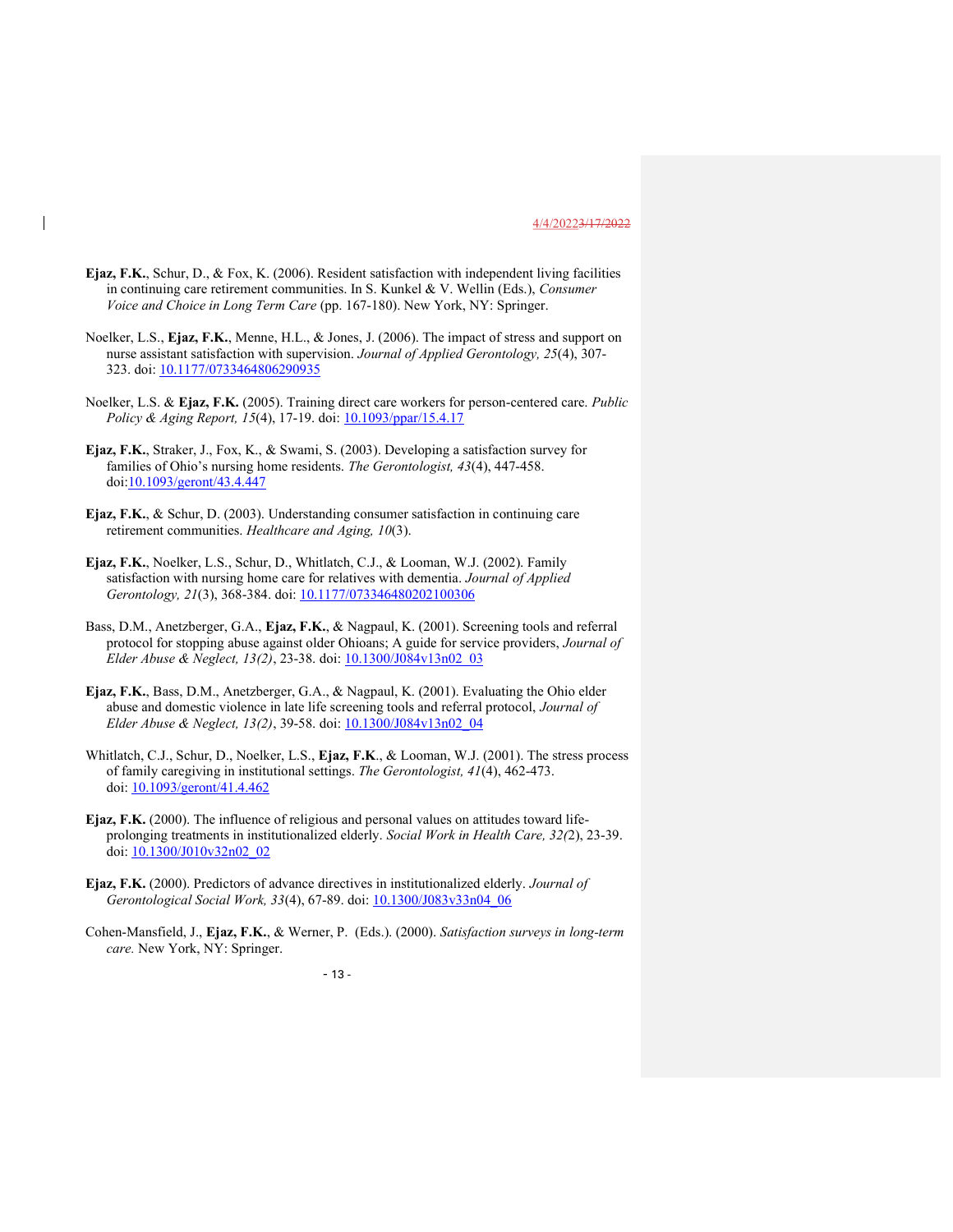- Ejaz, F.K. (2000). An overview of the process of conducting consumer satisfaction surveys in nursing facilities. In J. Cohen-Mansfield, F.K. Ejaz, & P. Werner (Eds.), Satisfaction surveys in long-term care (pp. 137-165). New York, NY: Springer.
- Ejaz, F.K., Anetzberger, G.A., & Kethley, A. (2000). Assessing consumer satisfaction with long-term care services. In L.S. Noelker, & Z. Harel (Eds). Linking quality of long-term care and quality of life (pp. 221-238). New York, NY: Springer.
- Noelker, L.S., Ejaz, F.K., & Schur, D. (2000). Prevalence and problems in use of satisfaction surveys: Results from research in Ohio nursing homes. In J. Cohen-Mansfield, F.K. Ejaz, & P. Werner (Eds.). Satisfaction surveys in long-term care (pp. 122-133). New York, NY: Springer.
- Werner, P., Ejaz, F.K. & Cohen-Mansfield, J. (2000). Ethical issues in conducting customer satisfaction surveys in long-term care institutions. In J. Cohen-Mansfield, F.K. Ejaz, & P. Werner (Eds.). Satisfaction surveys in long-term care (pp. 244-254). New York, NY: Springer.
- Ejaz, F.K., Rose, M. S., Jones, J. A. (1998, January). Restraint removal and changes in social response among nursing home residents. Research on Social Work Practice, 8(1), 47-62. doi: 10.1177/104973159800800105
- Schur, D., Noelker, L.S., Looman, W., Whitlatch, C.J., & Ejaz, F.K. (1998). Four steps to more committed nursing assistants. Balance, Jan-Feb:2(1), 29-32.
- Looman, W.J., Noelker, L.S., Schur, D., Whitlatch, C.J., & Ejaz, F.K. (1997). Nursing assistants caring for dementia residents in nursing homes: The family's perspective on the high quality of care. American Journal of Alzheimer's Disease, 12(5), 221-226. doi: 10.1177/153331759701200507
- Ejaz, F.K., Schur, D., & Noelker, L.S. (1997). The effect of activity involvement and social relationships on boredom among nursing home residents. Activities, Adaptation & Aging, 21(4). doi: **10.1300/J016v21n04\_07**
- Ejaz, F.K., & Rose, M.S. (1997). A stepwise approach to reducing physical restraints in nursing homes. Nursing Home Medicine, 5(2), 62-68.
- Ejaz, F.K., Rose, M.S., & Jones, J.A. (1996). Changes in attitudes toward restraints among nursing home staff and residents' families following restraint reduction. Journal of Applied Gerontology, 15(4), 433-449. doi: 10.1177/073346489601500403

 $-14$  -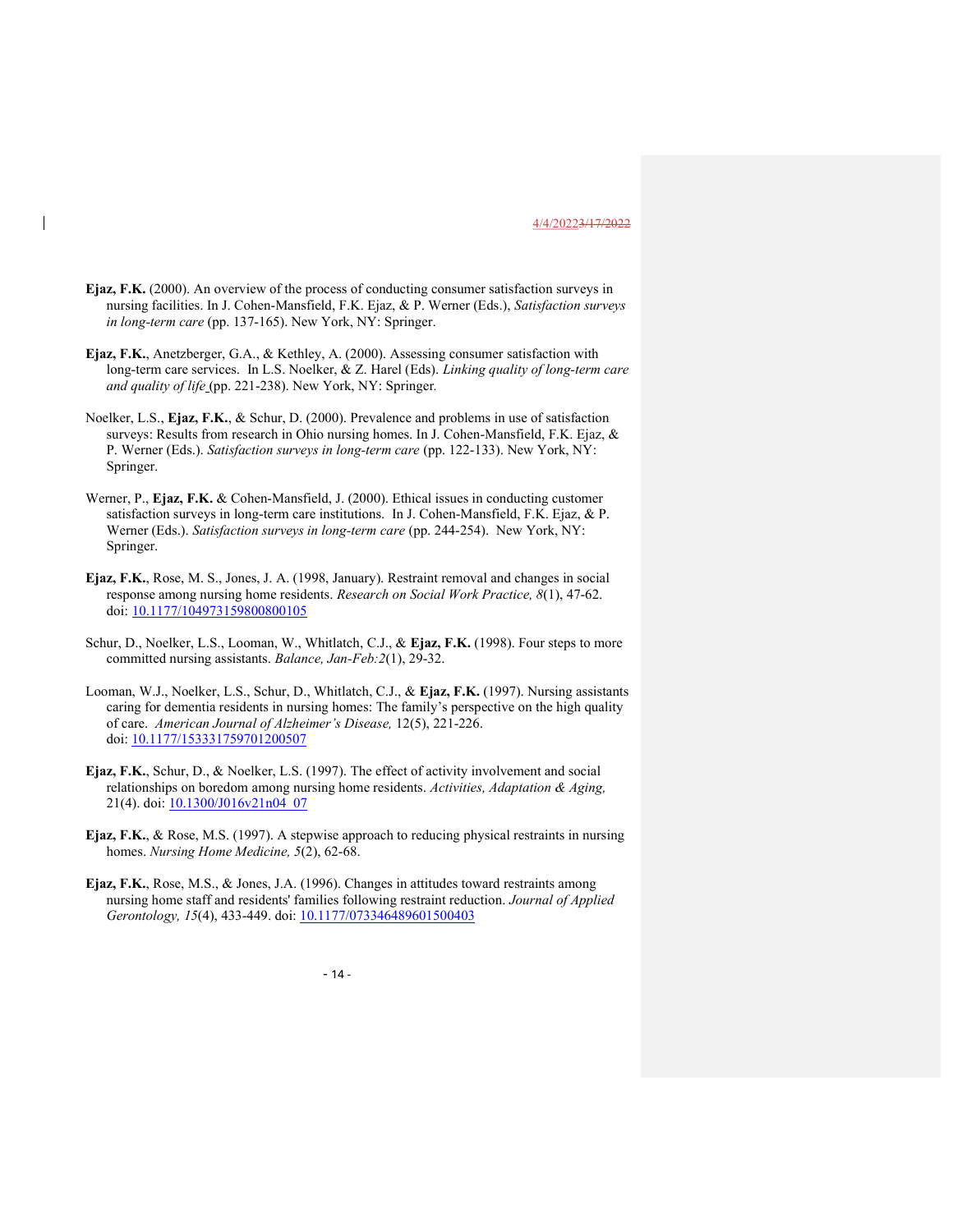- Ejaz, F., Folmar, S., Kaufmann, M., Rose, M.S., & Goldman, B. (1994). Restraint Reduction: Can it be achieved? Gerontologist, 34(5), 694-699. doi: 10.1093/geront/34.5.694
- Ejaz, F., Jones, J. & Rose, M. (1994). Falls among nursing home residents: An examination of incident reports before and after restraint reduction programs. Journal of the American Geriatrics Society, 42(9), 960-964. doi: 10.1111/j.1532-5415.1994.tb06587.x
- Ejaz, F. (1991). Self determination: Lessons to be learned from social work practice in India. British Journal of Social Work, 21(2), 127-142. doi: 10.1093/oxfordjournals.bjsw.a055744
- Ejaz, F. (1991). Social work education in India: Perceptions of social workers in Bombay. International Social Work, 34(3), 299-311. doi: 10.1177/002087289103400306
- Ejaz, F. (1990). The concept of familial duty in India: Implications for practice. Indian Journal of Social Work, LI(3), 437-445.
- Ejaz, F. (1989). The influence of culture on casework practice in India: A study of social workers' perceptions in Bombay. International Social Work, 32(1), 25-38. doi: 10.1177/002087288903200104

#### UNPUBLISHED MANUSCRIPTS, REPORTS, INTERVIEWS, INSTRUMENTS, & TRAINING

- Ejaz, F.E., Rose, M., Polk, B., Jenna, K., McCarthy, K. Crane, D. et. al. (2019, June). The LifeBio Pilot Project: A Final Report and Project Summary. Submitted to the Ohio Colleges of Medicine, Government Resource Center and the Ohio Department of Medicaid. https://medicaid.ohio.gov/Portals/0/Resources/CMP/LifeBioFinalReport.pdf
- Ejaz, F.E. (2019, April). Personal and Job Stress Can Add up in a Long-term Care Setting, An interview with Farida Kassim Ejaz, Ph.D., LISW-S, FGSA. Interview with Sheri Hall for the Nursing Assistant Monthly Publication, an educational publication for caregivers in longterm care settings founded by Cornell University gerontologist Karl Pillemer.
- Ejaz, F.E. (2019, March). Understanding the gaps in research on self-neglect and how federal policies support or hinder the ability of Adult Protective Services (APS) and other providers to meet the needs of people who self-neglect. Interview with Dr. Michael Lepore and Ms. Nicki Croteau-Johnson for a study by RTI International and The Assistant Secretary for Planning and Evaluation (ASPE) at The U.S. Department of Health and Human Services (HHS).
- Ejaz, F. K., Rose, M., & Reynolds, C. (2018, October). Understanding self-neglect in adult healthcare patients and evaluating a new intervention to prevent it. Semi-Annual Performance Progress Report. Submitted to the Administration for Community Living.

 $-15$  -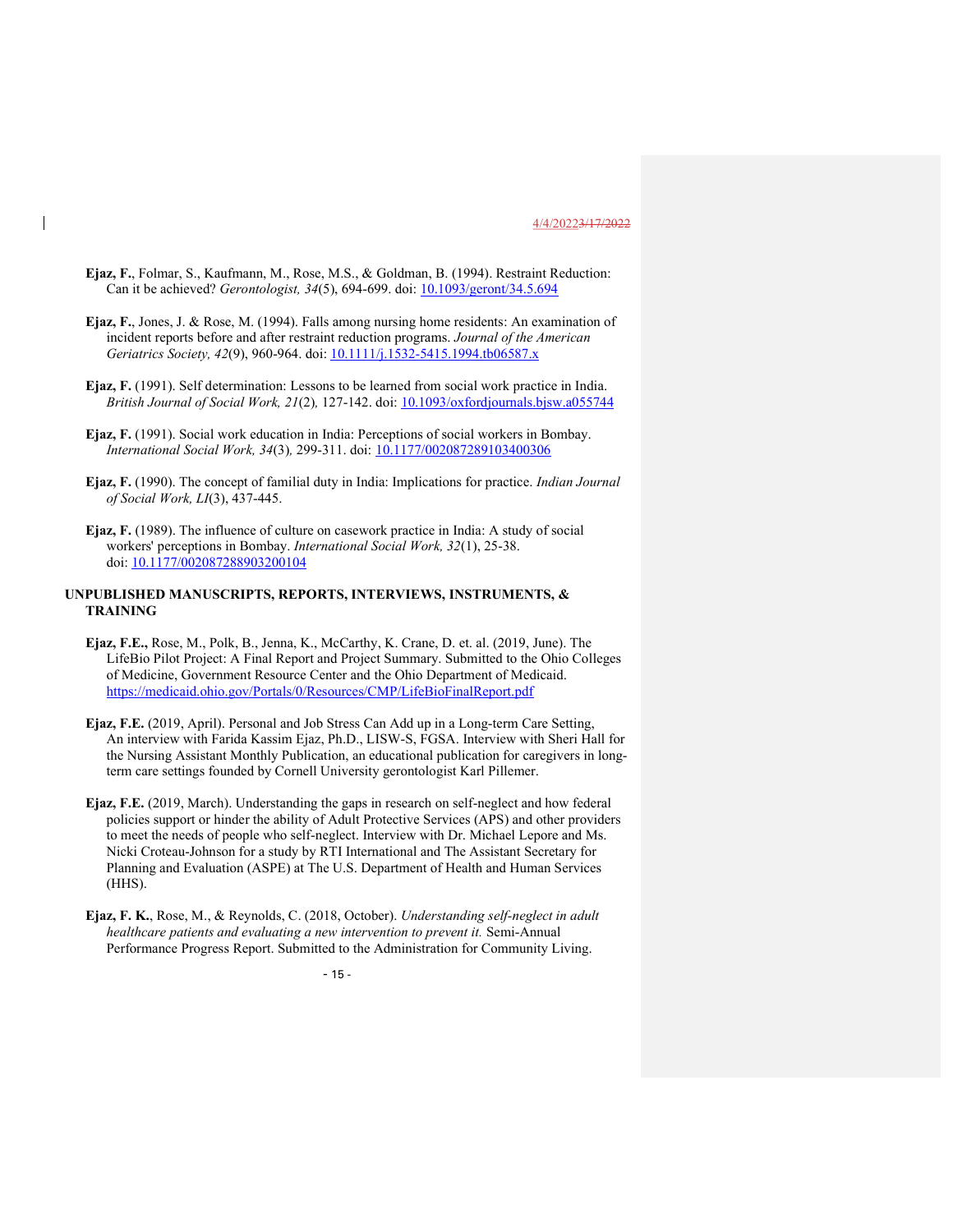- Ejaz, F. K., Rose, M., & Reynolds, C. (2018, April). Understanding self-neglect in adult healthcare patients and evaluating a new intervention to prevent it. Semi-Annual Performance Progress Report. Submitted to the Administration for Community Living.
- Ejaz, F. K., Rose, M., & Reynolds, C. (2017, October). Understanding self-neglect in adult healthcare patients and evaluating a new intervention to prevent it. Semi-Annual Performance Progress Report. Submitted to the Administration for Community Living.
- Ejaz, F. K., Rose, M., & Borato, L., McLaughlin, A., Bingle, C., Billa, D. Kirsch, R. & Cortez A. (2017, August). Elder abuse prevention program. Texas Department of Family & Protective Services in collaboration with WellMed Medical Management. Inc. Final Report. Submitted to the Administration for Community Living.
- Ejaz, F. K., Rose, M., Reynolds, C., & Borato, L. (2017, April). Understanding self-neglect in adult healthcare patients and evaluating a new intervention to prevent it. Semi-Annual Performance Progress Report. Submitted to the Administration for Community Living.
- Ejaz, F. K., Rose, M., & McLaughlin, A. (2015, December). Development of online training modules on abuse, neglect, and exploitation for care managers in MyCare Ohio. Report submitted to the Ohio Department of Aging and the Administration for Community Living. Retrieved from: http://www.benrose.org/education/Final%20Report%20to%20ODA%20- %2012-2015%20with%20ACL%20disclaimer.pdf
- Ejaz, F. K., & Bukach, A. (2015, July). Elder abuse prevention interventions program: evaluation of the training on abuse, neglect, and exploitation for clinicians at WellMed primary care clinics in Texas. Progress Report. Submitted to the Administration on Aging.
- Ejaz, F. K., Rose, M., Conway, A., & Bukach, A. (2015, June). Elder abuse prevention program. Texas department of family & protective services in collaboration with WellMed Medical Management. Semi Annual Progress Report. Local Evaluation. Submitted to the Administration on Community Living.
- Ejaz, F. K., Rose, M., Conway, A., & Bukach, A. (2015, January). Elder abuse prevention program. Texas Department of Family & Protective Services in collaboration with WellMed Medical Management. Semi Annual Progress Report. Local Evaluation. Submitted to the Administration on Community Living.
- Ejaz, F. K., Bukach, A., Conway, A., & Abbas, M. (2015, August). Screening and Referral Protocols for Abuse, Neglect, & Exploitation. [Online training]. Unpublished training.
- Ejaz, F. K., Bukach, A., Conway, A., & Anetzberger, G. J. (2014, August). Recognizing Abuse Tool. [Assessment instrument]. Unpublished instrument.

 $-16$  -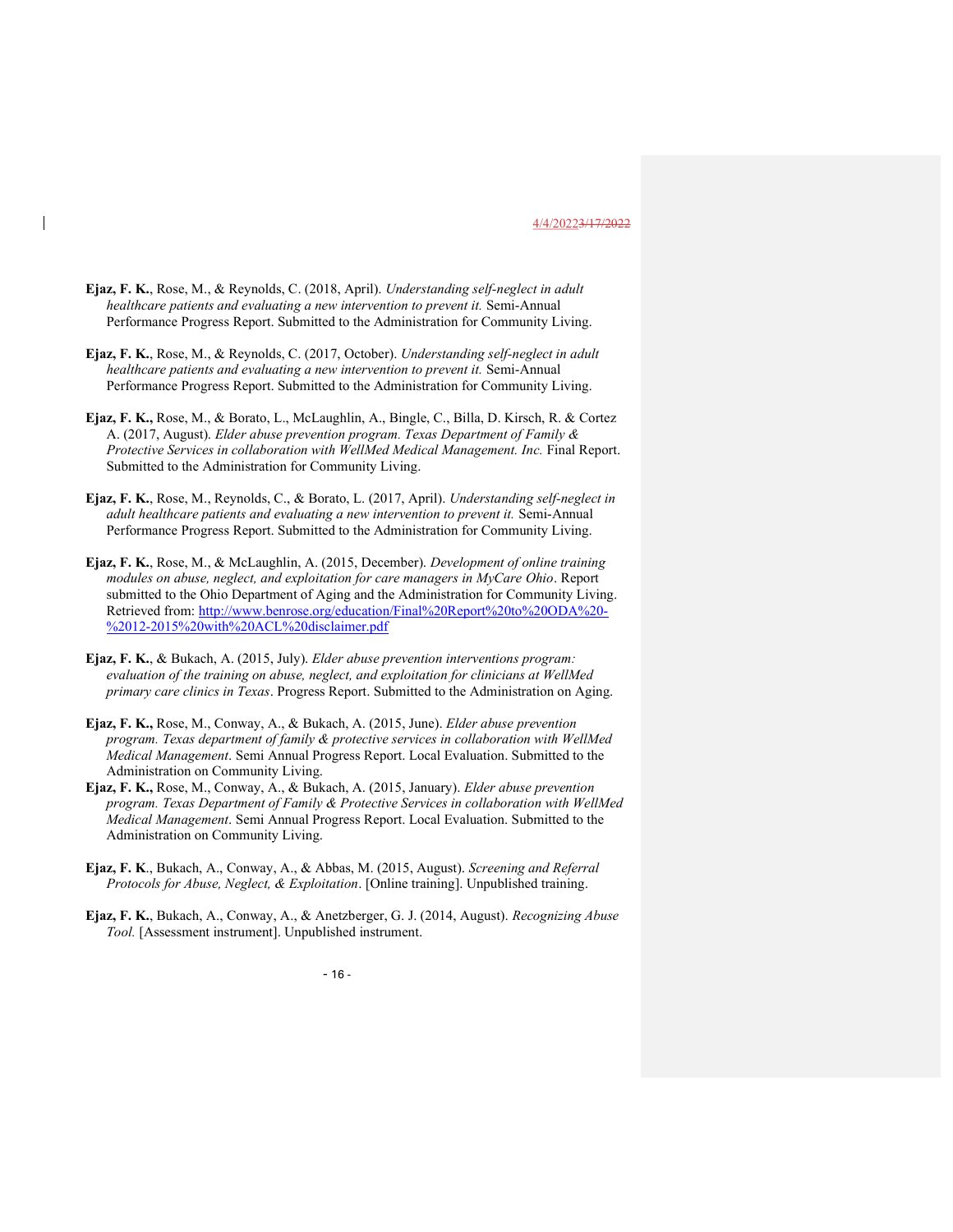Ejaz, F.K., Bukach, A.B., Conway, A., & Anetzberger, G. (2014, October). Development of online training modules on abuse, neglect & exploitation for care managers in MyCare Ohio. Report. Submitted to the Ohio Department of Aging & Administration for Community Living. Retrieved from: http://www.benrose.org/education/ODAdevelopment.pdf

 $\overline{\phantom{a}}$ 

- Ejaz, F. K., & Bukach, A. (2014, July). Elder Abuse Prevention Interventions Program: Evaluation of the Training on Abuse, Neglect, and Exploitation for Clinicians at WellMed Primary Care Clinics in Texas. Progress Report. Submitted to the Administration on Aging.
- Gitter, R., Ejaz, F.K., Bukach, A.B., Dawson, N. & Judge, K. (2013, October). The Determinants of Direct Service Worker Turnover in Ohio. Final Report. Submitted to the Ohio Colleges of Medicine Government Resource Center (GRC). Retrieved from: https://osuwmcdigital.osu.edu/sitetool/sites/odswpublic/documents/GitterReport\_October201 3.pdf
- Gitter, R., Ejaz, F.K., Bukach, A.B. (2013, October). The Determinants of Direct Service Worker Turnover in Ohio. Policy Brief. Submitted to the Ohio Colleges of Medicine Government Resource Center (GRC). Retrieved from: https://osuwmcdigital.osu.edu/sitetool/sites/odswpublic/documents/GitterReport\_October201 3.pdf
- Ejaz, F.K., Bukach, A.B., Gitter, R. (2013, October). Examining Causes of Direct Service Worker Turnover in Ohio: Employer & Employee Perspectives. Policy Brief. Submitted to the Ohio Colleges of Medicine Government Resource Center (GRC). Retrieved from: https://osuwmcdigital.osu.edu/sitetool/sites/odswpublic/documents/EjazBriefOctober2013.pd f
- Ejaz, F.K., Bukach, A.B., Gitter, R. (2013, September). Examining Causes of Direct Service Worker Turnover in Ohio: Employer & Employee Perspectives. Final Report. Submitted to the Ohio Colleges of Medicine Government Resource Center (GRC). Retrieved from: https://osuwmcdigital.osu.edu/sitetool/sites/odswpublic/documents/EjazReportOctober2013v 2.pdf
- Ejaz, F.K., Bukach, A.B., Dawson, N., Gitter, R., & Judge, K. S. (2013, February). Examining Direct Service Worker Turnover in Ohio. Final Report. Submitted to the Ohio Colleges of Medicine Government Resource Center (GRC). Retrieved from: https://osuwmcdigital.osu.edu/sitetool/sites/odswpublic/documents/EjazFinalUpdatedReportv 3(1).pdf
- Ejaz, F.K., Bukach, A.B., Dawson, N., Gitter, R., & Judge, K. S. (2013, February). Examining Direct Service Worker Turnover in Ohio. Policy Brief. Submitted to the Ohio Colleges of Medicine Government Resource Center (GRC). Retrieved from:

 $- 17 -$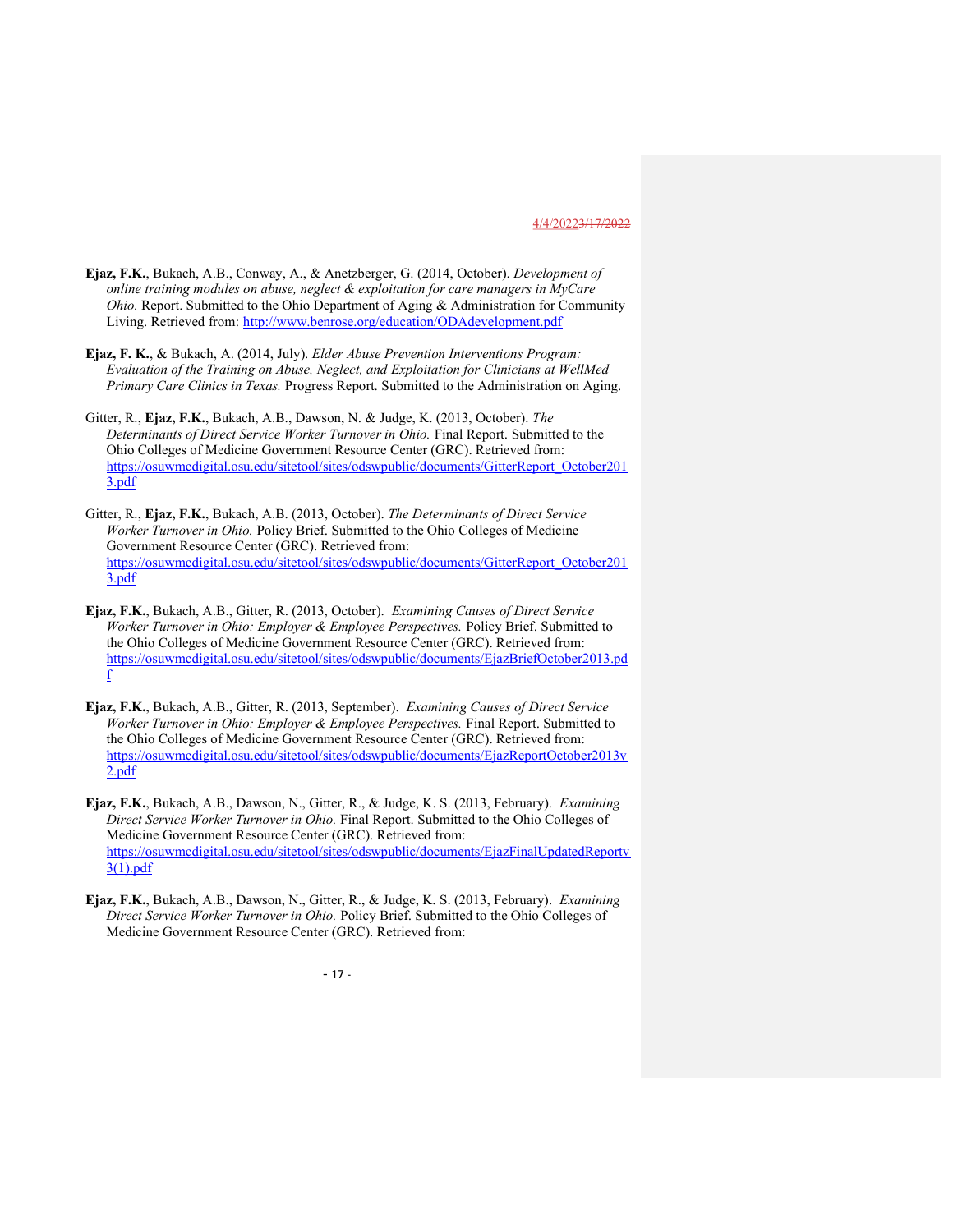https://osuwmcdigital.osu.edu/sitetool/sites/odswpublic/documents/FaridaEjazUpdatedBriefv 3(1).pdf

- Ejaz, F. K., Calkins, M., & Bukach, A. M. (2013, January). Evaluating the Social Life Template for Residents with Dementia. Final Report. Submitted to the Mount Sinai Healthcare Foundation. Retrieved from: http://www.benrose.org/Research/projects/Social-Life-Template-Residents-Dementia.pdf
- Ejaz, F.K., Rentsch, J., Isaacs, A. & Arooj, Z. (2011, August). REACH Year Three Combined Sites Report. Submitted to Cleveland Foundation, McGregor Foundation, St. Lukes Foundation, Community Foundation of the Mahoning Valley, Deaconess Community Foundation, Key Foundation, Humility of Mary Health Partners Foundation, Mt. Sinai Health Care Foundation, and Raymond John Wean Foundation.
- Ejaz, F.K., Rose, M., & Bukach, A. (2011, June). The Experience of Long-term Care Organizations in Seven States with Older Workers, Volunteers and Participants from the Senior Community Service and Employment Program (SCSEP). Final Report. Submitted to Senior Service America, Inc.
- Noelker, L., Rose, M., Ejaz, F.K., Castora- Binkley, M., & Browdie, R. (2010, June). Strengthening the Direct Care Workforce for Long-term Services and Supports: Suggested Approaches from a National Panel of Experts. Final Report. Submitted to the Administration on Aging.
- Ejaz, F.K., Rentsch, J., Peters, B., & Isaacs, A. (2010, March). REACH Year Two Combined Sites Report. Submitted to Cleveland Foundation, McGregor Foundation, St. Lukes Foundation, Community Foundation of the Mahoning Valley, Deaconess Community Foundation, Key Foundation, Humility of Mary Health Partners Foundation, Mt. Sinai Health Care Foundation, and Raymond John Wean Foundation.
- Noelker, L., Browdie, R., Ejaz, F.K., Castora, M., Brooks, S., & Irfan, U. (2009, June). The Aging Strategic Alignment Project: A Comparison of Home and Community Based Services in the United States. Final Report. Submitted to the Administration on Aging.
- Applebaum, R., Wellin, V., Kart, C., Brown, J.S., Menne, H., Ejaz, F., & Wilson, K.B. (2007). Evaluation of Ohio's Assisted Living Medicaid Waiver Program. Final Report. Submitted to the Ohio Department of Aging.
- Menne, H.L., & Ejaz, F.K. (2007). Evaluation of Ohio's Assisted Living Medicaid Waiver Program: Assessment and Service Plan Development Process. Final Report submitted to the Ohio Department of Aging.

 $- 18 -$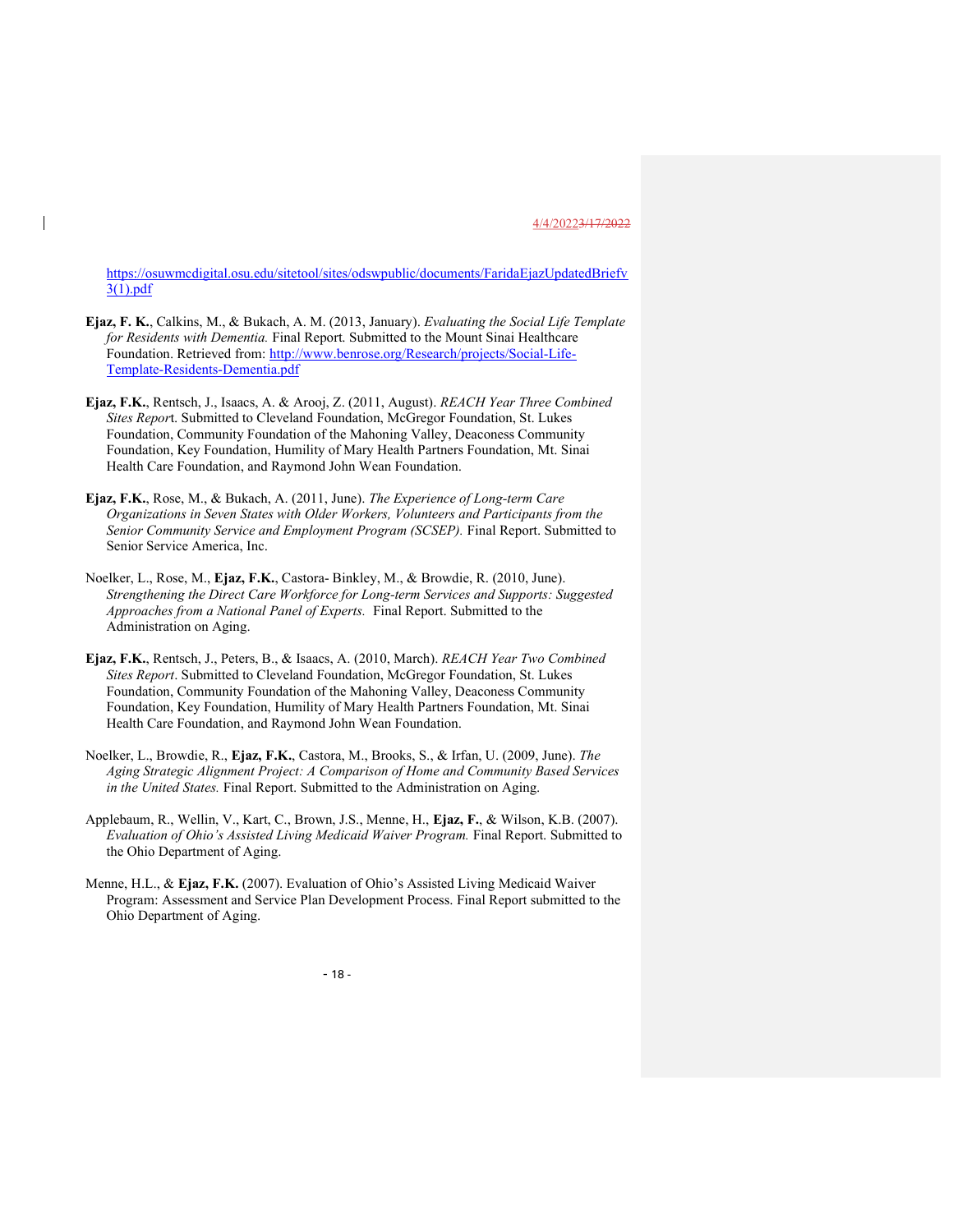- Straker, J.K., & Ejaz, F.K. (2007). Implementation of the 2006 Ohio Nursing Home Family Satisfaction Survey. Final Report submitted to the Ohio Department of Aging.
- Straker, J.K., Leek, J.A., McGrew, K.B., Ejaz, F.K., & Peters, B. (2007). Development and Testing of a Residential Satisfaction Survey for Ohio's Residential Care Facilities. Final Report submitted to the Ohio Department of Aging.
- Ejaz, F.K., & Noelker, L.S. (2006). Tailored and Ongoing Training Can Improve Job Satisfaction. Margaret Blenkner Research Institute, Benjamin Rose, Cleveland, OH. Executive Summary on the Better Jobs Better Care Initiative submitted to the Institute for the Future of Aging Services, AAHSA.
- Ejaz, F.K., Bass, D.M., Peters, B.K., Looman, W.J., Rentsch, J., & Primetica, B. (2006). Long Term Care Workforce Initiative: Organizational Survey Report. Final Report submitted to the Community Vision Council.
- Ejaz, F.K., Straker, J.K., & Fox, K. (2005, June). Using Information on Quality to Improve Nursing Home Care. Final Report submitted to The Commonwealth Fund.
- Ejaz, F.K., Bass, D.M., Peters, B.K., Looman, W.J., Rentsch, J., & Lutian, K. (2005). Results from Sharing Solutions for Workforce Success: A Best Practices Forum. Report submitted to the Cuyahoga County Long-Term Care Workforce Initiative. Senior Success Vision Council.
- Ejaz, F.K., Schur, D., Fox, K. (2003). Consumer Satisfaction in Continuing Care Retirement Communities. Final Report to the AARP Andrus Foundation.
- Straker, J.K., Ehrichs, L., Ejaz, F.K., & Fox, K. (2003, February). Implementation of the 2002 Ohio Nursing Home Family Satisfaction Survey. Final Report submitted to The Ohio Department of Aging.
- Straker, J.K., Ehrichs, L., Ejaz, F.K., & Fox, K. (2002, January). Implementation of the 2001 Ohio Nursing Home Family Satisfaction Survey. Final Report submitted to The Ohio Department of Aging.
- Straker, J.K., &, Ejaz, F.K. (2001, July). Final Report on Survey Development and Testing of the Resident Satisfaction Survey. Final Report submitted to The Ohio Department of Aging.
- Ejaz, F.K., & Straker, J.K. (2001, June). Pretesting The Resident And Family Satisfaction Instruments: (With A Focus On Pretesting The Family Survey). Final Report submitted to The Ohio Department of Aging.
- Nagpaul, K., Ejaz, F.K., Schleicher, A., Alag, M., Wadhwa, B., Bafna, G., & Baggett, S. (2001). Funeral Planning and Death Rites. Honoring Cultural and Religious Traditions: A Guide for

 $- 19 -$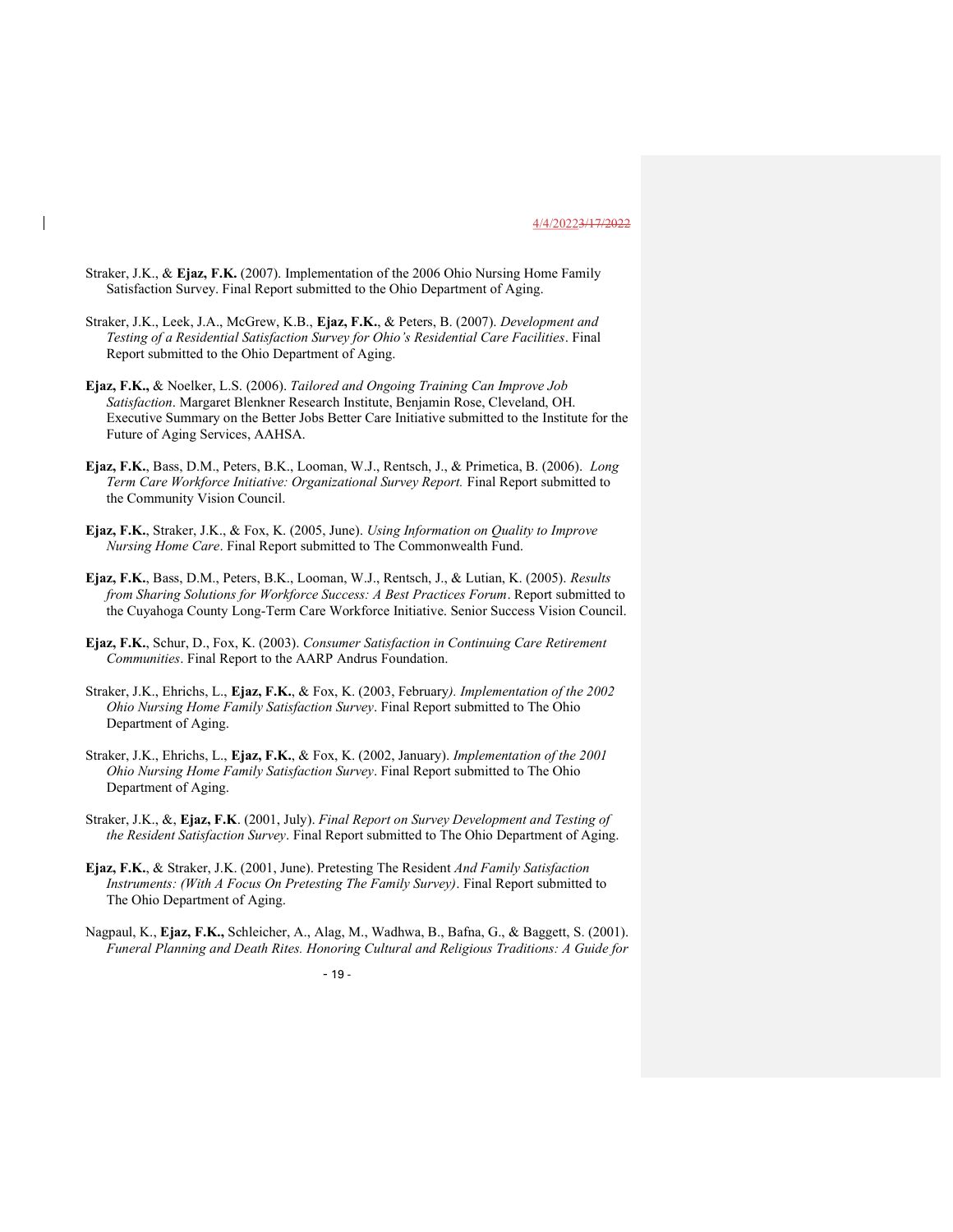Hindus, Muslims, Sikhs, Jains and Buddhists from the India Pakistan Subcontinent. Final Report submitted to The Asian Committee of Benjamin Rose.

- Noelker, L.S., & Ejaz, F.K. (2001). Improving Work Settings and Job Outcomes for Nursing Assistants in Skilled Care Facilities. Final Report submitted to The Cleveland Foundation and The Retirement Research Foundation.
- Anetzberger, G.J., Ejaz, F.K., Bass, D.M., Nagpaul, K. (1999). Abuse against Older Ohioans in Home and Community Based Settings: Screening Tools and Referral Protocol. Final Report submitted to the Ohio Department of Human Services.
- Ejaz, F.K., Noelker, L.S., & McNutt, W. (1997, January). The Influence of Religious and Personal Values on End-of-Life Decisions among Institutionalized Elderly. Final Report submitted to AARP Andrus Foundation.

# SELECT PRESENTATIONS

- Ejaz, F. (2022, January 26). Developing and Testing an APS Care Management Program for Caretaker Neglect [Webinar]. Elder Justice Innovations: Helping Individuals Transition from APS to other Community-Based Supports, Cleveland. https://www.benrose.org/web/guest/- /2021-elder-justice-grants
- Chee, K.H., Ejaz, F.K., Lee, H.J., Malhotra, C., & Yeh, A. (2020, November). Cultural Dimensions, Unique Challenges, and Interventions for Dementia Care in the Asian Context. Symposium presented at the annual meeting of the Gerontological Society of America.
- Rose, M., Ejaz, F.K., & Polk, B. (2020, November). Developing Life Stories for Nursing Home Residents and Examining the Impact on Residents and Staff. Paper presented at the annual meeting of the Gerontological Society of America.
- Ejaz, F.K., Rose, M., Reynolds, C., Bingle, C. & Gurley-Parry, A. (2020, November). Testing an Innovative Program to Prevent Self-Neglect: A Multi-disciplinary Approach. Workshop presented at the annual meeting of the National Adult Protective Services.
- Ejaz, F. K., Rose, M., Reynolds, C., Billa, D., Kirsch, R., & Bingle, C. (2020, August). Role of Adult Protective Services workers in healthcare settings: An innovation in practice. Research to Practice webinar presentation for the National Adult Protective Services Association.
- Polk, B. Rose, M. & Ejaz, F.K. (2019, November). Learning from life stories: Recruiting nursing home residents for a life story work program. Poster presentation at the annual meeting of the Gerontological Society of America, Austin, Texas.

 $- 20 -$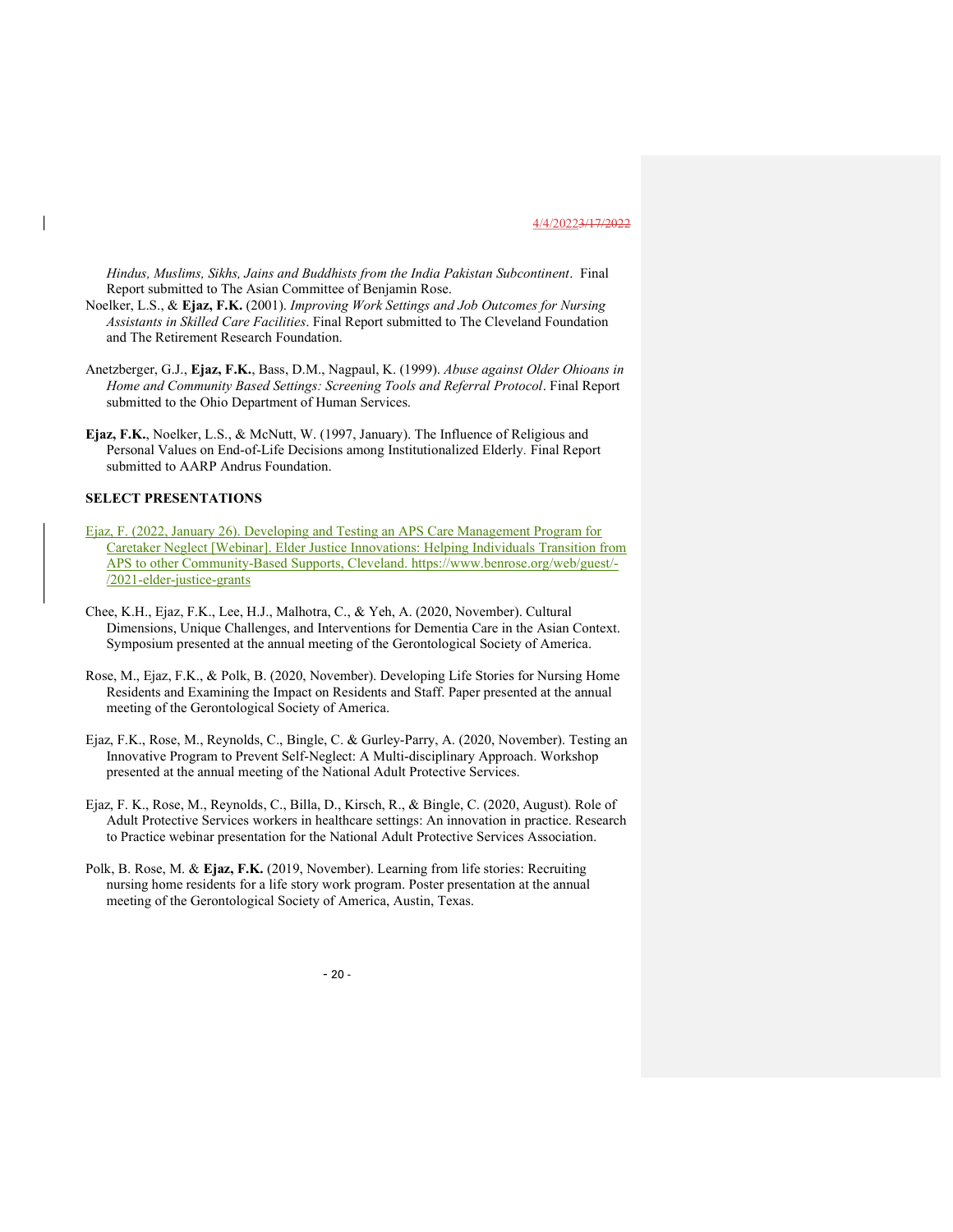- Rose, M., Ejaz, F.K., Reynolds, C. & Ye, M. (2019, November). Evaluating an intervention to prevent self-neglect in vulnerable adult healthcare patients. Poster presentation at the annual meeting of the Gerontological Society of America, Austin, Texas.
- Ye, M., Ejaz, F.K., & Rose, M. Relationships between personal needs and the environment. A study of abuse and self-neglect. Poster presentation at the annual meeting of the Gerontological Society of America, Austin, Texas.
- Bibbo, J., & Ejaz, F. K. (2019, August). Supporting Elder Justice: Developing and implementing a training on abuse, neglect, and exploitation for the Senior Companion Program. Workshop presented at the National Adult Protective Services Association Conference. Denver, CO.
- Ejaz, F. K., Rose, M., Kirsch, R., Bingle, C., Cortez, A., & Gurley, A. (2019, August). Developing and testing a self-neglect prevention program for older and disabled adults. Workshop presented at the National Adult Protective Services Association Conference. Denver, CO.
- Bibbo, J., & Ejaz, F.K. (2019, May). Supporting elder justice through training on abuse, neglect, and exploitation for the Senior Companion Program. Seminar presentation at the annual Senior Corps Seminar Series, Washington, D.C.
- Ejaz, F.K., Rose, M., Kirsch, R., Billa, D., & Gurley, A. (2019, April). Understanding selfneglect in adult healthcare patients. Workshop presentation at the annual meeting of the American Society on Aging (ASA), New Orleans, LA.
- Ejaz, F.K., & Rose, M. (2019, March). Cross-system collaborations to address abuse, neglect, and exploitation. Workshop presentation at an annual conference of the Ohio Coalition for Adult Protective Services (OCAPS), Columbus, OH.
- Ejaz, F. K., Reynolds, C., & Ye, M. (2018, November). Embedding Adult Protective Service workers in a health care system to identify and report elder abuse. Symposium presentation at the annual meeting of the Gerontological Society of America (GSA), Boston, MA.
- Rose, M. S., Ejaz, F. K., Kirsch, R. R., Bingle, C., & Billa, D. S. (2018, November). Interventions for self-neglect and abuse of older adults and other adult health care patients. Symposium presentation at the annual meeting of the Gerontological Society of America.
- Ejaz, F. K., Billa, D., Bingle, C., & Cortez, A. (2018, September). Elder justice: But did it work? Elder justice interventions: Self-neglect [Webinar]. Retrieved from https://register.gotowebinar.com/register/3059367307851923201

 $- 21 -$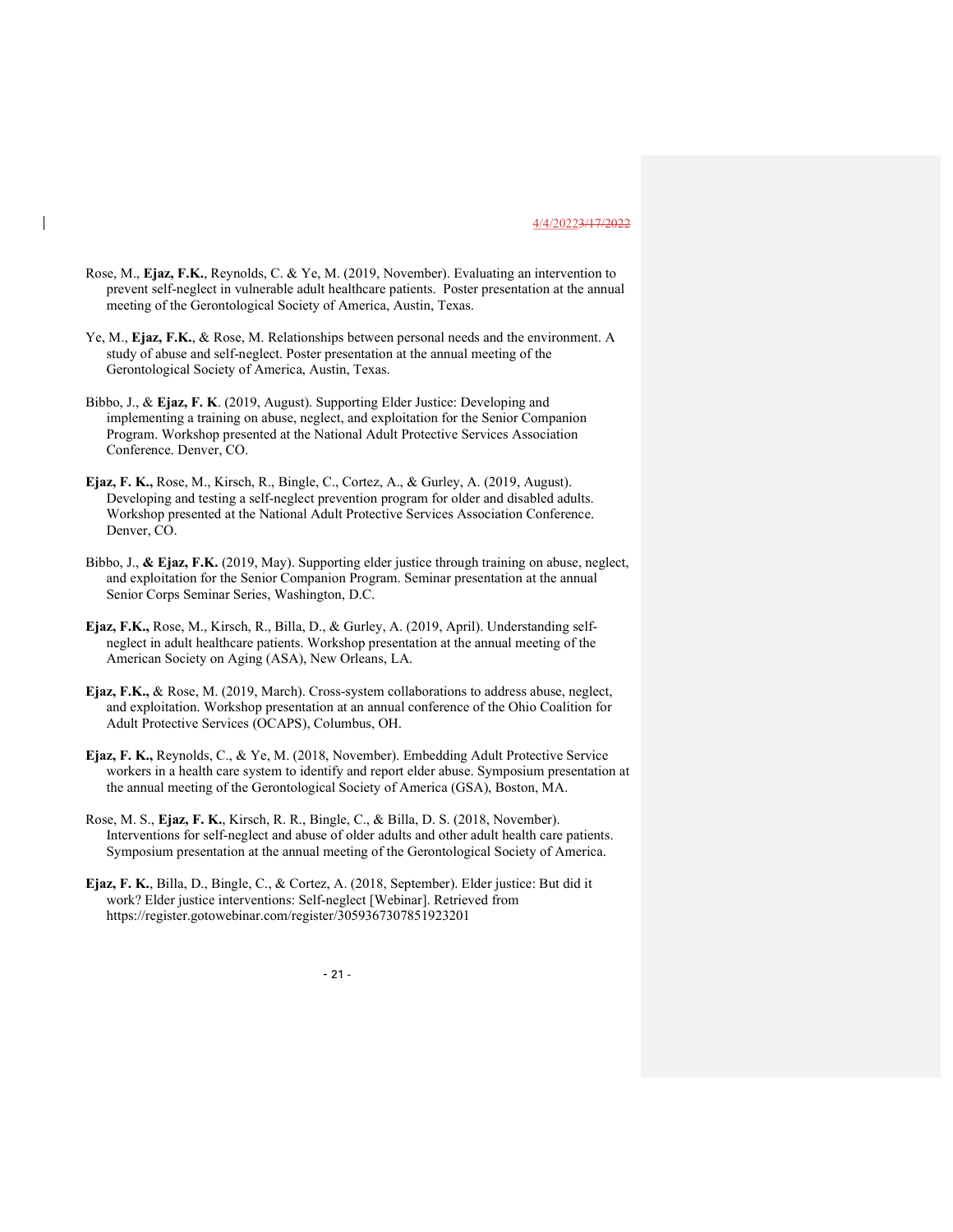- Ejaz, F. K., Reynolds, C., Rose, M., Billa, D., Bingle, C., Kirsch, R., & Cortez A. (2018, August). Understanding self-neglect in adult healthcare patients and evaluating a new intervention to prevent it. Symposium presentation at the annual meeting of the National Adult Protective Services Association (NAPSA), Anaheim, CA.
- Reynolds, C., Ye, M., Ejaz, F. K., Kirsch, R., & Rose, M. (2018, August). Nothing beats good data: Importance of an electronic database to conduct a needs assessment and track service use among patients at risk of self-neglect. Workshop presented at the annual meeting of the National Adult Protective Services Association (NAPSA), Anaheim, CA.
- Ejaz, F.K., & Reynolds, C. (2018, June). Linking Research to Practice: Identifying and Screening for Abuse, Neglect, Self-Neglect, and Exploitation. Presented at the Elder Abuse Awareness Forum, Cleveland, OH.
- Ejaz, F. K., Reynolds, C., Billa, D., Cortez, A., & Kirsch, R. (2018, March). Understanding selfneglect in adult healthcare patients and evaluating a new intervention to prevent it. Symposium presentation at the annual meeting of the American Society on Aging, San Francisco, CA
- Reynolds, C., & Ejaz, F.K. (2018, March). Training Healthcare Professionals to Identify, Report, and Prevent Self-Neglect. Presented at the annual meeting of the Ohio Coalition for Adult Protective Services, Columbus, OH.
- Reynolds, C., Pietrocola, N., & Ejaz, F.K. (2018, March). Scam Squad: Protecting Older Adults from Financial Exploitation. Paper presented at the annual meeting of the American Society on Aging, San Francisco, CA.
- Ejaz, F.K., Reynolds, C., Billa, D., Cortez, A., & Kirsch, R. (2018, March). Self-Neglect: Elder Justice Innovation Grants Funded by Administration for Community Living (ACL). Paper presented at the annual meeting of the American Society on Aging, San Francisco, CA.
- Ejaz, F.K., Bingle, C., & Billa, D. (2017, August). Understanding Self-Neglect in Healthcare Patients and Developing a New Intervention to Prevent it. Paper presented at the annual meeting of the National Adult Protective Services Association, Milwaukee, WI.
- Ejaz F.K., Billa, D., & Bingle, C. (2017, August). Self-neglect in older patients: Lessons from a collaboration between a healthcare system and APS. Workshop presented at the annual meeting of the National Adult Protective Services Association; Milwaukee, WI.
- Ejaz, F.K., Rose, M., Borato, L., & Zernial, C. (2017, July). Identifying and Reporting Elder Abuse in Primary Care Settings. Paper presented at the annual meeting of the International Association of Gerontology and Geriatrics (IAGG), San Francisco, CA.

 $- 22 -$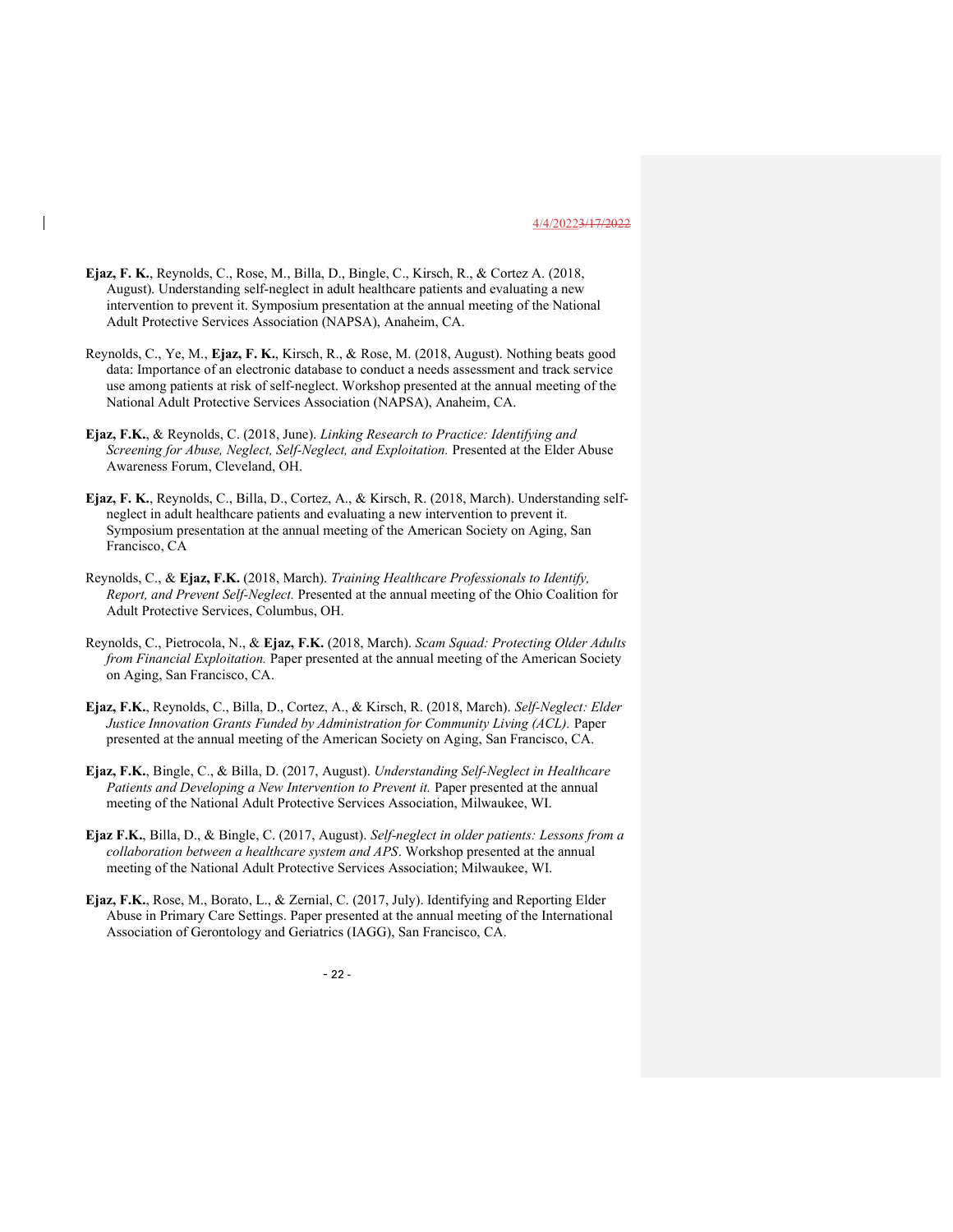- Ejaz, F.K., Borato, L., Rose, M., & Reynolds, C. (2017, June). Intervening to Prevent Elder Abuse Among Patients in Primary Care Settings. Paper presented at the annual meeting of the Consortium Against Adult Abuse, Warrensville Heights, OH.
- McLaughlin, A., Rose, M., & Ejaz, F.K. (2017, April). Key Findings from the Stress-Busting Program for Family Caregivers of Healthcare Patients with Dementia. Paper presented at the annual meeting of Ohio Association of Gerontology and Education, Toledo, OH.
- Borato, L., Rose, M., & Ejaz, F.K. (2017, April). Comparing Two Methods of Identifying & Reporting Elder Abuse. Paper presented at the annual meeting of Ohio Association of Gerontology and Education, Toledo, OH.
- Rentsch, J., & Ejaz, F.K. (2017, March). Consumer Satisfaction Surveys in Home Health Agencies and Hospices. Paper presented at the annual meeting of the American Society on Aging, Chicago, IL.
- Ejaz, F.K., Rose, M., Borato, L., McLaughlin, A., Zernial, C., Billa, D., Cortez, A., & Kirsch, R. (2017, March). Identifying and Reporting Elder Abuse in Primary Care Settings. Paper presented at the annual meeting of the American Society on Aging, Chicago, IL.
- Shelton, E., Orsulic-Jeras, S., McCarthy, K., & Ejaz, F.K. (2017, February). Music and Memory in the Community. Paper presented at the International Conference on Services to the Elderly, Hyderabad, India.
- Primetica, B., Orsulic-Jeras, S., & Ejaz, F.K. (2017, February). Empowering caregivers and persons with dementia: A consumer-driven approach. Paper presented at the International conferences on services to the elderly, Hyderabad, India.
- Ejaz, F.K. (2017, February). Long term care services  $\&$  supports: Improving health  $\&$  wellbeing. Paper presented at the International conferences on services to the elderly, Hyderabad, India.
- Ejaz, F.K. (2016, November). Financial wellness in the elderly and strategies to prevent financial exploitation. Invited presentation at the University Heights Senior Adult Network meeting, University Heights, OH.
- Ejaz, F.K. (2016, November). Intervening to prevent elder abuse among patients in primary care settings. In F. Ejaz (Chair), Lessons from the Texas Adult Protective Services and WellMed Collaboration. Symposium conducted at the annual meeting of the Gerontological Society of America, New Orleans, LA.
- Ejaz, F.K. (2016, November). Discussant. In S. Balaswamy (Chair), Cross-cultural adaptation of measurement Aging in Asia and Aging in Asia special interest group session – tools for

- 23 -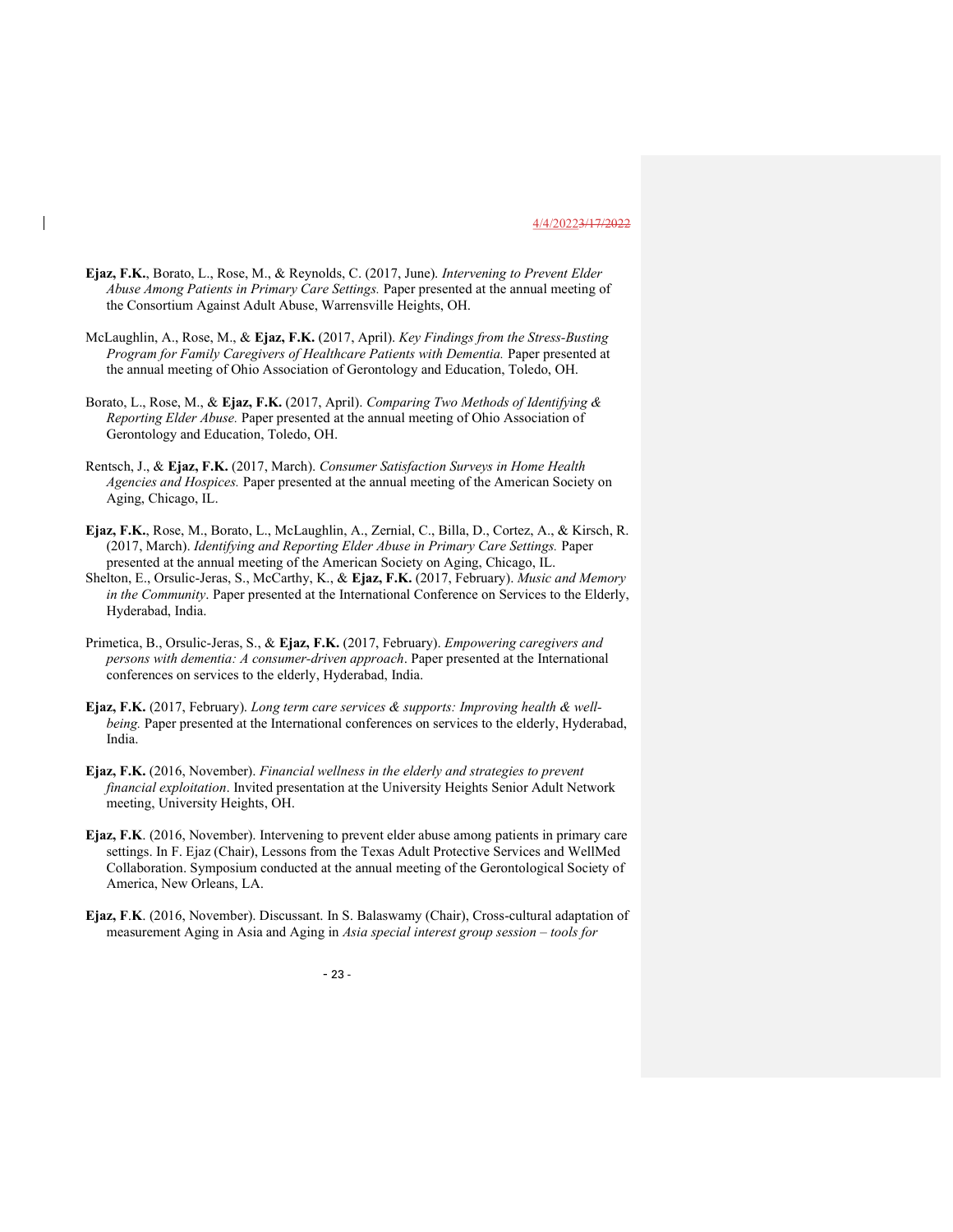Asian older adults: Methods and challenges. Symposium conducted at the annual meeting of the Gerontological Society of America, New Orleans, LA.

- Ejaz, F.K. (2016, September). Training healthcare professionals to identify, screen, and report abuse, neglect, and exploitation. Paper presented at the German Congress of Gerontology and Geriatrics, Stuttgart, Germany.
- Ejaz, F. K. (2016, June). Financial wellness in the elderly. Paper presented at the Financial Wellness: Strategies for Older Adult Conference, Cleveland, OH.
- Borato, L., Ejaz, F., & Rose, M. (2016, April). Local evaluation of a program to train clinicians in primary care clinics to identify elder abuse, exploitation, and neglect. Paper presented at the annual meeting of Ohio Association of Gerontology and Education, Youngstown, OH.
- McLaughlin, A., Ejaz, F., & Rose, M. (2016, April). Data challenges and findings of online training modules on abuse, neglect, and exploitation. Paper presented at the annual meeting of Ohio Association of Gerontology and Education, Youngstown, OH.
- Ejaz, F. & Anetzberger, G. (2016, March). Findings from case managers participating in an online training on abuse and its reporting. Workshop presented at the annual meeting of the American Society on Aging, Washington, D.C. Retrieved from http://www.benrose.org/News/ASA-2016-Online-Training-on-Abuse.pdf
- Billa, D., Blancato, R., Ejaz, F., & Zernial, C. (2016, March). Expanding the reach of APS: Screening for abuse in primary care. Workshop presented at the annual meeting of the American Society on Aging, Washington, D.C.
- Ejaz, F.K., Rose, M., & Borato, L. (2015, November). Training primary care clinicians to identify abuse, neglect, and exploitation in Texas. Paper presented at the annual meeting of the Gerontological Society of America, Orlando, FL.

Ejaz, F.K., Anetzberger, G., Rose, M., McLaughlin, M., & Warren, K. (2015, November). Evaluating an online training for case managers to identify and report abuse, neglect, and exploitation. Paper presented at the annual meeting of the Gerontological Society of America, Orlando, FL.

- Ejaz, F.K., Dayton, C., & Bukach, A. (2015, June). Fostering quality research to evaluate and improve elder abuse interventions. Workshop presented at the C3A and the Elder Abuse/Domestic Violence Round Table, Cleveland, OH.
- Bukach, A., & Ejaz. F. K. (2015, April). Screening and reporting protocols for the abuse of older adults and adults with disabilities. Session presented at the Northeast Ohio Social Service Coordinator's Conference, Cleveland, OH.

- 24 -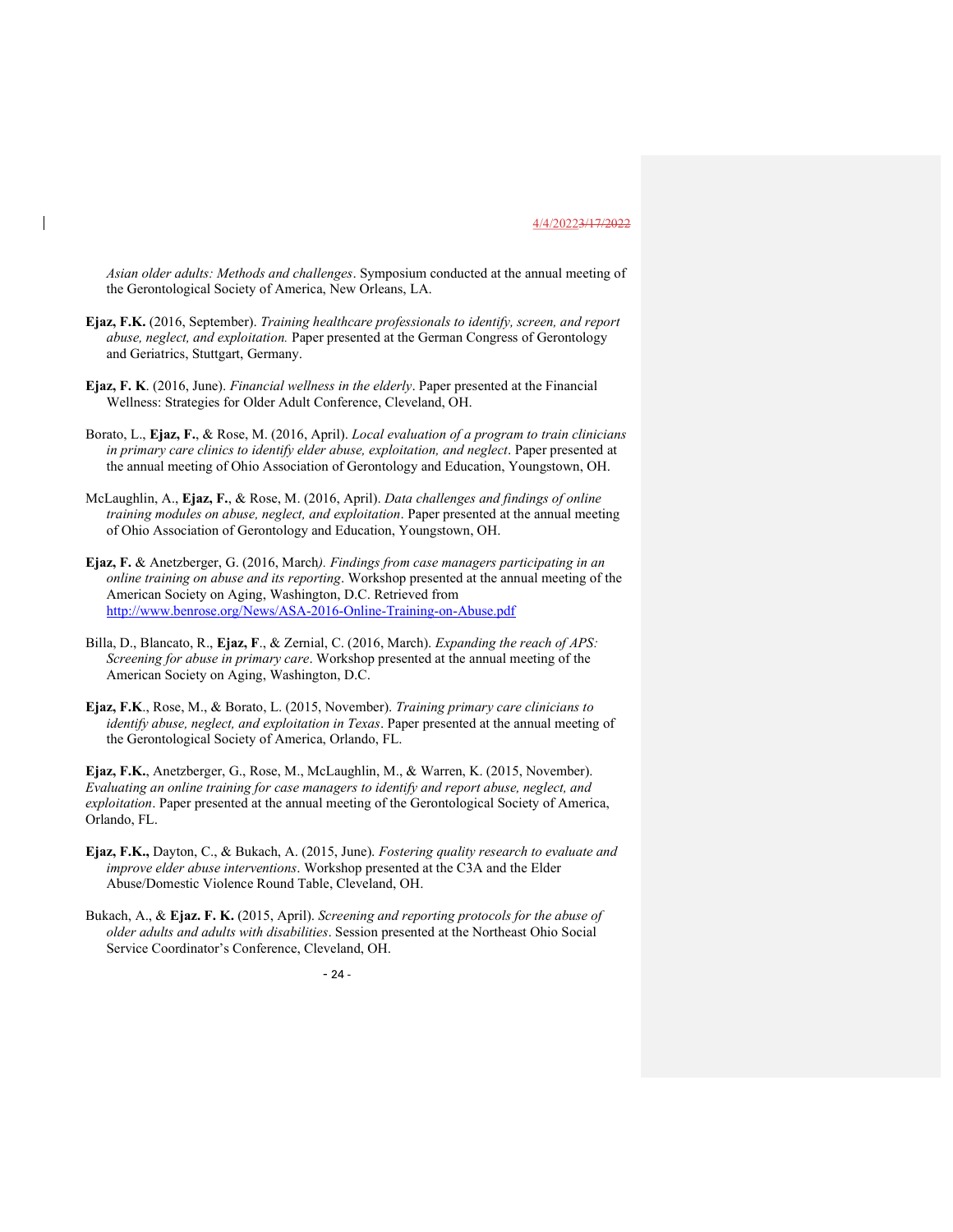- Ejaz, F.K. (2015, April). Public and private programs and services for the elderly. Guest lecture for Dr. Sun, Dept. of Sociology and Criminology, Cleveland State University, Cleveland, OH.
- Ejaz, F. K., Bukach, A., Anetzberger, G., & Warren, K. (2015, March). Improving abuse identification and reporting: Training modules designed for care managers. Workshop conducted at the annual meeting of the American Society on Aging.
- Billa, D., Blancato, R., Duer, R., Ejaz, F. K., Zernial, C. (2015, March). Preventing elder abuse: A partnership between primary care and adult protective services. Workshop conducted at the annual meeting of the American Society on Aging.
- Ejaz, F. K., Bukach, A., Anetzberger, G., & Warren, K. (2015, March). Recommended screening and reporting protocols for abuse in Ohio. Session presented at the Ohio Coalition of Adult Protective Services Conference, Columbus, OH.
- Ejaz, F. K., Bukach, A. M., Dawson N., Gitter, R. (2014). Direct Service Workers and Causes of their Turnover across Four Long-term Care (LTC) Industries in Ohio. Webinar. Retrieved from: http://grc.osu.edu/article.cfm?ID=8263
- Ejaz, F. K., Bukach, A., & Gitter, R. (2014, November). Predictors of job satisfaction among direct services workers in long-term care settings. In F.K. Ejaz (Chair), Direct Service Workers: Employer & Employee Perspectives on Examining Job Satisfaction and Turnover. Symposium conducted at the annual meeting of the Gerontological Society of America, Washington, D.C.
- Bukach, A., Ejaz, F. K., & Gitter, R. (2014, November). Direct service worker turnover in longterm care. In F.K. Ejaz (Chair), Direct Service Workers: Employer & Employee Perspectives on Examining Job Satisfaction and Turnover. Symposium conducted at the annual meeting of the Gerontological Society of America, Washington, D.C.
- Gitter, R., Ejaz, F.K., & Bukach (2014, November). The determinants of direct services worker turnover in Ohio. In F.K. Ejaz (Chair), Direct Service Workers: Employer & Employee Perspectives on Examining Job Satisfaction and Turnover. Symposium conducted at the annual meeting of the Gerontological Society of America, Washington, D.C.
- Lou, V., & Ejaz, F.K. (2014, November). Theorizing Family Caregiving in the Asian Context. Symposium organized at the annual meeting of the Gerontological Society of America, Washington, D.C.
- Sengupta, M., Harris-Kojetin, L., & Ejaz, F.K. (2014, November). Personal care aides in assisted living and similar residential care communities: An overview from the 2010

 $- 25 -$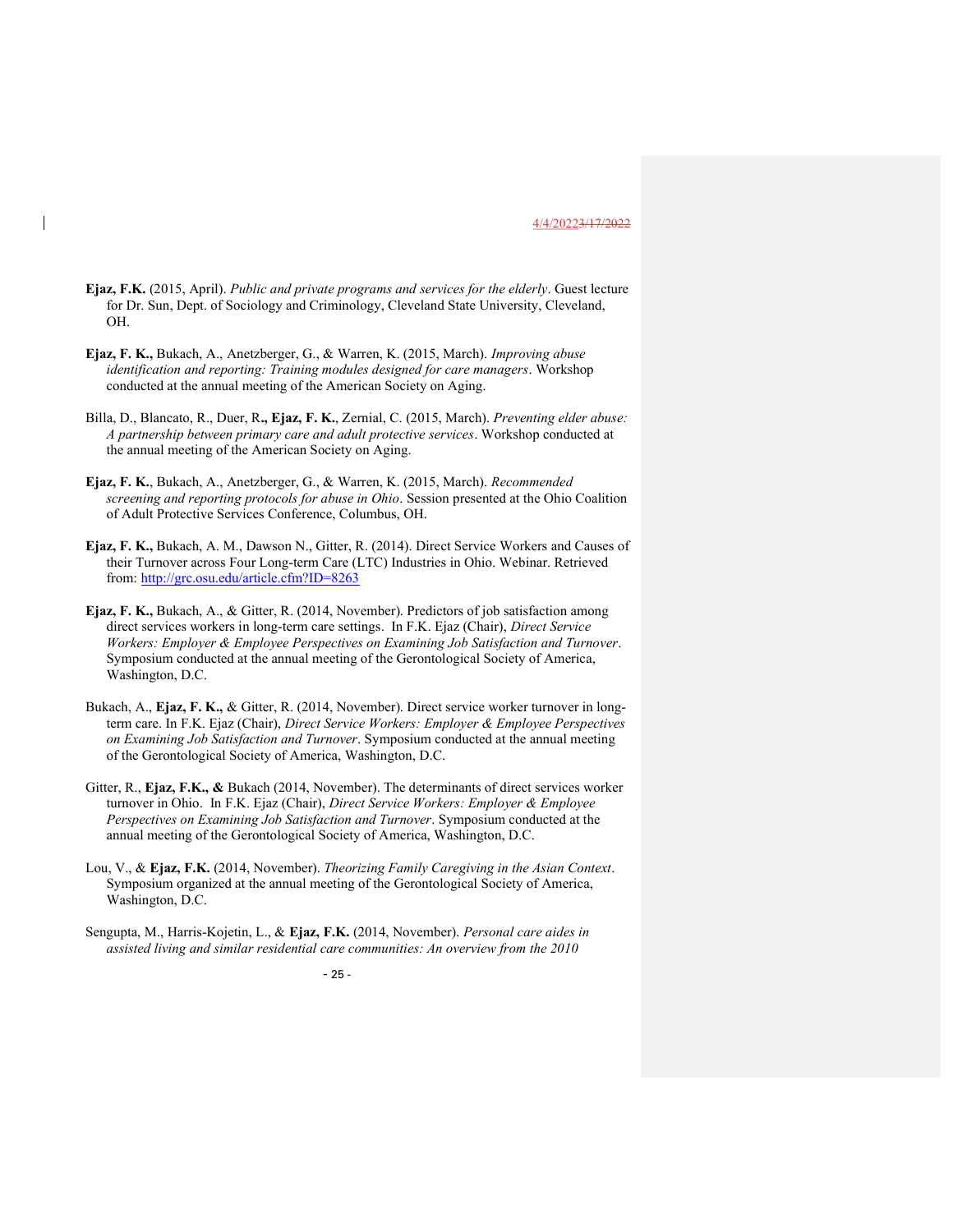National Survey of Residential Care Facilities (NSRCF). Paper presented at the annual meeting of the Gerontological Society of America, Washington, D.C.

- Ejaz, F.K., Bukach, A., Conway, A. & Arooj, Z. (2014, October). Resources for screening and reporting abuse. Paper presented at The Clinical Approach to Domestic Violence in Late Life meeting of the Elder Abuse Domestic Violence Roundtable, Cleveland, Ohio.
- Ejaz, F.K. (2014, September). Public & private programs and services for the elderly. Paper presented at the annual Meeting of the Islamic Society of North America, Detroit, MI.
- Ejaz, F.K., Calkins, M. & Camp, C. (2014, May). Evaluating the social life template for residents with dementia living in an assisted living facility. Paper presented to the Board of Trustees, Stone Gardens, Cleveland, Ohio.
- Ejaz, F. K., Gitter, R., & Bukach, A. (2014, May 6). Direct service workers and causes of their turnover across four long-term care industries in Ohio. Webinar presented through the Ohio Colleges of Medicine Government Resource Center.
- Balaswamy, S., Wu, B., & Ejaz, F.K. (2013, November). Community-based and institutional long-term care programs in east Asian countries: Service utilization patterns and outcomes. Symposium conducted at the annual meeting of the Gerontological Society of America, New Orleans, LA.
- Bukach, A. Ejaz, F.K., & Dawson, N. (2013, November). Turnover among community psychiatric supportive treatment (CPST) workers in Ohio. In F.K. Ejaz (Chair), Direct service staff in long-term care settings: Addressing challenges and employing best practices. Symposium conducted at the annual meeting of the Gerontological Society of America, New Orleans, LA.
- Ejaz, F.K., Bukach, A., Dawson, N, & Judge, K. (2013, November). Examining direct service worker turnover in three human service industries in Ohio. Paper presented at the annual meeting of the Gerontological Society of America, New Orleans, LA.
- Ejaz, F., Bukach, A., Dawson, N., & Judge, K. (2013, March). Examining direct service worker turnover in four human service industries in Ohio. Paper presented at the annual meeting of the American Society on Aging, Chicago, IL.
- Ejaz, F.K. & Chee, K.H. (2012, November). Long-term care service use in Asian countries: Influence of culture on service utilization and healthcare outcomes. Symposium conducted at the annual meeting of the Gerontological Society of America, San Diego, CA.
- Ejaz, F., Rose, M. Bukach, A. (2012, March). Long-term care providers use of older workers and participants in the Senior Community Service Employment Program (SCSEP). In B.

 $- 26 -$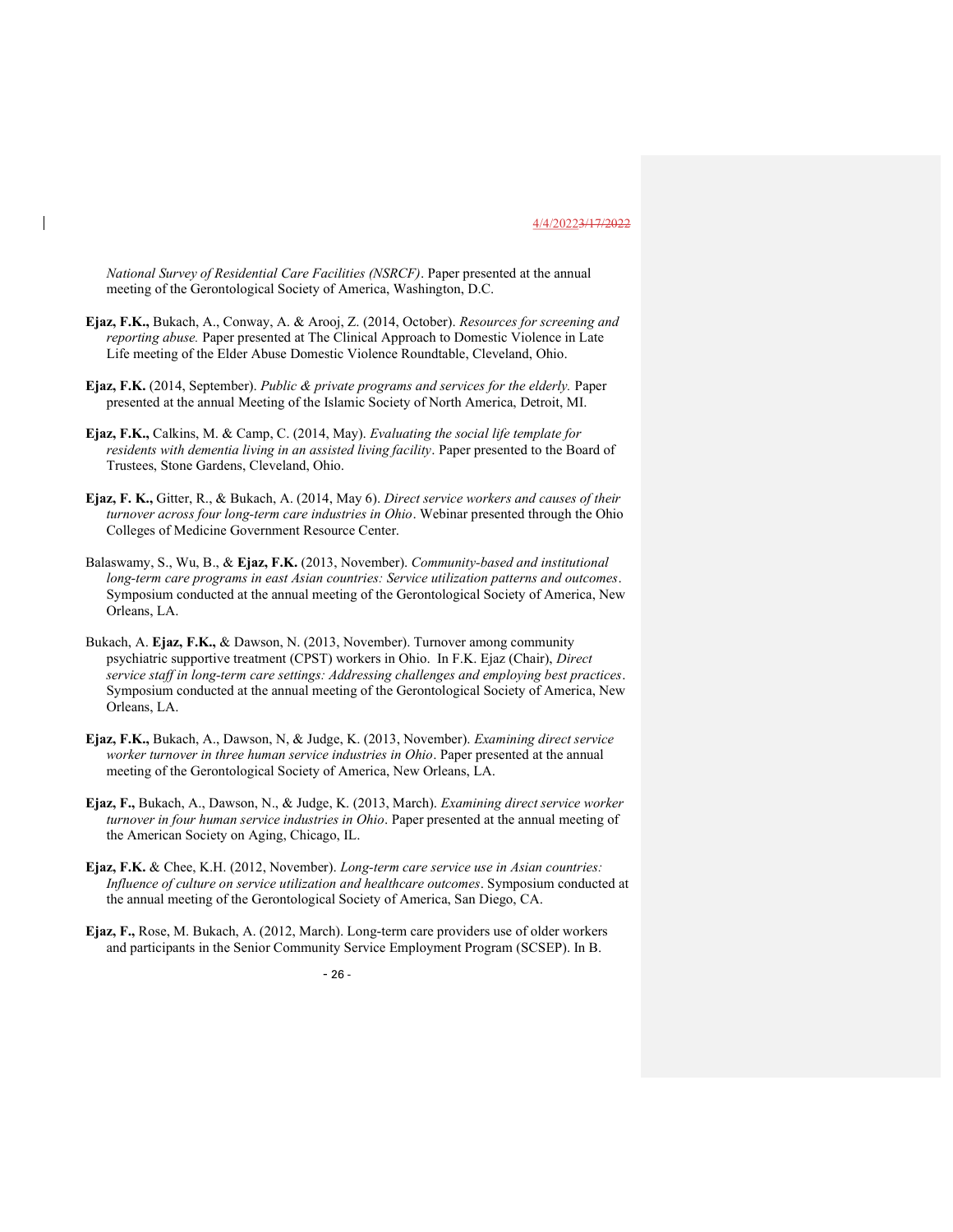Harootyan (Chair), Employing older workers: Service strategies and prospects for direct care work. Symposium conducted at the annual meeting of the American Society on Aging, Washington, D.C..

Ejaz, F.K. & Chee, K.H. (2011, November). Caregiving in Asian countries and the Pacific Rim. Symposium conducted at the annual meeting of the Gerontological Society of America, Boston, MA.

Chee, K.H., & Ejaz, F.K. (2011, November). Health and Aging in Asia. Lived Experiences of Older Adults in China, Taiwan and Japan. Symposium conducted at the annual meeting of the Gerontological Society of America, Boston, MA.

Ejaz, F.K. (2011, November). The training and services provided by direct care workers: Findings from federal and state initiatives. Paper presented at the annual meeting of the Gerontological Society of America, Boston, MA.

Sengupta, M., Harris-Kojetin, L. & Ejaz, F.K. (2011, November). Training of home health aides and nurse aides. Paper presented at the annual meeting of the Gerontological Society of America, Boston, MA.

Ejaz, F.K. (Chair), Noelker, L.S., Castora-Binkley, M., Rose, M., Doty, P., Kunkels, S., Applebaum, R., Sciegaj, M., Simon-Rusinowitz, L., & Mahoney, K.J. (2010, November). Transforming and rebalancing long-term care services. Lessons learned and challenges ahead. Symposium conducted at the annual meeting of the Gerontological Society of America, New Orleans, LA.

Ejaz, F.K., Noelker, L.S., Rose, M., & Castora-Binkley, M. (2010, November). Frontline workers and family caregivers: Strategies for strengthening the workforce. Paper presented at the annual meeting of the Gerontological Society of America, New Orleans, LA.

Noelker, L., & Ejaz, F.K. (2009, March). *Improving nurse supervisors' job satisfaction*. Paper presented at the annual meeting of the National Conference on Aging and the American Society on Aging, Las Vegas, NV.

Ejaz, F.K., Noelker, L., Browdie, R., & Castora, M. (2009, March). Comparisons of home and community based services in 29 states. Paper presented at the Annual Meeting of the National Conference on Aging and the American Society on Aging, Las, Vegas, NV.

Noelker, L., Ejaz. F.K., & Castora, M. (2008, November). Predictors of job satisfaction among nurse supervisors in long-term care. Paper presented at the annual meeting of the Gerontological Society of America, National Harbor, MD.

- 27 -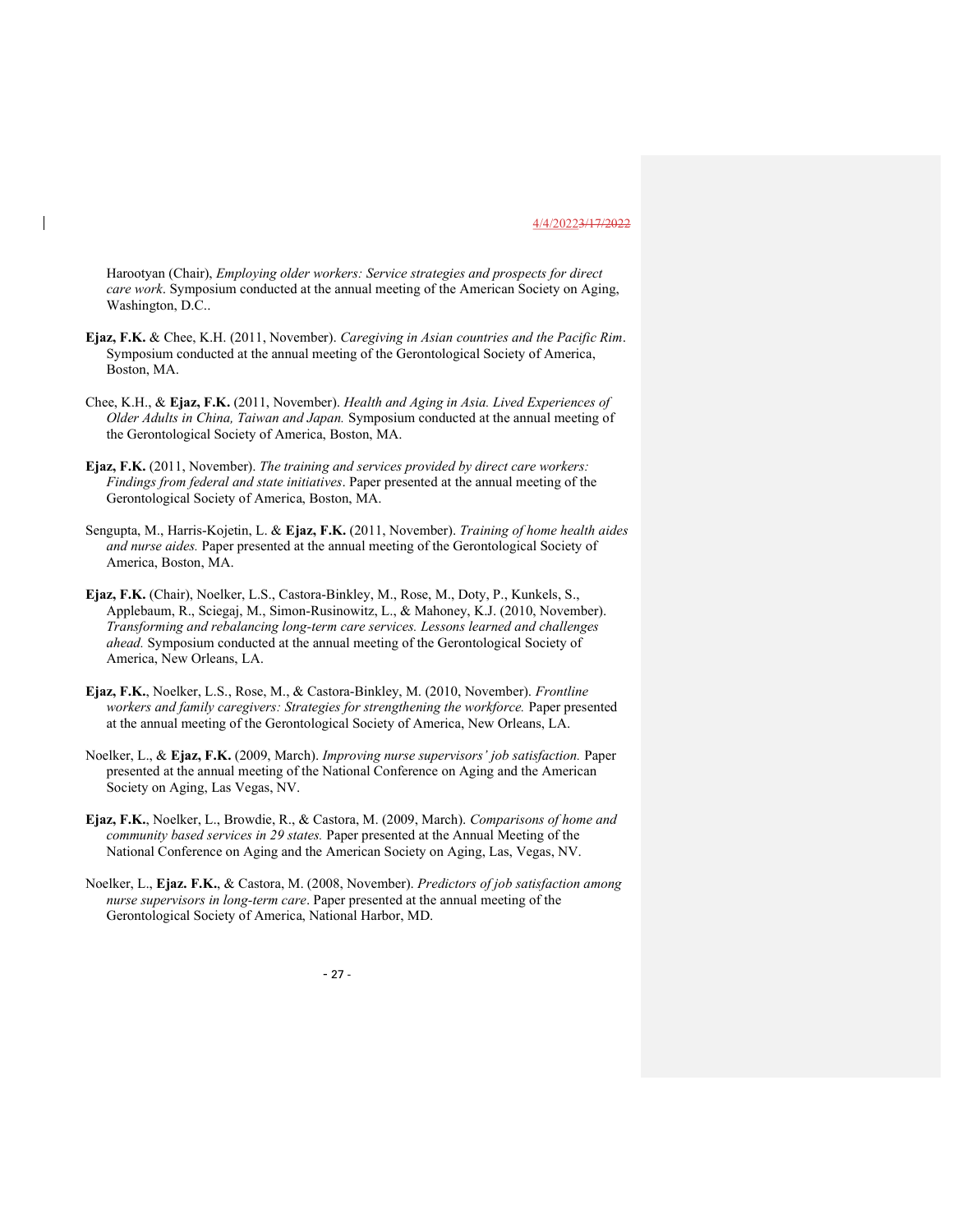- Ejaz, F.K., & Noelker, L. (2008, November). Predictors of job commitment among direct care workers in long-term care settings. Paper presented at the annual meeting of the Gerontological Society of America, National Harbor, MD.
- Ejaz, F.K. (2008, November). Current aging policy and practice in relation to traditional family values  $\&$  expectations of the elderly in India. Paper presented at the annual meeting of the Gerontological Society of America, National Harbor, MD.
- Noelker, L.S., Ejaz, F.K., & Menne, H.L. (2007, November). Empowering nursing assistants by improved education and training. Paper presented at the annual meeting of the Gerontological Society of America, San Francisco, CA.
- Noelker, L.S., Menne, H.L., & Ejaz, F.K. (2007, November). Managers' use of electronic personal health records to enhance care for mental health clients. Paper presented at the annual meeting of the Gerontological Society of America, San Francisco, CA.
- Ejaz, F.K., & Noelker, L.S. (2007, November). Perceptions of racism among direct care workers and supervisors in long-term care settings. Paper presented at the annual meeting of the Gerontological Society of America, San Francisco, CA.
- Ejaz, F.K., Menne, H.L., & Noelker, L.S. (2007, September). Direct care workers' recommendations for improving their education and training. Paper presented at the AOPHA Annual Conference and Trade Show, Columbus, OH.
- Ejaz, F.K., & Noelker, L.S. (2007). Perceptions of racism among direct care workers and supervisors in long-term care settings. Paper presented at the annual Meeting of the National Conference on Aging and the American Society on Aging, Chicago, Ill.
- Straker, J.S., Bailer, A.J., M., Hughes, Noble, R., See, K., & Ejaz, F.K. (2007). What keeps the customer satisfied? Predictors of resident and family satisfaction in Ohio nursing homes. Paper presented at the annual meeting of the National Conference on Aging and the American Society on Aging, Chicago, Ill.
- Ejaz, F., Menne, H., & Noelker, L. (2007, March). What differentiates long-term care organizations with and without worker recruitment and retention problems? Paper presented at the annual meeting of the American Society on Aging and the National Council on Aging, Chicago, IL.
- Ejaz, F.K., & Noelker, L.S. (2006, November). Better Education = Better Jobs: The impact of job preparation, ongoing education and training on job satisfaction and commitment among direct care workers. L.S. Noelker (Chair). Policy and Practice Implications of New Long-Term Workforce. Symposium conducted at the annual Meeting of the American Association of Homes and Services for the Aging. San Francisco, CA.

 $- 28 -$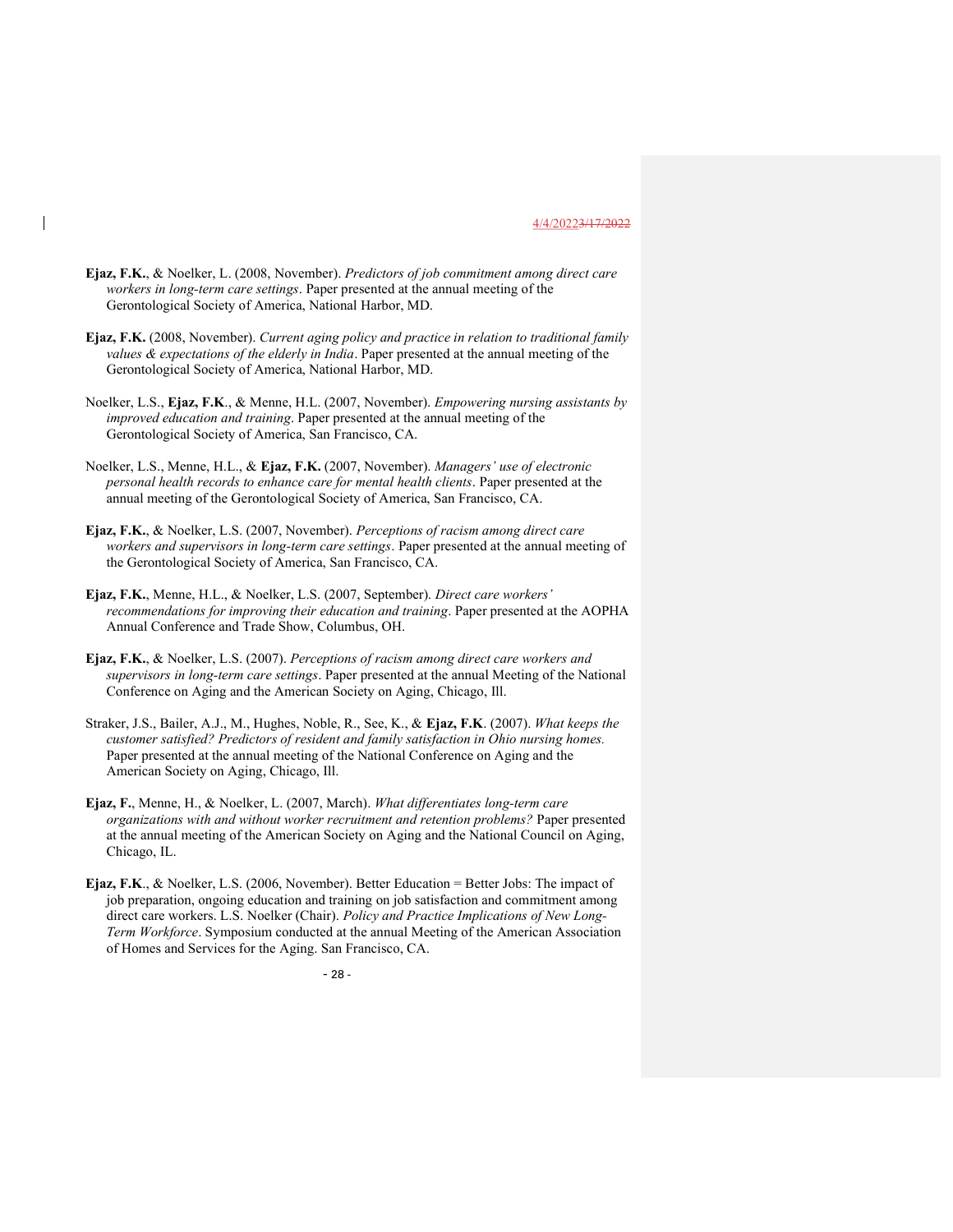- Menne, H.L., Noelker, L.S., Ejaz, F.K., & Fox K.M. (2006, November). The importance of organizational practices and personal characteristics on nursing assistant job satisfaction. Paper presented at the annual meeting of the Gerontological Society of America. Dallas, TX.
- Ejaz, F.K., Noelker, L.S., Menne, H.L., & Fox, K.M. (2006, November). Predictors of nurse assistant satisfaction with supervision. Presented at the annual meeting of the Gerontological Society of America. Dallas, TX.
- Noelker, L.S., Ejaz, F.K., & Menne, H.L. (2006, November). Factors differentiating long-term care providers with worker recruitment and retention problems. Paper presented at the annual meeting of the Gerontological Society of America. Dallas, TX.
- Straker, J.K., Ehrichs, L., Ejaz, F.K., & Fox, K. (2003, February). Implementation of the 2002 Ohio Nursing Home Family Satisfaction Survey. Final Report submitted to The Ohio Department of Aging.
- Straker, J.K., Ehrichs, L., Ejaz, F.K., & Fox, K. (2002, January). Implementation of the 2001 Ohio Nursing Home Family Satisfaction Survey. Final Report submitted to The Ohio Department of Aging.
- Straker, J.K., &, Ejaz, F.K. (2001, July). Final Report on Survey Development and Testing of the Resident Satisfaction Survey. Final Report submitted to The Ohio Department of Aging.
- Ejaz, F.K., & Straker, J.K. (2001, June). Pretesting The Resident And Family Satisfaction Instruments: (With A Focus On Pretesting The Family Survey). Final Report submitted to The Ohio Department of Aging.
- Ejaz, F.K. (2006, November). How to respond to your satisfaction survey results. Teleconference presented for Ohio KePro, Ohio's Quality Improvement Organization.
- Ejaz, F.K., Noelker, L.S., Menne, H., & Fox, K. (2006, September). The impact of job preparation, ongoing education and training on job satisfaction and commitment among front-line workers and their supervisors. Paper presented at the Future of Aging Services Conference, American Association of Homes and Services for the Aging. Washington, D. C.
- Noelker, L.S., Ejaz, F.K., & Menne, H. (2006, March). Factors related to job commitment among nursing assistants in nursing homes. Paper presented at the annual meeting of the American Society on Aging 2006. Anaheim, CA.
- Ejaz, F.K., Bass, D.M., Peters, B., Looman, W., Rentsch, J., & Lutian, K. (2006, March). Survey of direct care workforce issues in Cuyahoga county. In Long-Term Care Workforce

 $- 29 -$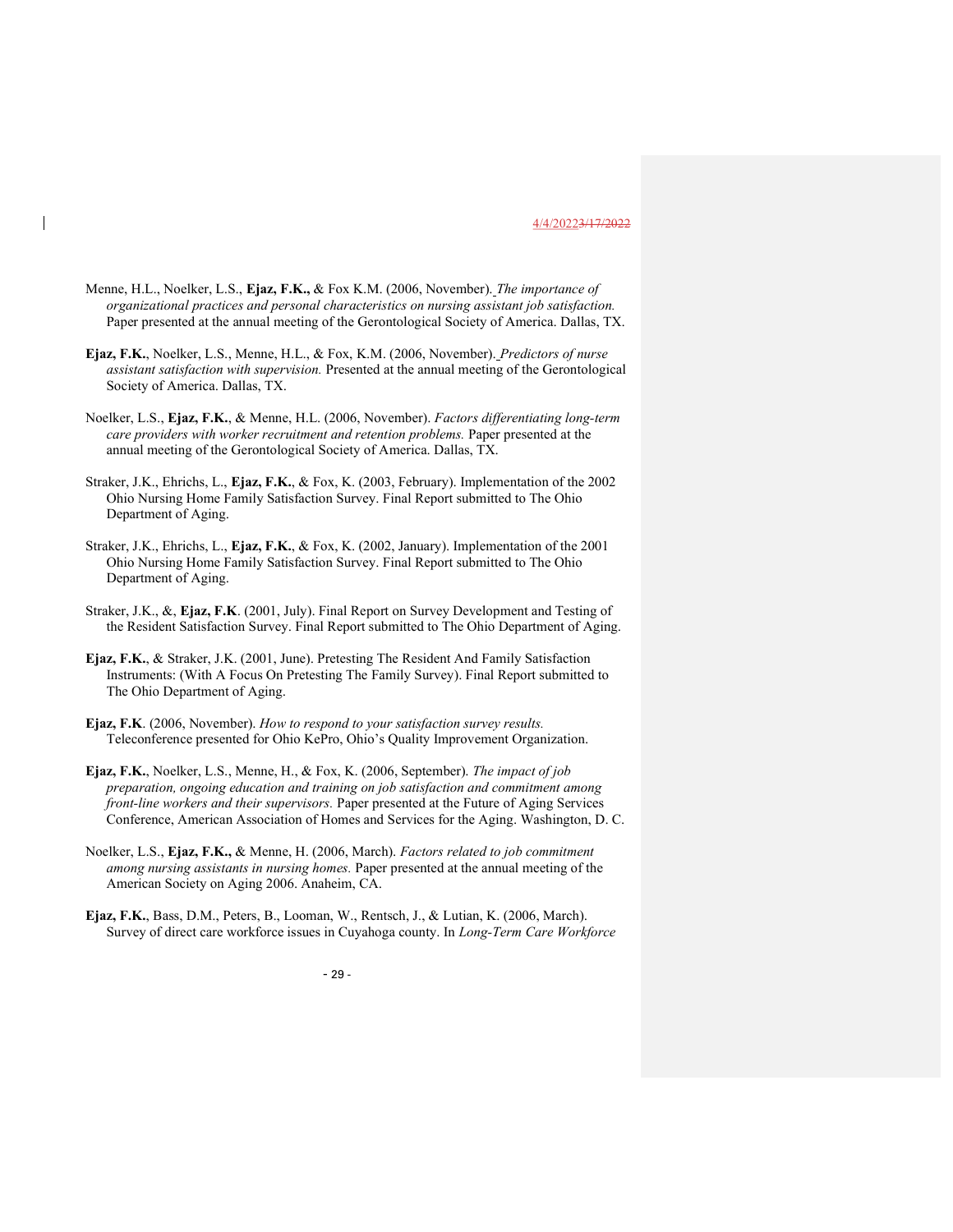Investment: Building a Toolkit of Resources for Recruitment and Retention. Symposium conducted at the American Society on Aging Annual Meeting. Anaheim, CA.

- Ejaz, F.K., Fox, K., Menne, H., & Noelker, L.S. (2006, March). Factors affecting nursing assistants' intent to remain on the job. Paper presented at the American Society on Aging Annual Meeting. Anaheim, CA.
- Ejaz, F.K., Johnson, J., Yomoah, F. (2005, November). Quality of care information: What nursing home providers believe is important. Paper presented at the annual meeting of the Gerontological Society of America, Florida.
- Ejaz, F.K., Noelker, L.S., Menne, H., & Fox, K. (2005, November). Predictors of nurse assistant satisfaction with supervision. New Research Findings on Improving the Retention of Direct-Care Workers and Reducing Staff Turnover: Practice and Policy Implications. Symposium conducted at the annual meeting of the Gerontological Society of America, Florida.
- Noelker, L.S., Ejaz, F.K., Berdes, C., Yeatts, D., Menne, H., & Parker, V. (2005, March). Empowering direct care workers in nursing homes. Paper presented at the annual meeting of the American Society on Aging, Philadelphia, PA.
- Noelker, L.S., & Ejaz, F.K. (2004, December). Building bridges to improve work settings for direct care workers and their supervisors. Paper presented at the Margaret Blenkner Research Institute's Community Forum, Cleveland, OH.
- Ejaz, F.K., Jones J., Fox, K., McCarthy, C., & Straker, J. (2004, November). Testing the psychometric properties of a nursing home family satisfaction instrument. Paper presented at the annual meeting of the Gerontological Society of America, Washington, DC.
- Noelker, L.S., & Ejaz, F.K. (2004, November). Worker empowerment: Overview of the concept and issues. Paper presented at the annual meeting of the Gerontological Society of America, Washington, DC.
- Ejaz, F.K., & Straker, J. (2004, June). The impact of markets, information and regulation on NH quality. Presented at the Annual Research Meeting of AcademyHealth, San Diego, CA.
- Ejaz, F.K., Jones, J., Fox, K., & McCarthy, C. (2004, April). Measuring family satisfaction with families of nursing home residents. Presented at the annual meeting of the American Society on Aging, San Francisco.
- Noelker, L.S., & Ejaz, F.K. (2004, April). Better Jobs= Better Care: The impact of job preparation, ongoing education and training on job satisfaction and commitment among front-line workers and their supervisors. Presented at the annual meeting of the American Society on Aging, San Francisco.

 $-30 -$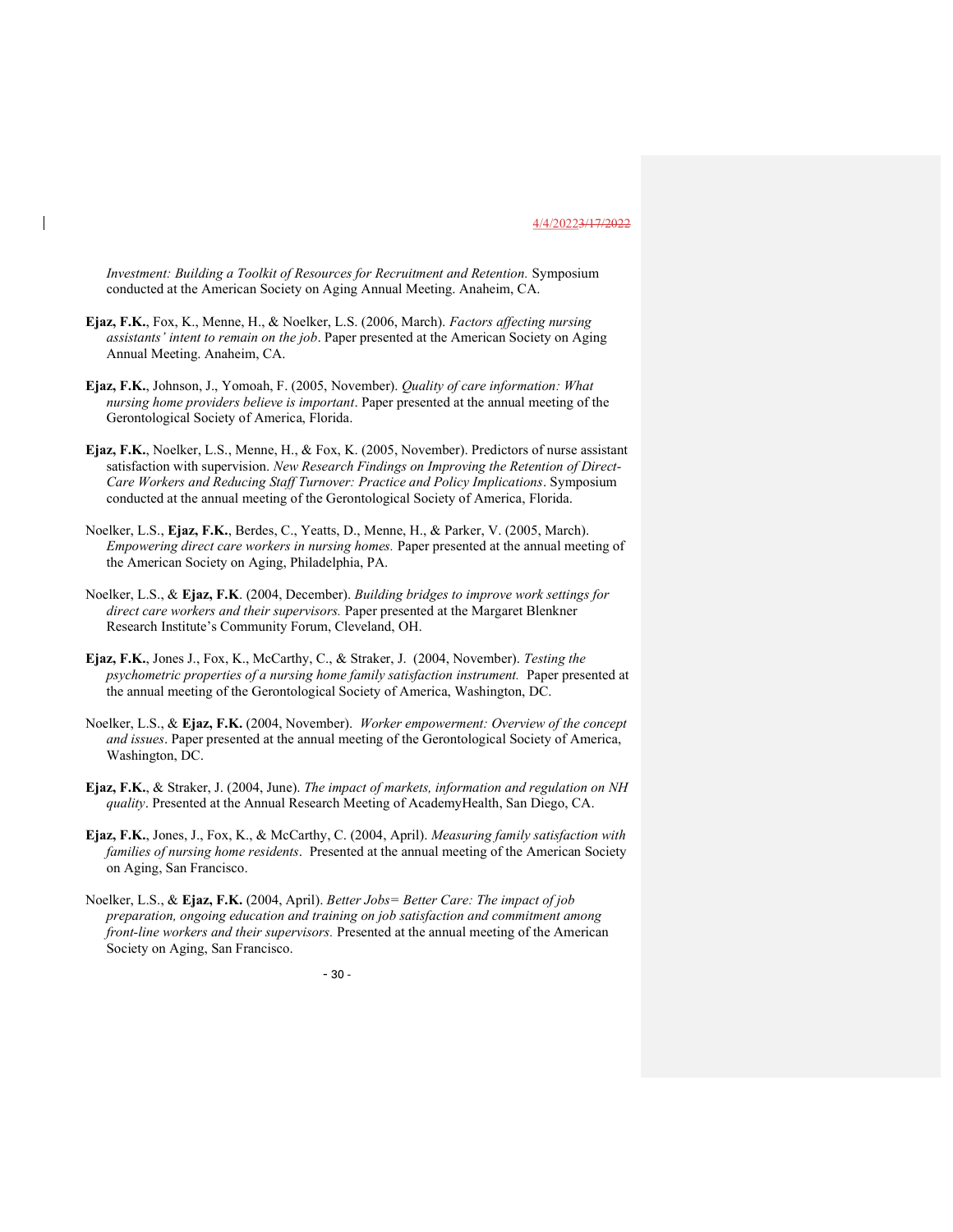- Noelker, L.S., & Ejaz, F.K. (2004, April). Factors related to retention among new nurse assistants. Workshop presented at the annual meeting of the American Society on Aging, San Francisco.
- Ejaz, F.K., & Noelker, L.S. (2004, March). Better Education = Better Jobs: The impact of job preparation, ongoing education and training on job satisfaction and commitment among front-line workers and their supervisors. Presented at the American Association of Homes and Services for the Aging 2004 Future of Aging Services conference, Washington, DC.
- Ejaz, F.K., Schur, D., & Fox, K. (2004, January). Resident satisfaction in continuing care *retirement communities (CCRCs)*. Presented at the  $8<sup>th</sup>$  Annual meeting of the Society for Social Work Research, New Orleans, LA.
- Ejaz, F.K., Fox, K., Jones, J., & McCarthy, K. (2003, November). Testing the psychometric properties of a nursing home resident satisfaction instrument. Symposium presented at the 56th annual meeting of the Gerontological Society of America, San Diego, CA.
- Ejaz, F.K., Fox, K., & Schur, D. (2003, November). Resident satisfaction in continuing care *retirement communities (CCRCs)*. Poster presented at the  $56<sup>th</sup>$  annual meeting of the Gerontological Society of America, San Diego, CA.
- Fox, K., Ejaz, F.K., & Schur, D. (2003, November). Residents speak up! Consumer satisfaction in continuing care retirement communities. Poster presented at the  $56<sup>th</sup>$  annual meeting of the Gerontological Society of America, San Diego, CA.
- Johnson, J., Ejaz, F.K., & Golant, S. (2003, November). Late-life relocation: Predicting successful adjustment to late-life transitions. Symposium presented at the  $56<sup>th</sup>$  annual meeting of the Gerontological Society of America, San Diego, CA.
- Straker, J., & Ejaz, F.K. (2003, November). *Keeping the customer satisfied: Correlates of* family satisfaction with Ohio nursing homes. Symposium presented at the annual meeting of the Gerontological Society of America, San Diego, CA.
- Ejaz, F.K. (Moderator) (2003, March). Long-term care: Issues in discharge planning, relocation, and cultural competence. Symposium conducted at the joint annual meeting of the American Society on Aging and the National Council on Aging, Chicago, IL.
- Ejaz, F.K. (Organizer) (2002, November). Federal & state initiatives in nursing home consumer satisfaction: Building relationships in a changing world. Symposium conducted at the annual meeting of the Gerontological Society of America, Boston, MA.

 $-31$  -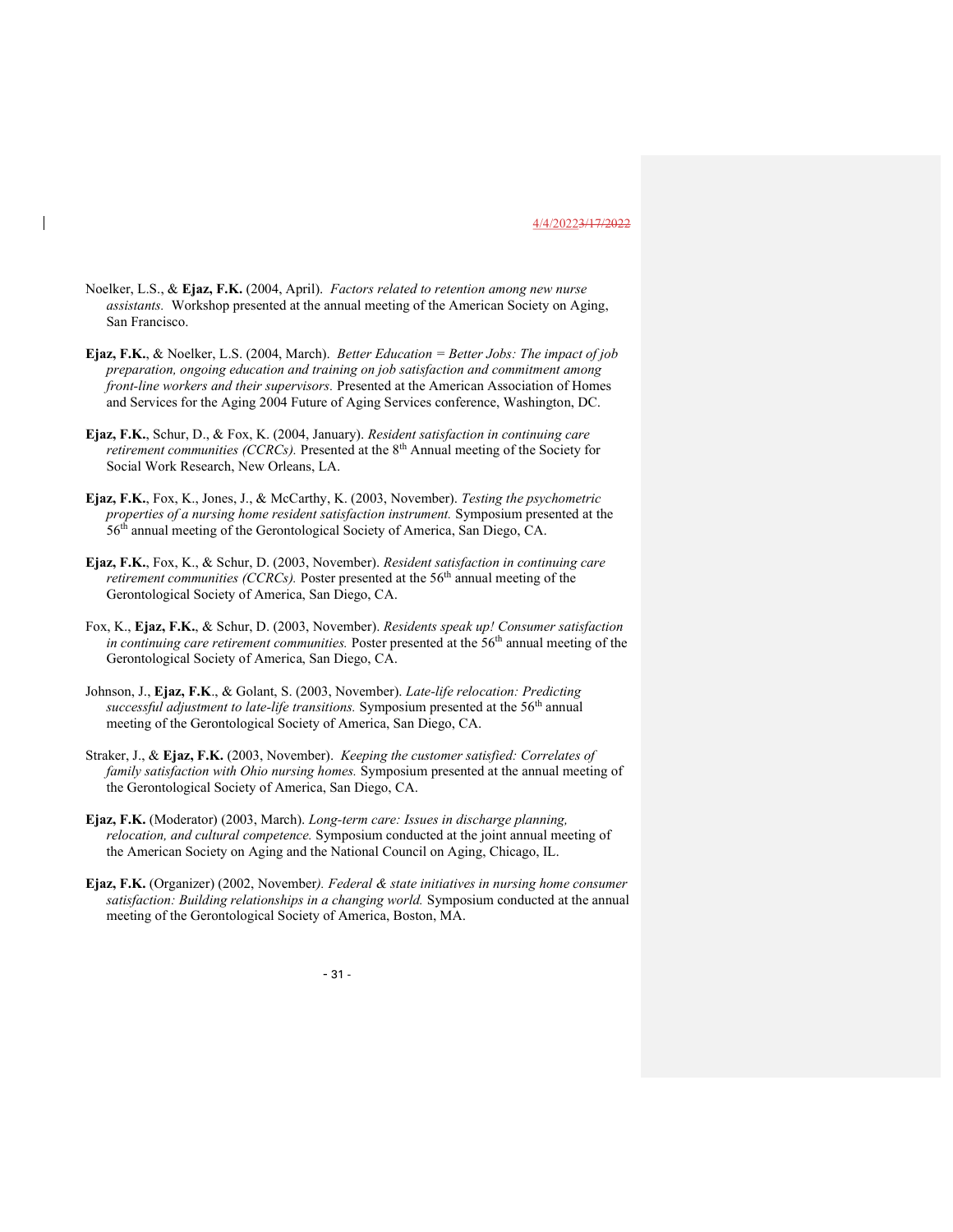- Fox, K., Ejaz, F.K., Ranalli, A., & Straker, J. (November, 2002). Family comments from the implementation of the family satisfaction survey in Ohio's nursing homes. Poster presented at the annual meeting of the Gerontological Society of America, Boston, MA.
- Noelker, L.S., Ejaz, F.K., Kasayka, R., Hatfield, K., & Lechner, C. (2002, November). Applying dementia care mapping results to resident care plan design. Symposium presented at the annual meeting of the Gerontological Society of America, Boston, MA.
- Ejaz, F.K. (2002, October). Assessing quality of care in nursing homes. Presented at the Margaret Blenkner Research Institute's 40<sup>th</sup> Anniversary, Conference. Cleveland, OH.
- Ejaz, F.K., Straker, J. Hornbostel, R. & Walley, J.E. (2002, April). Developing a web based long-term care consumer guide: Crossing the divide between providers and state policy makers. Symposium presented at the joint annual meeting of the American Society on Aging and the National Council on Aging, Denver, CO.
- Ejaz, F.K., Carter, R., Sangl, J., Darby, C., Bernard, S., Hampton, N., Phelps, S., Crystal, S., Straker, J., Hornbostel, R., & Walley, J.E. (April, 2002). Federal and state initiatives in examining consumer satisfaction in nursing homes. Workshop presented at the joint annual meeting of the American Society on Aging and the National Council on Aging, Denver, CO.
- Noelker, L.S., & Ejaz, F.K. (2002, April). The leadership role of nurse supervisors in nursing homes and its impact on the well-being of nurse assistants. Paper presented at the annual meeting of the American Society on Aging, Denver, CO.
- Ejaz, F.K. (2001, November). Developing a satisfaction survey for families of long term care residents. In J. Straker (Organizer), Developing an internet based long-term care consumer guide: Linking policy and research. Symposium conducted at the annual meeting of the Gerontological Society of America, Chicago.
- Ejaz, F.K., Noelker, L.S. (2001, November). Nurse assistants and their supervisors: The odyssey of working together in nursing homes. Paper presented at the annual meeting of the Gerontological Society of America, Chicago.
- Ejaz, F.K. (2001, October). Capturing the voice of consumers in satisfaction measures: A focus on the family perspective of care in nursing homes. In Bowers, B., Ejaz, F., Petno, D., Straker, J., (Chairs). Capturing the voice of consumers in satisfaction measures. Symposium conducted at 'Consumer Voice and Choice', the 4<sup>th</sup> Long Term Care Conference organized by Scripps Gerontology Center.
- Anetzberger, G., Bass, D.M., Ejaz, F.K., & Nagpaul, K. (2001, March). Developing and testing screening tools and referral protocols for elder abuse: The Ohio experience. Workshop presented at the annual meeting of the American Society on Aging, New Orleans, LA.

- 32 -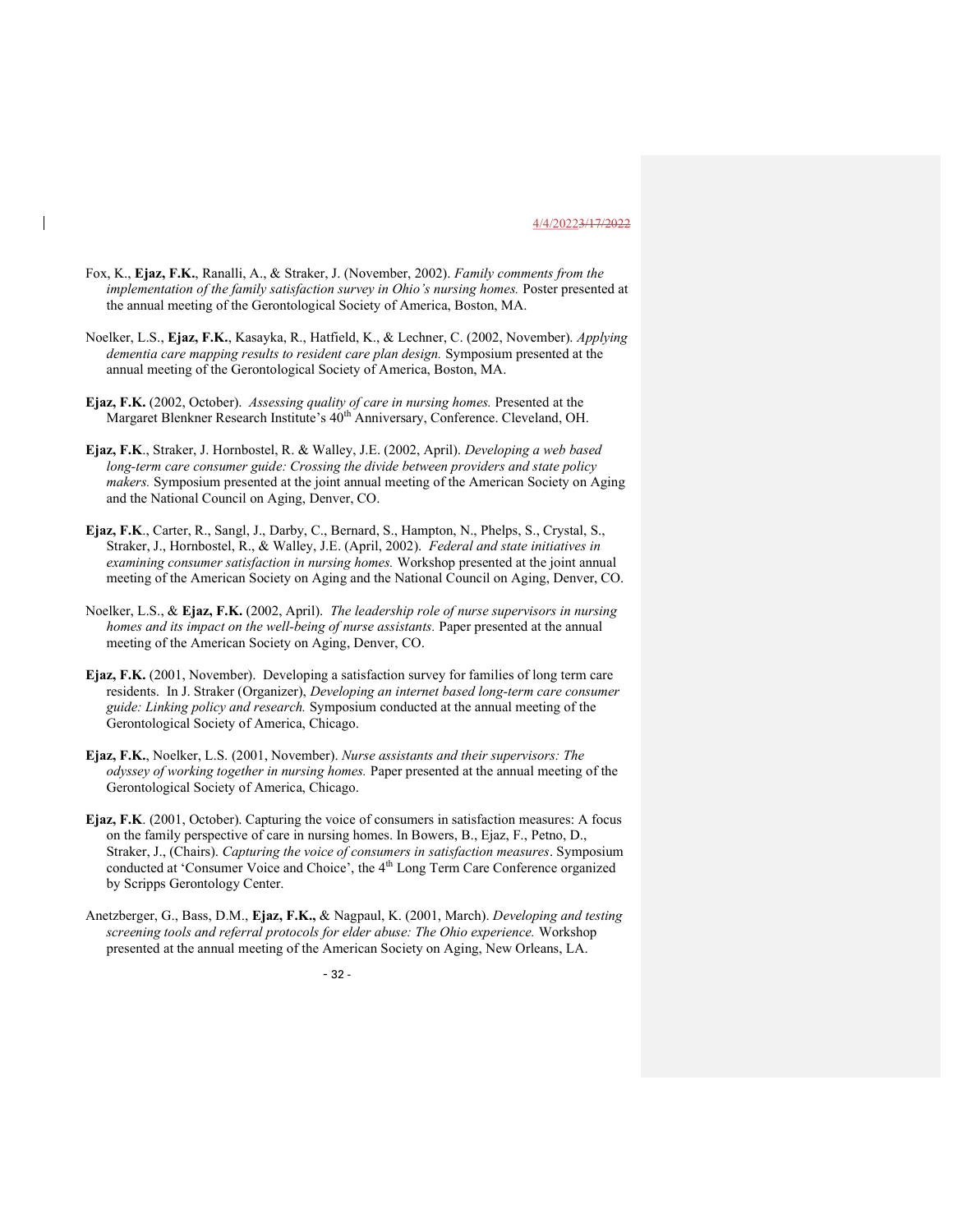- Ejaz, F.K. (Moderator) (2001, March). Social networks, relationships and activities for elders in diverse settings. Applied research brief at the annual meeting of the American Society on Aging, New Orleans, LA.
- Ejaz, F.K., Noelker, L.S., Schur, D., & Reich, J. (2001, March). Challenges faced in supervising nurse assistants: Implications for the future of long-term care. Paper presented at the annual meeting of the American Society on Aging, New Orleans, LA.
- Noelker, L.S., Ejaz, F.K., Schur, D., & Reich, J.L. (2001, March). Depression among new nursing assistants: Implications for improving screening, training, and orientation. Applied Research brief presented at the annual meeting of the American Society on Aging, New Orleans, LA.
- Ejaz, F. K., Noelker, L.S., Schur, D., & Reich, J. (2000, November). Challenges faced in supervising nurse assistants: Lessons learned, tasks ahead. Poster presented at the annual meeting of the Gerontological Society of America, Washington, D.C.
- Ejaz, F.E., & Mirrotto, R. (2000, March). Conducting consumer satisfaction surveys in a nursing home. Research brief presented at the annual meeting of the American Society on Aging, San Diego, CA.
- Nagpaul, K., & Ejaz, F.E., (2000, March). Honoring and respecting cultural traditions associated with death and dying in a foreign land. Program exchange presented at the annual meeting of the American Society on Aging, San Diego, CA.
- Ejaz, F. K., & Anetzberger, G. (1999, November). Assessing consumer satisfaction with long term care services. In Z. Harel & L.S. Noelker (Chairs), Quality of care and quality of life in long term care. Symposium conducted at the annual meeting of the Gerontological Society of America, San Francisco.
- Noelker, L.S., & Ejaz, F.K. (1999, November). Research results on the use of satisfaction surveys in Ohio nursing homes. In F.K. Ejaz & J. Cohen-Mansfield (Chairs), Consumer satisfaction surveys in nursing homes. Symposium conducted at the annual meeting to the Gerontological Society of America, San Francisco.
- Ejaz, F.K. (1999, October). Perspectives on aging in India. Presented at Think globally, act locally: An international perspective for Cuyahoga County. Cuyahoga County Conference on Aging, Cleveland, OH.
- Anetzberger, G.A., Ejaz, F.K., & Nagpaul, K. (1999, September). Ohio's invisible victims: Detecting elder abuse  $\&$  domestic violence. Presented at the 10<sup>th</sup> Annual Conference on Aging of the Ohio Association of Area Agencies on Aging, Cincinnati, OH.

- 33 -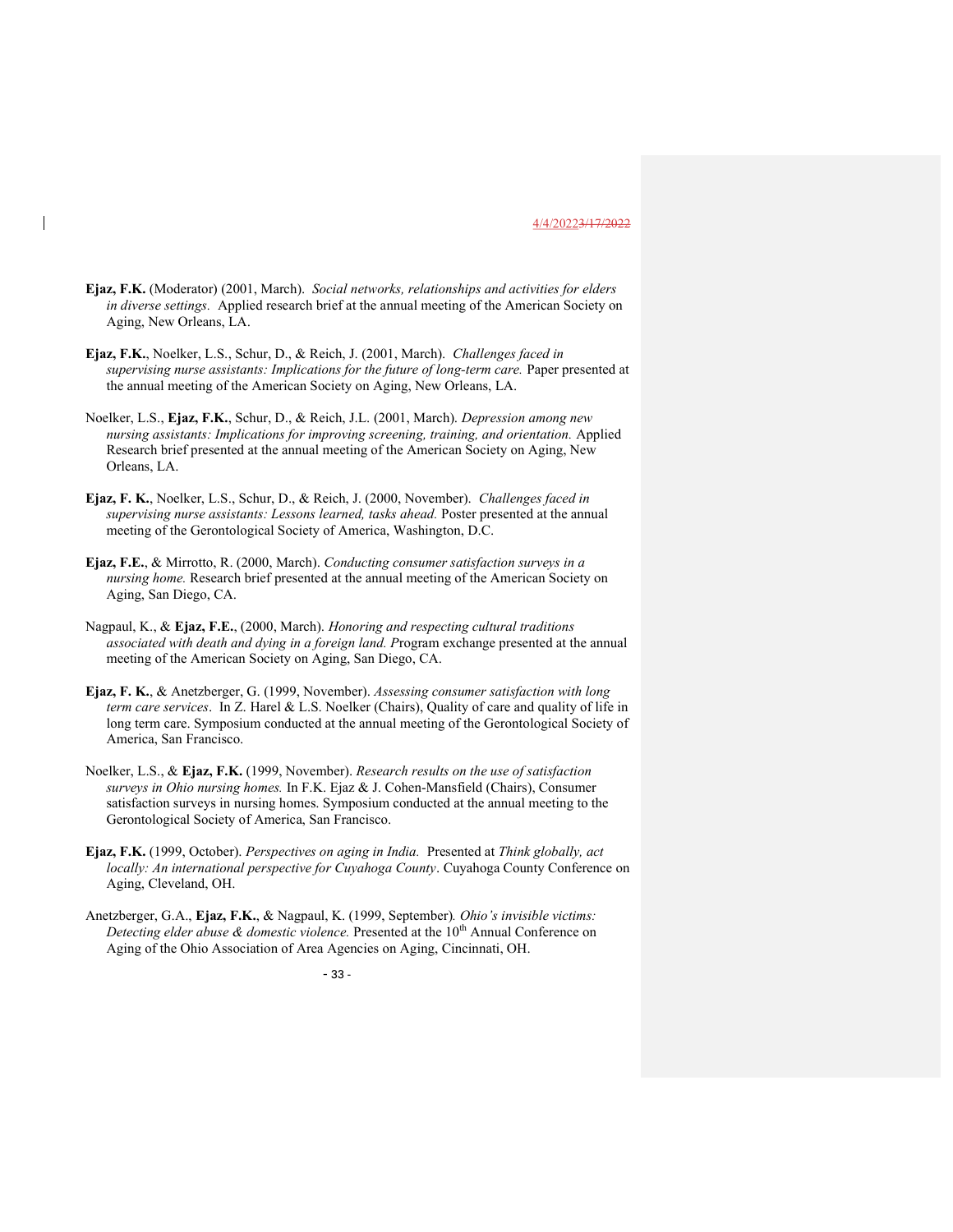- Anetzberger, G.A., Bass, D.M., & Ejaz, F.K. (1999, April). Development and dissemination of an elder abuse/domestic violence risk assessment tool. Presented at the Ohio Family Violence and Elder Abuse Roundtable, Columbus, OH.
- Ejaz, F.K. (1999, March). Predictors of advance directives in institutionalized elderly. Paper presented at the annual meeting of the American Society on Aging, Orlando, FL.
- Ejaz, F.K. (1999, March). How the characteristics of the Alzheimer's patient and their primary caregiver influence the caregiver's perception of burden. Moderator of research brief presented at the annual meeting of the American Society on Aging, Orlando, FL.
- Mirrotto, R., Ejaz, F.K., & Watson, J. (1999, March). Advance directives, family style: Writing your own tune. Paper presented at the annual meeting of the American Society on Aging, Orlando, FL.
- Anetzberger, G., Bass, D.M., Ejaz, F.K., & Nagpaul, K. (1999, March). Development of a statewide screening tool and protocols for elder abuse and domestic violence. Paper presented at the annual meeting of the American Society on Aging, Orlando, FL.
- Ejaz, F.K. (1998, November). Predictors of advance directives in institutionalized elderly. Paper presented at the annual meeting of the Gerontological Society of America, Philadelphia, PA.
- Ejaz, F.K. (1998, November). The influence of religion and personal values on life-prolonging treatment decisions in institutionalized elderly. In E. Chapleski (Chair), Spirituality and decision-making in late life: Cultural Perspectives. Symposium conducted at the annual meeting of the Gerontological Society of America, Philadelphia, PA.
- Looman, W.J., Noelker, L.S., Schur, D., Whitlatch, C.J., & Ejaz, F.K. (1998, November). Family members' perceptions of nurse assistants: More positive than nurse assistants think. Poster presented at the annual meeting of the Gerontological Society of America, Philadelphia, PA.
- Ejaz, F.K. (1998, March). Life-prolonging treatment decisions in Jewish, Catholic and Protestant nursing home residents. Research brief presented at the annual meeting of the American Society on Aging, San Francisco, CA.
- Ejaz, F.K., & McNutt, W. (1997, November). The influence of religious and personal values on life-prolonging treatment decisions in institutionalized elderly. Poster presented at the annual meeting of the Gerontological Society of America, Cincinnati, OH.

- 34 -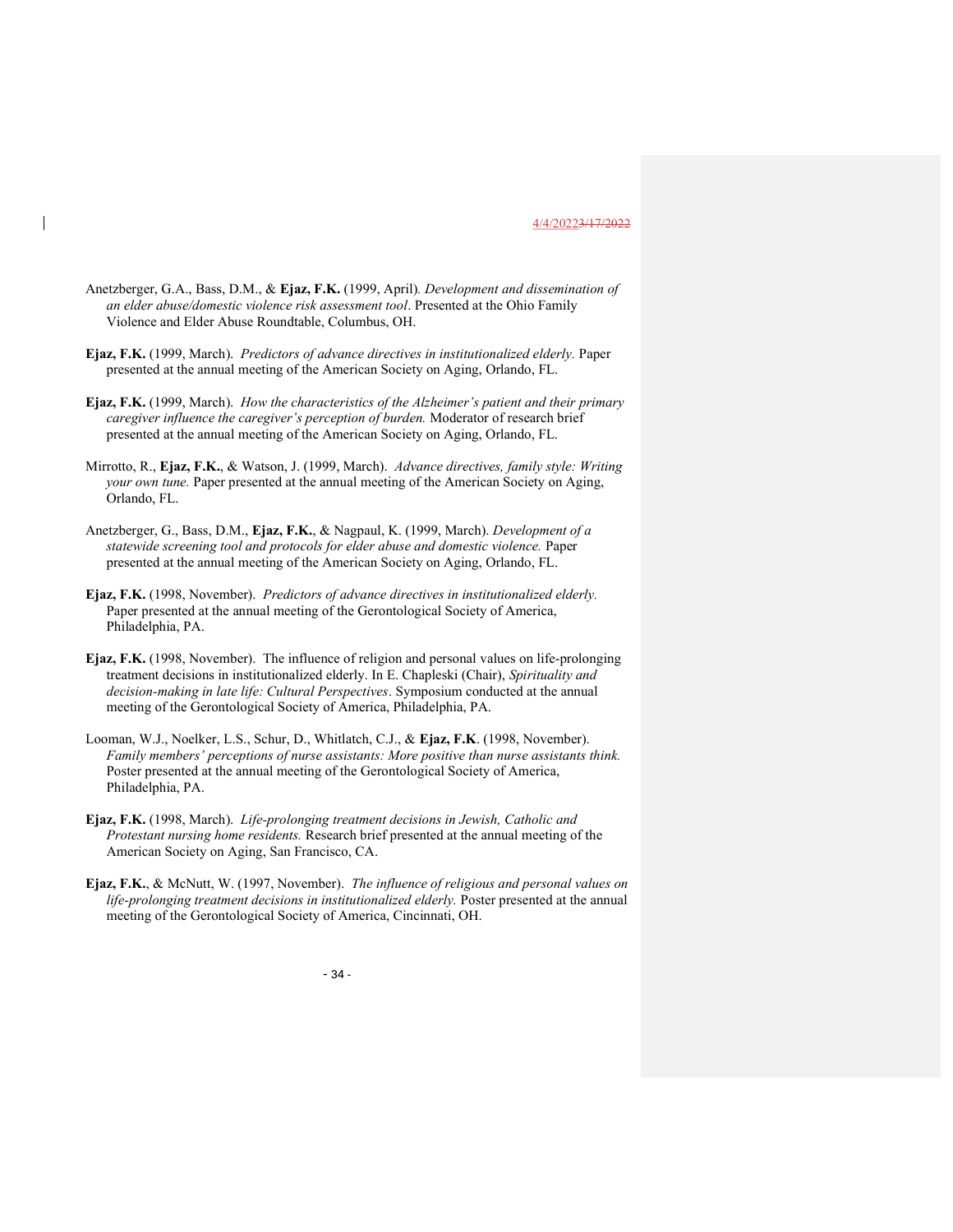- Ejaz, F.K., & Slater, S.B. (1997, November). Determining quality outcomes in long-term care. Pre-conference workshop conducted at the annual meeting of the Gerontological Association, Cincinnati, OH.
- Ejaz, F.K., & Anetzberger, G. (1997, November). Service satisfaction of elderly consumers and their families across settings. In L.S. Noelker (Chair), *Quality long-term care across service* settings: Perspectives of older consumers, their families and providers. Symposium conducted at the annual meeting of the Gerontological Society of America, Cincinnati, OH.
- Ejaz, F.K., & Noelker, L.S. (1997, November). Family satisfaction with nursing home services for residents with dementia. Poster presented at the annual meeting of the Gerontological Society of America, Cincinnati, OH.
- Looman, W.J., Noelker, L.S., Schur, D., Whitlatch, C.J., & Ejaz, F.K. (1997, November). Nursing home residents' family members' impact on nursing assistants: What helps, what hurts? Paper presented at the annual meeting of the Gerontological Society of America, Cincinnati, OH.
- Schur, D., Noelker, L.S., Looman, W.J., Ejaz, F.K., & Whitlatch, C.J. (1997, November). Strategies to improve job and organizational commitment among nursing assistants caring for dementia residents. Poster presented at the annual meeting of the Gerontological Society of America, Cincinnati, OH.
- Ejaz, F.K., Noelker, L.S., & Wells, L. (1997, September). Predicting satisfaction among nurse assistants and families of dementia residents: A research practice partnership. Paper presented at the 60<sup>th</sup> annual meeting and trade show of the Association of Ohio Philanthropic Homes, Housing and Services for the Aging, Cleveland, OH.
- Noelker, L.S., Ejaz, F.K., & Wells, L. (1997, September). *Improving the quality of nurse assistant-resident relations in nursing homes.* Paper presented at the  $60<sup>th</sup>$  annual meeting and trade show of the Association of Ohio Philanthropic Homes, Housing and Services for the Aging, Cleveland, OH.
- Ejaz, F.K., & Ollerton, S. (1997, May). Improving the quality of care for long term care residents who have dementia. Paper presented at the American Red Cross 1997 Home Health Aide and Nurse Assistant Convention, Cleveland, OH.
- Ejaz, F.K., Schur, D., & Noelker, L.S. (1996, November). The effect of social relationships, activity involvement and health on perceived boredom among nursing home residents. Paper presented at the annual meeting of the Gerontological Society of America, Washington, DC.
- Looman, W.J., Noelker, L.S., Ejaz, F.K., Whitlatch, C.J., & Schur, D. (1996, November). Nursing assistants caring for dementia residents in nursing homes: Family member reports

 $-35$  -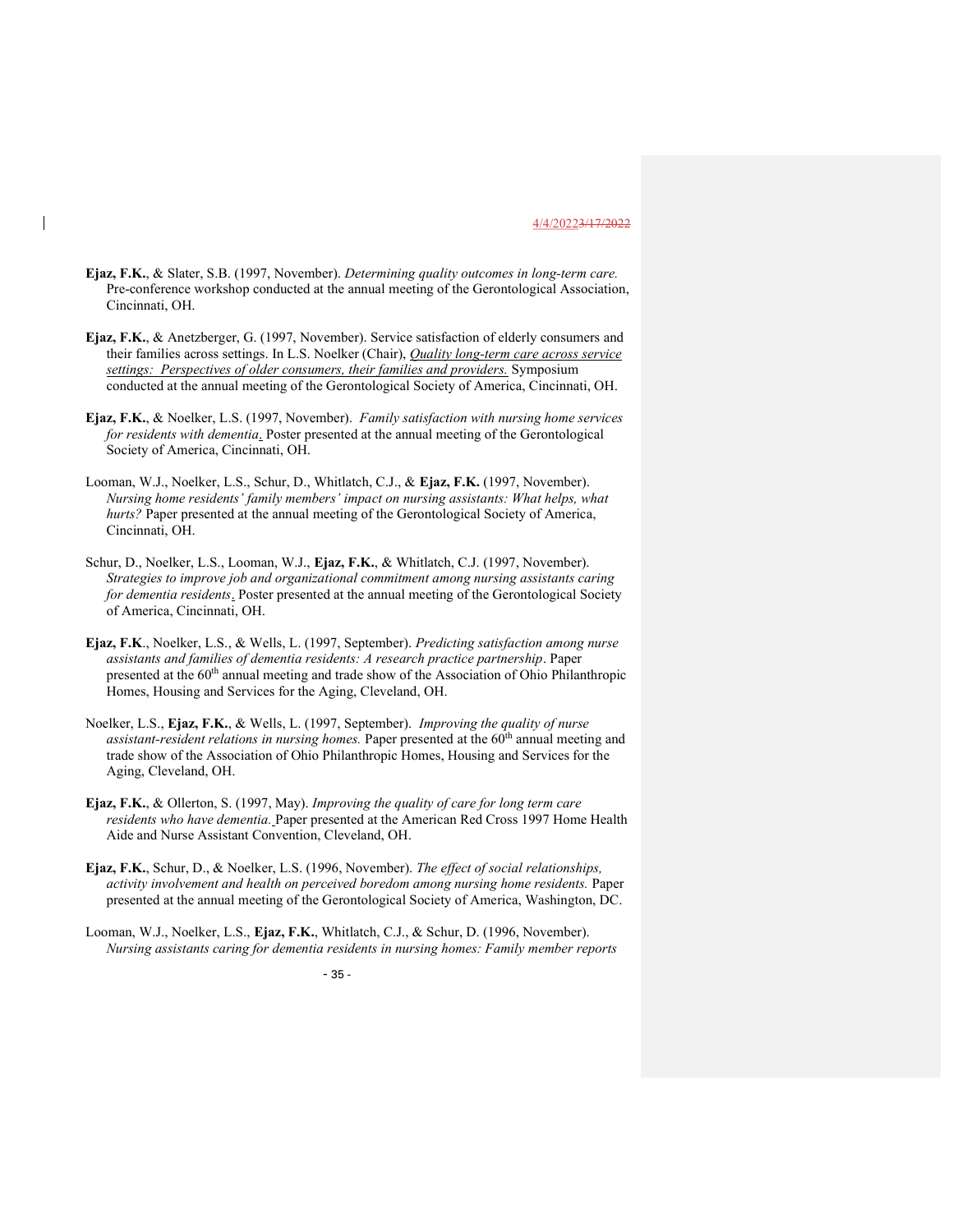of what they're doing right. Poster presented at the annual meeting of the Gerontological Society of America, Washington, DC.

- Noelker, L.S., Shur, D., Looman, W.J., Ejaz, F.K., & Whitlatch, C.J. (1996, November). Factors affecting job satisfaction among nurse assistants caring for dementia residents. Poster presented at the annual meeting of the Gerontological Society of America, Washington, DC.
- Whitlatch, C.J., Noelker, L.S., Schur, D., Ejaz, F.K., & Looman, W.J. (1996, November). Depression in family caregivers of institutionalized demented elders. Poster presented at the annual meeting of the Gerontological Society of America, Washington, DC.
- Cohen-Mansfield, J., & Ejaz, F. K. (1996, November). Conducting satisfaction surveys in longterm care. Pre-conference workshop conducted at the annual meeting of the Gerontological Society of America, Washington, D.C.
- Ejaz, F.K. (1996, November). Experiences in conducting satisfaction surveys: An in-house perspective. In J. Cohen-Mansfield & F.K. Ejaz (Chairs), Conducting satisfaction surveys in long-term care. Pre-conference workshop conducted at the annual meeting of the Gerontological Society of America, Washington, D.C.
- Ejaz, F.K., Looman, W., Noelker, L.S., Wells, L., Whitlatch, C.J., & Cassidy, B. (1996, October). Improving quality of care for nursing home residents with dementia. Paper presented at the 17th annual meeting of the Multidisciplinary Institute on Aging, Ohio Department on Aging, Columbus, OH.
- Ejaz, F.K., Schur, D., & Noelker, L.S. (1996, March). The effect of activity involvement and social network on boredom among nursing home residents. Research brief presented at the annual meeting of the American Society on Aging, Anaheim, CA.
- Balaswamy, S., Ejaz, F.K., & Nagpaul, K. (1996, March). Building coalitions to assess service needs of the elderly from the Indian subcontinent. Round-table discussion at the annual meeting of the American Society on Aging, Anaheim, CA.
- Ejaz, F., & Rose, M. (1995, November). Changes in social response after restraint removal. Poster presented at the annual meeting of the Gerontological Society of America, Los Angeles, CA.
- Ejaz, F.K., & Rose, M. (1995, November). Social response: Changes after restraint removal. Poster presented at the Spectrum of Research on Aging and the Aged, Case Western Reserve University, Cleveland, OH.

 $-36$  -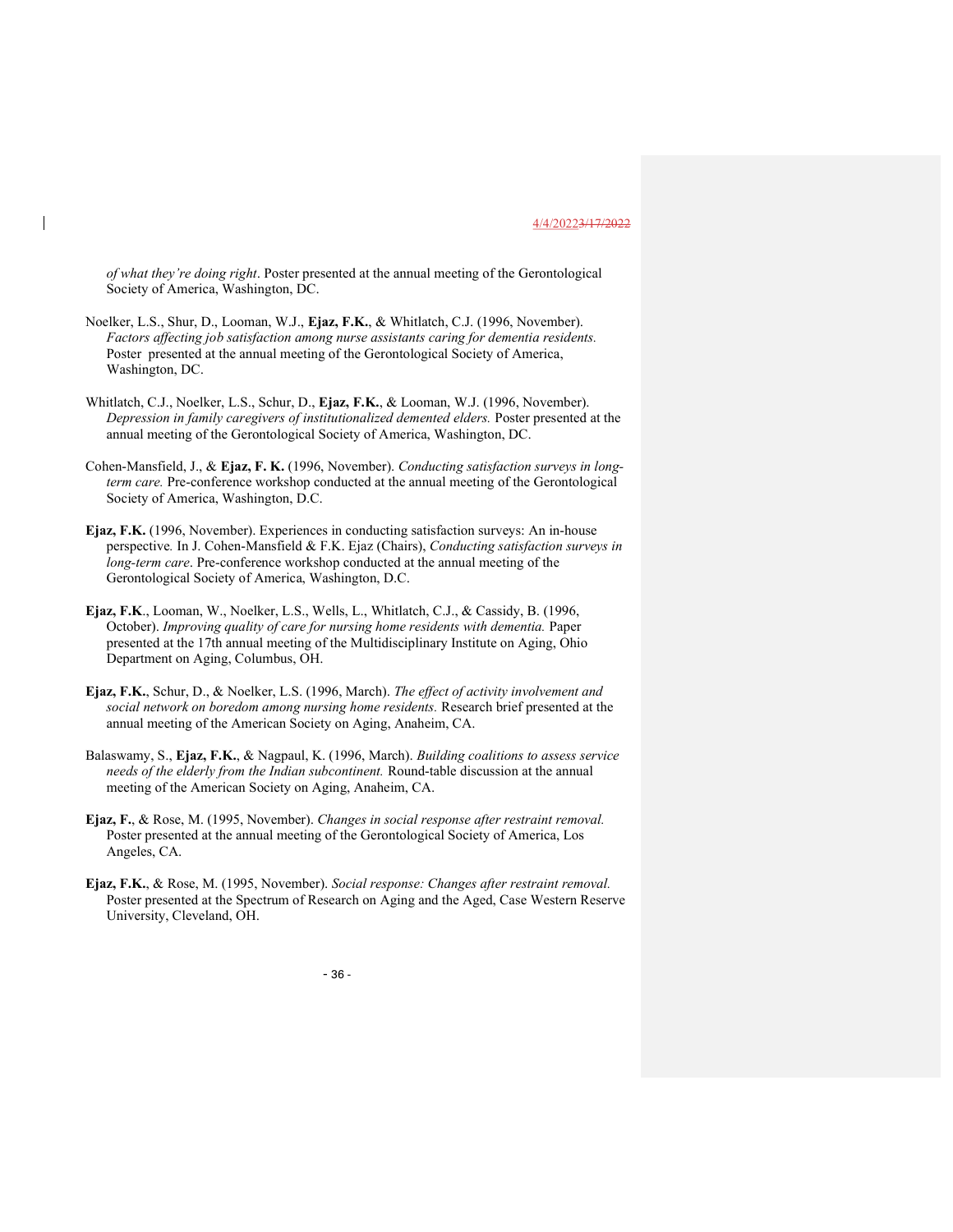- Caston, M.A., Ejaz, F., Bensing, K., & Lozier, L. (1995, October). Putting theory into practice-- Developing an ethics committee. In, Ethics in Aging: It's Everybody's Business. Cuyahoga Community College, Center for Applied Gerontology and the Western Reserve Geriatric Education Center, Cleveland, OH.
- Ejaz, F. (1994, November). Discussant in B.R. Chandler (Chair), Diverse roles in applied research in long-term care. Symposium conducted at the annual meeting of the Gerontological Society of America, Atlanta, GA.
- Ejaz, F., & Rose, M. (1993, November). Nursing home residents' restraint status and prescriptions for selected psychotropic drugs. Poster presented at the annual meeting of the Gerontological Society of America, New Orleans, LA.
- Rose, M., & Ejaz, F. (1993, November). Attitudes of nursing home staff toward physical restraints. Poster presented at the annual meeting of the Gerontological Society of America, New Orleans, LA.
- Ejaz, F. (1993, November). Practical barriers to collaborative research. In M. Mulvihill (Chair), Researchers in long-term care: Can we collaborate? Pre-conference workshop conducted at the annual meeting of the Gerontological Society of America, New Orleans, LA.
- Ejaz, F. (1992, November). Research projects initiated by clinicians and facilitated by researchers: Processes and challenges. In J. C. Mansfield (Chair), Research in long-term care: The clinician-researcher interface. Pre-conference workshop conducted at the annual meeting of The Gerontological Society of America, Washington, D.C.
- Ejaz, F. (1992, October). Prevalence of and reasons for physical restraint use before and after restraint reduction programs. In M. Kaufmann (Chair), Restraint reduction: Two Cleveland models. Symposium conducted at the annual meeting of the American Association of Homes for the Aging, Boston, MA.
- Ejaz, F., Kaufmann, M., & Goldman, B. (1992, March). Moving to a restraint reduced environment. Issue forum conducted at the annual meeting of The American Society on Aging, San Diego, CA.
- Harris, P., & Ejaz, F. (1992, January). Multi-cultural issues in counseling. Seminar conducted at John Carroll University, Cleveland, OH.
- Ejaz, F. (1991, November). Evaluation of a program to reduce the use of physical restraints in two nursing homes in Cleveland. In J. C. Mansfield (Chair), Reducing restraint use in the nursing home: Clinical and empirical findings. Symposium conducted at the annual meeting of The Gerontological Society of America, San Francisco, CA.

- 37 -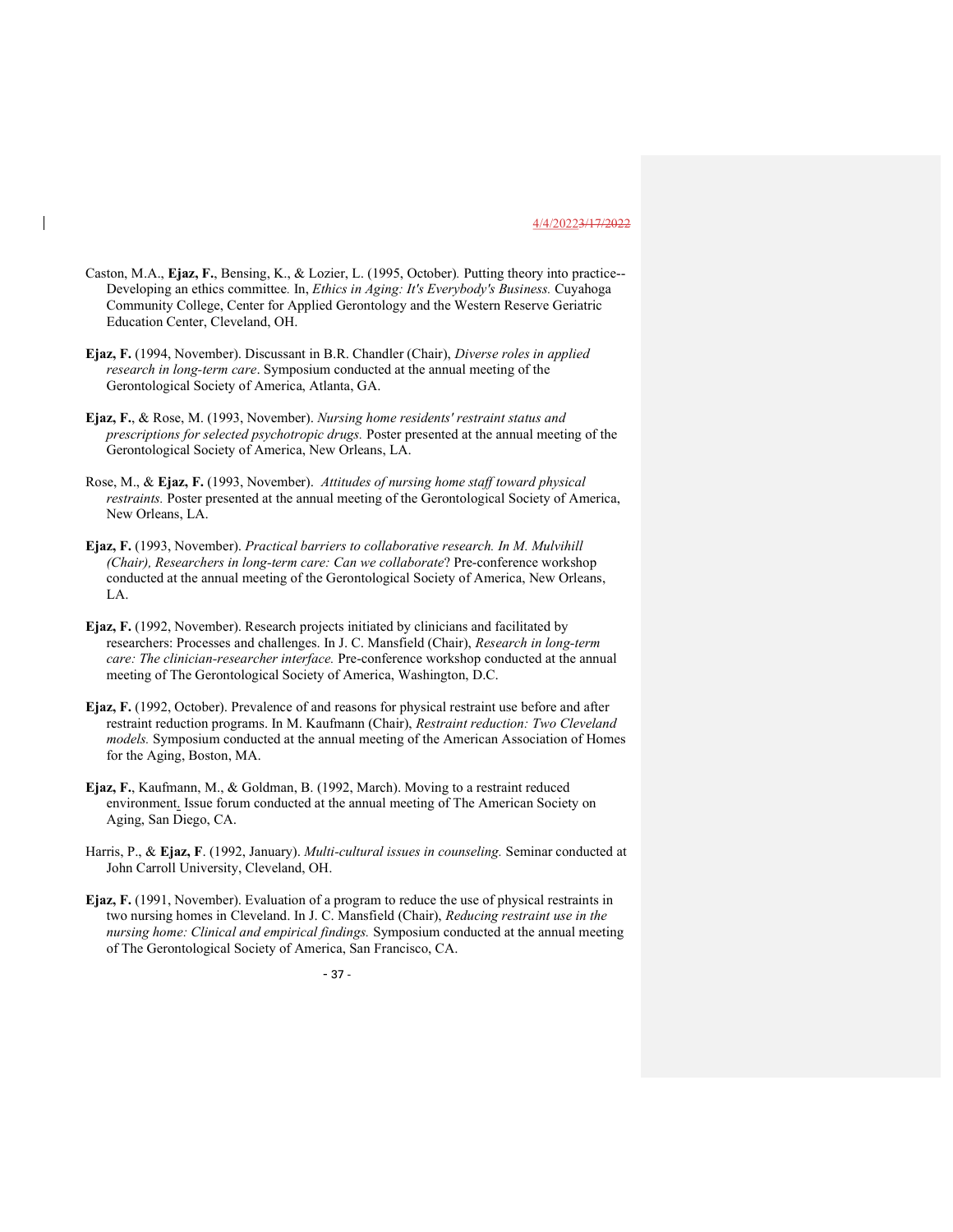- Ejaz, F. (1990, November). The search for the right model. In M. Brod (Chair), Models for long-term care research centers: Issues in design and operation. Pre-conference workshop conducted at the annual meeting of The Gerontological Society of America, Boston, MA.
- Ejaz, F. (1990, October). Promoting a restraint-free environment. Paper presented at the professional conference of the Alzheimer's Association, Cleveland, OH.
- Ejaz, F. (1990, August). Conducting research on removing physical restraints from elderly nursing home residents. In B. Goldman (Chair), Untie the elderly. Seminar conducted by The Association of Ohio Philanthropic Homes and Housing for the Aging (AOPHA), Columbus, OH.
- Ejaz, F., & Folmar, S. (1990, April). Medicaid and Medicare reimbursement: Issues for Ohio nursing homes. Research brief presented at the annual meeting of the American Society on Aging, Washington, D.C.

# SPECIAL SKILLS

Knowledge of statistical packages such as SPSS-Windows, word processing including Word for Windows, budget management package such as Excel and data management, using SPSS.

#### AWARDS

- 1. Researcher of the Year Award, 2021. Ohio Association for Gerontology and Education.
- 2. Texas ACL Elder Justice Project Team, recipient of the 2018 NAPSA Collaboration Award to Benjamin Rose Institute on Aging, WellMed Charitable Foundation, WellMed Medical Management, and Texas APS
- 3. Case Western Reserve University. Tuition waivers, 1982-1986.
- 4. Case Western Reserve University Alumni Fund for dissertation, 1985.
- 5. Altrusa Women's Scholarship, 1984.
- 6. Best Student Shield, Graduating Class, Tata Institute of Social Sciences, 1978.
- 7. Ayesha Harris Award, Best Student, Graduating Class, Family and Child Welfare Department, 1979.
- 8. J.M. Kumarappa Prize, Best Student, Tata Institute of Social Sciences, 1979.

# PROFESSIONAL MEMBERSHIPS AND SERVICE TO PROFESSIONAL ORGANIZATIONS

1. Gerontological Society of America, 1990 - current

 $-38 -$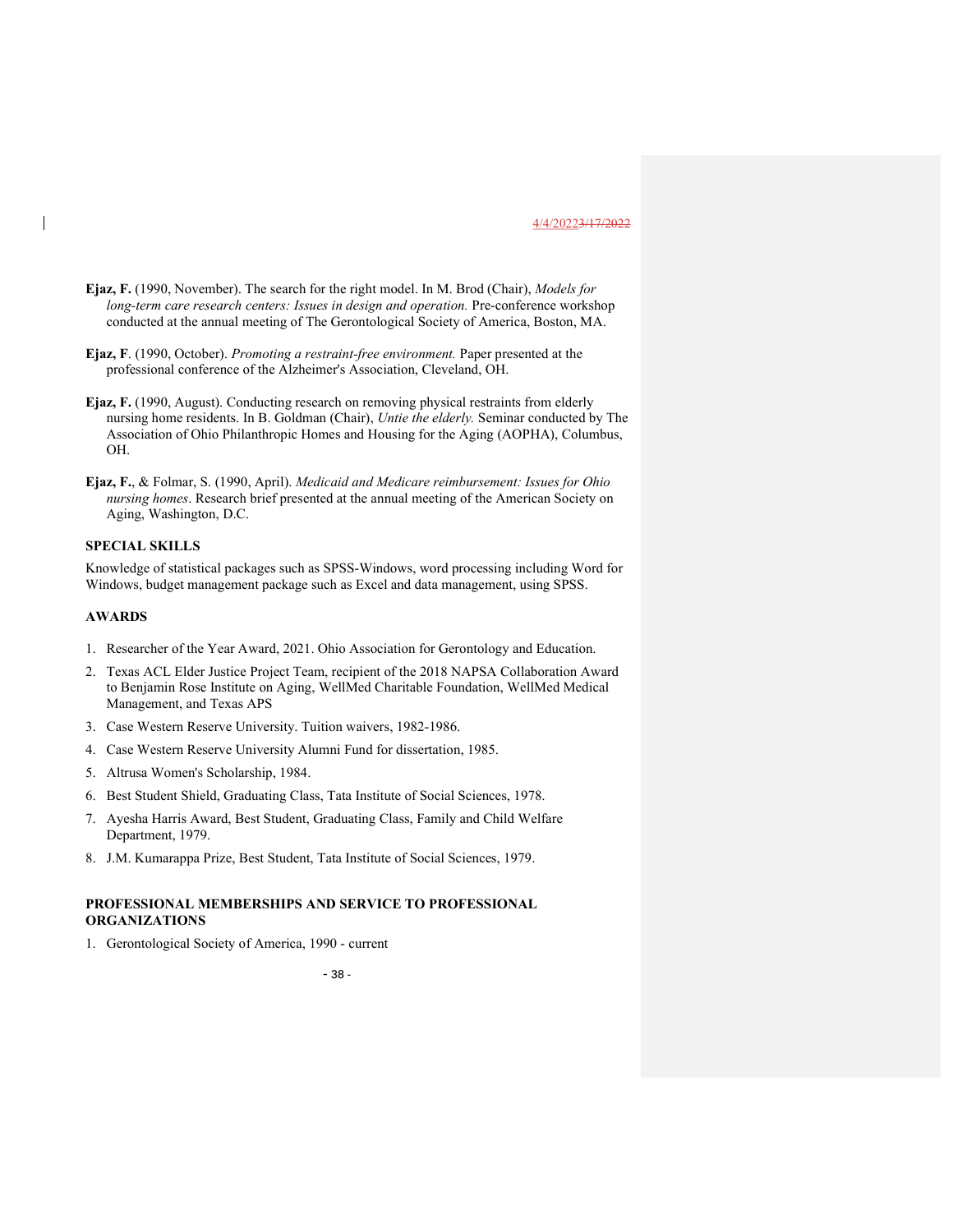- a. Convener, Aging Among Asians (formerly Aging in Asia), Interest Group, 2013 2018.
- b. Co-Convener, 2010 2012.
- c. Fellow, 2004 current
- d. Member, Researchers Based in Long-Term Care Interest Group, 1991 2010; Convener or Co-Convener of group in 1991, 1995, 1996, 1997, 1998 and 1999.
- 2. American Society on Aging, 1992 current
	- a. Co-Convener, Research Peer Group, 2015 current
	- b. Co-Convener, Service Providers to Asian American and Asian Immigrant Communities Peer Group, 2015 – 2016.
	- c. Member, Diversity and Inclusion Committee, American Society on Aging. 2014 2016.
	- d. Member, Research Committee, American Society on Aging (1995 to 2009).
	- e. Mentor. American Society on Aging's, New Ventures in Leadership Program. 2011; 1999; 1998.
		- i. Supervised Zarin Balaporia's project on 'Attitudes of participants at 13 senior centers regarding educational sessions offered to them' – LifeSpan Inc. -2011.
		- ii. Supervised Semanthie Brooks' project on 'Increasing job retention for home care aides' at Benjamin Rose Institute - 1999.
		- iii. Supervised Desiree Rogers'project on 'An analysis of minority and nonminority client satisfaction with services of the Community Services Division of Benjamin Rose' - 1998.
- 3. Member, National Association of Social Workers, 1995 current.
- 4. Member, Ohio Attorney General's Elder Abuse Commission, 2016 current.
- 5. Member, Scam Squad, Cuyahoga County Elder Financial Fraud Task Force. 2016 2018.
- 6. Member, Ohio Direct Service Workforce Consortium, Ohio Department of Medicaid and Government Resource Center, 2011 - 2016.
- 7. Member, Subcommittee on Research, Translation, Development & Commercialization, Ohio Department of Aging and University System, Ohio Board of Regents, 2012.
- 8. Member, Northeast Ohio Asian Women's Leadership Initiative (NALI), 2010 2013.
- 9. Member, Ohio Unified Long-term Care System Advisory Group, 2010.
- 10. Member, Advancing Excellence in America's Nursing Home Quality Campaign, for N.E. Ohio, 2010 – 2013.

 $-39-$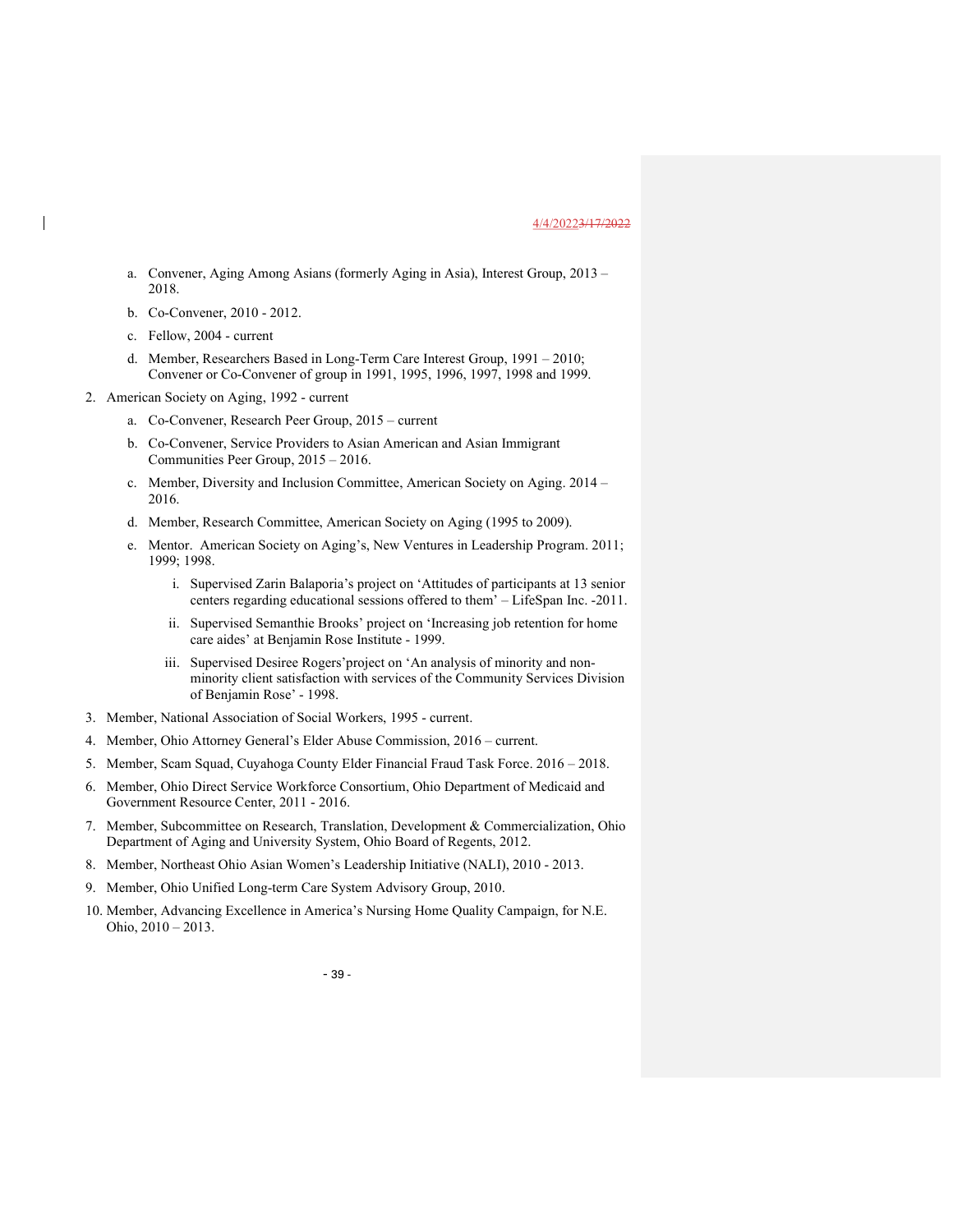## COMMUNITY SERVICE

- 1. Member, 2019 2021. Technical Expert Panel, Review of Screening and Assessment Tools for the Elder Justice Field. Administration for Community Living, Office of Elder Justice and Adult Protective Services.
- 2. Member, 2016 current. Ohio Attorney General Elder Abuse Commission, Research Committee.
- 3. Reviewer, 1994 current. Includes a variety of journals such as Journal of Applied Gerontology, Gerontology and Geriatrics Education and Journal of Elder Abuse & Neglect.
- 4. Chair, Institutional Review Board, I.D.E.A.S., Inc., 2017; Member, 2008 2016.
- 5. Faculty Advisor, 2007 -2008. India Study Abroad Program. Case Western Reserve University, Cleveland, Ohio and University of Southern Illinois, Carbondale, Illinois. Thirtyfive students and faculty visited India for a 17-day tour of social service agencies, universities and historic sites. Cities visited included Delhi, Agra, Jaipur, Fathepur Sikri and Mumbai. Contributions included ensuring gerontology content, making connections with the Tata Institute of Social Sciences, helping plan pre-trip meetings, organizing and hosting posttrip meeting, interpreting and educating students about culture, and presenting information at local and national conferences.
- 6. Technical Expert Advisory Panel Member, 2006. Developing Consumer Satisfaction Tools for Assisted Living. Agency for Health Care Research and Quality.
- 7. Technical Expert Advisory Panel Member, 2006. NHCAHPS: A Nursing Home Resident Experience Survey. Agency for Health Care Research and Quality.
- 8. Co-Director (with Dr. Carol Whitlatch), 2006. Developed International Gerontology Internship for social workers/gerontologists in collaboration with the Council of International Programs, Cleveland, Ohio. First gerontologist interned at Benjamin Rose Institute on Aging between April - July, 2006.
- 9. Field Instructor, 2003. For Branka Premetica, M.S.W. student at Ohio State University.
- 10. Doctoral Dissertation Committee Member, 2000. For Denise Marcell's dissertation on influence of staff attitudes on nursing home residents' implementation of advance directives, Frances Payne Bolton School of Nursing, Case Western Reserve University, Cleveland, Ohio.
- 11. Field Instructor, 2000. For Emily Dakin, MSSA/Doctoral candidate at the Mandel School of Applied Social Sciences, Case Western Reserve University, Cleveland, Ohio.
- 12. Member, 1995 -97, Ethics in Long-Term Care Community Advisory Group. Organized by Drs. Stuart Younger and Elizabeth O'Toole, Case Western Reserve University, Cleveland, Ohio.
- 13. Member, 1994 -1996, Local International Connections (LINK) Committee, Mandel School of Applied Social Sciences, Case Western Reserve University, Cleveland, Ohio.

 $-40-$